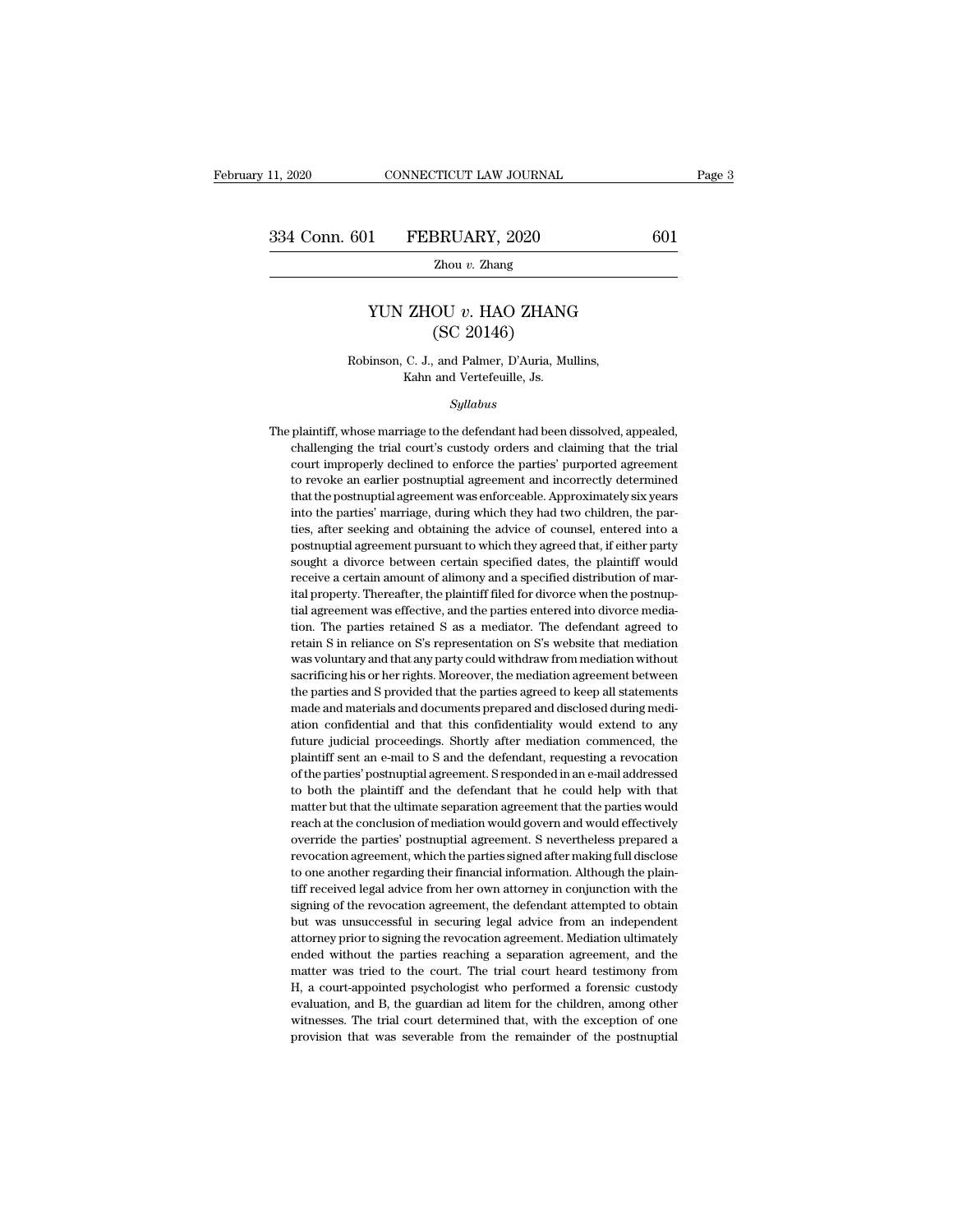# EXECUTE CONNECTICUT LAW JOURNAL February 11, 2020<br>
FEBRUARY, 2020 334 Conn. 601<br>
Zhou v. Zhang

### Zhou *v.* Zhang

FEBRUARY, 2020 334 Conn. 601<br>
2hou v. Zhang<br>
agreement, that agreement was enforceable. The trial court also deter-<br>
mined that the agreement purporting to revoke the postnuptial agree-FEBRUARY, 2020 334 Conn. 601<br>
2hou v. Zhang<br>
agreement, that agreement was enforceable. The trial court also deter-<br>
mined that the agreement purporting to revoke the postnuptial agree-<br>
ment was unenforceable because, int FEBRUARY, 2020 334 Conn. 601<br>
Zhou v. Zhang<br>
agreement, that agreement was enforceable. The trial court also deter-<br>
mined that the agreement purporting to revoke the postnuptial agreement<br>
ment was unenforceable because,  $\begin{minipage}[t]{0.7\textwidth} \begin{tabular}{p{0.8cm}} \textbf{Zhou $v$. Zhang} \end{tabular} \end{minipage} \begin{minipage}[t]{0.8cm}{\textwidth} \begin{tabular}{p{0.8cm}} \textbf{Zhou $v$.} \end{tabular} \end{minipage} \begin{minipage}[t]{0.8cm}{\textwidth} \begin{tabular}{p{0.8cm}} \textbf{Zhou $v$.} \end{tabular} \end{minipage} \begin{minipage}[t]{0.8cm}{\textwidth} \begin{tabular}{p{0.8cm}} \textbf{Zoums} & \textbf{Moums} & \textbf{Moums} & \$ Zhou  $v$ . Zhang<br>agreement, that agreement was enforceable. The trial court also deter-<br>mined that the agreement purporting to revoke the postnuptial agree-<br>ment was unenforceable because, inter alia, the defendant had no agreement, that agreement was enforceable. The trial court also determined that the agreement purporting to revoke the postnuptial agreement was unenforceable because, inter alia, the defendant had no legal counsel when he mined that the agreement purporting to revoke the postnuptial agreement was unenforceable because, inter alia, the defendant had no legal counsel when he signed the revocation agreement, the defendant relied on a provision ment was unenforceable because, inter alia, the defendant had no legal<br>counsel when he signed the revocation agreement, the defendant relied<br>on a provision in the mediation agreement signed by both parties that<br>all materia counsel when he signed the revocation agreement, the defendant relied<br>on a provision in the mediation agreement signed by both parties that<br>all materials prepared during mediation, presumably including the pur-<br>ported revo on a provision in the mediation agreement signed by both parties that all materials prepared during mediation, presumably including the purported revocation of the postnuptial agreement, would remain confidential and were all materials prepared during mediation, presumably including the purported revocation of the postnuptial agreement, would remain confidential and were to be used solely in an effort to obtain a complete settlement that ne ported revocation of the postnuptial agreement, would remain confidential and were to be used solely in an effort to obtain a complete settlement that never occurred, and the defendant relied on S's representations on his ial and were to be used solely in an effort to obtain a complete settlement<br>that never occurred, and the defendant relied on S's representations on<br>his website that the defendant could withdraw from mediation at any<br>time w that never occurred, and the defendant relied on S's representations on<br>his website that the defendant could withdraw from mediation at any<br>time without sacrificing his rights, including those previously guaranteed<br>in the his website that the defendant could withdraw from mediation at any<br>time without sacrificing his rights, including those previously guaranteed<br>in the postnuptial agreement. The trial court rendered judgment dissolv-<br>ing th time without sacrificing his rights, including those previously guaranteed<br>in the postnuptial agreement. The trial court rendered judgment dissolv-<br>ing the parties' marriage, awarding alimony and a share of the marital<br>ass in the postnuptial agreement. The trial court rendered judgment dissolving the parties' marriage, awarding alimony and a share of the marital assets to the plaintiff in accordance with the parties' postnuptial agreement, ing the parties' marriage, awarding alimony and a share of the marital assets to the plaintiff in accordance with the parties' postnuptial agreement, and awarding the parties joint legal and physical custody of the childre ment, and awarding the parties joint legal and physical custody of the children but granting the defendant final decision-making authority as to matters concerning the children about which the parties disagreed. On the pl

- children but granting the defendant final decision-making authority as<br>to matters concerning the children about which the parties disagreed.<br>On the plaintiff's appeal, *held*:<br>the trial court correctly concluded that the p to matters concerning the children about which the parties disagreed.<br>On the plaintiff's appeal, *held*:<br>the trial court correctly concluded that the parties' agreement purporting<br>to revoke their postnuptial agreement was On the plaintiff's appeal, *held*:<br>he trial court correctly concluded that the parties' agreement purporting<br>to revoke their postnuptial agreement was unenforceable: the defen-<br>dant's purported understanding that the revoc he trial court correctly concluded that the parties' agreement purporting<br>to revoke their postnuptial agreement was unenforceable: the defen-<br>dant's purported understanding that the revocation agreement would<br>not be bindin to revoke their postnuptial agreement was unenforceable: the defendant's purported understanding that the revocation agreement would not be binding unless the parties reached a full and final settlement of the disputed iss dant's purported understanding that the revocation agreement would<br>not be binding unless the parties reached a full and final settlement of the<br>disputed issues was supported by S's representations to the defendant<br>on S's w not be binding unless the parties reached a full and final settlement of the disputed issues was supported by S's representations to the defendant on S's website, in S's e-mail to the parties during mediation, and in the m disputed issues was supported by S's representations to the defendant<br>on S's website, in S's e-mail to the parties during mediation, and in the<br>mediation agreement, and the trial court's finding that the defendant's<br>unders on S's website, in S's e-mail to the parties during mediation, and in the mediation agreement, and the trial court's finding that the defendant's understanding was based on those representations was amply supported by his mediation agreement, and the trial court's finding that the defendant's understanding was based on those representations was amply supported by his testimony; accordingly, the revocation agreement was unenforceable against understanding was based on those representations was amply supported<br>by his testimony; accordingly, the revocation agreement was unenforce-<br>able against the defendant over his objection because a full and final<br>resolution by his testimony; accordingly, the revocation agreement was unenforceable against the defendant over his objection because a full and final resolution of the issues during mediation was a condition precedent to the enforce able against the defendant over his objection because a full and final<br>resolution of the issues during mediation was a condition precedent to<br>the enforcement of the revocation agreement, and it was undisputed<br>that no such resolution of the issues during mediation was a condition precedent to<br>the enforcement of the revocation agreement, and it was undisputed<br>that no such resolution ever occurred; moreover, there was no merit<br>to the plaintiff the enforcement of the revocation agreement, and it was undisputed<br>that no such resolution ever occurred; moreover, there was no merit<br>to the plaintiff's claim that the trial court's consideration of S's represen-<br>tations that no such resolution ever occurred; moreover, there was no merit<br>to the plaintiff's claim that the trial court's consideration of S's represen-<br>tations on his website, in the e-mail to the parties, and in the mediation<br> to the plaintiff's claim that the trial court's consideration of S's representations on his website, in the e-mail to the parties, and in the mediation agreement for the purpose of ascertaining the defendant's understandin tations on his website, in the e-mail to the parties, and in the mediation agreement for the purpose of ascertaining the defendant's understanding and intent with respect to the revocation agreement violated the parol evid agreement for the purpose of ascertaining the defendant's understanding<br>and intent with respect to the revocation agreement violated the parol<br>evidence rule, as that rule does not prevent a party from relying on<br>extrinsic agreement for the purpose of ascertaining the defendant's understanding and intent with respect to the revocation agreement violated the parol evidence rule, as that rule does not prevent a party from relying on extrinsic evidence rule, as that<br>extrinsic evidence to<br>to the formation of a<br>considered parol evid<br>revocation agreement<br>ment agreement.<br>The plaintiff could no extrinsic evidence to establish the existence of a condition precedent<br>to the formation of a contract, and, therefore, the trial court properly<br>considered parol evidence in evaluating the defendant's claim that the<br>revocat to the formation of a contract, and, therefore, the trial court properly considered parol evidence in evaluating the defendant's claim that the revocation agreement was not binding in the absence of a final settlement agre
- considered parol evidence in evaluating the defendant's claim that the revocation agreement was not binding in the absence of a final settlement agreement.<br>The plaintiff could not prevail on her claim that the trial court revocation agreement was not binding in the absence of a final settlement agreement.<br>The plaintiff could not prevail on her claim that the trial court had<br>incorrectly determined that the parties' postnuptial agreement was<br> ment agreement.<br>The plaintiff could not prevail on her claim that the trial court had<br>incorrectly determined that the parties' postnuptial agreement was<br>enforceable because it was fair and equitable at the time of executio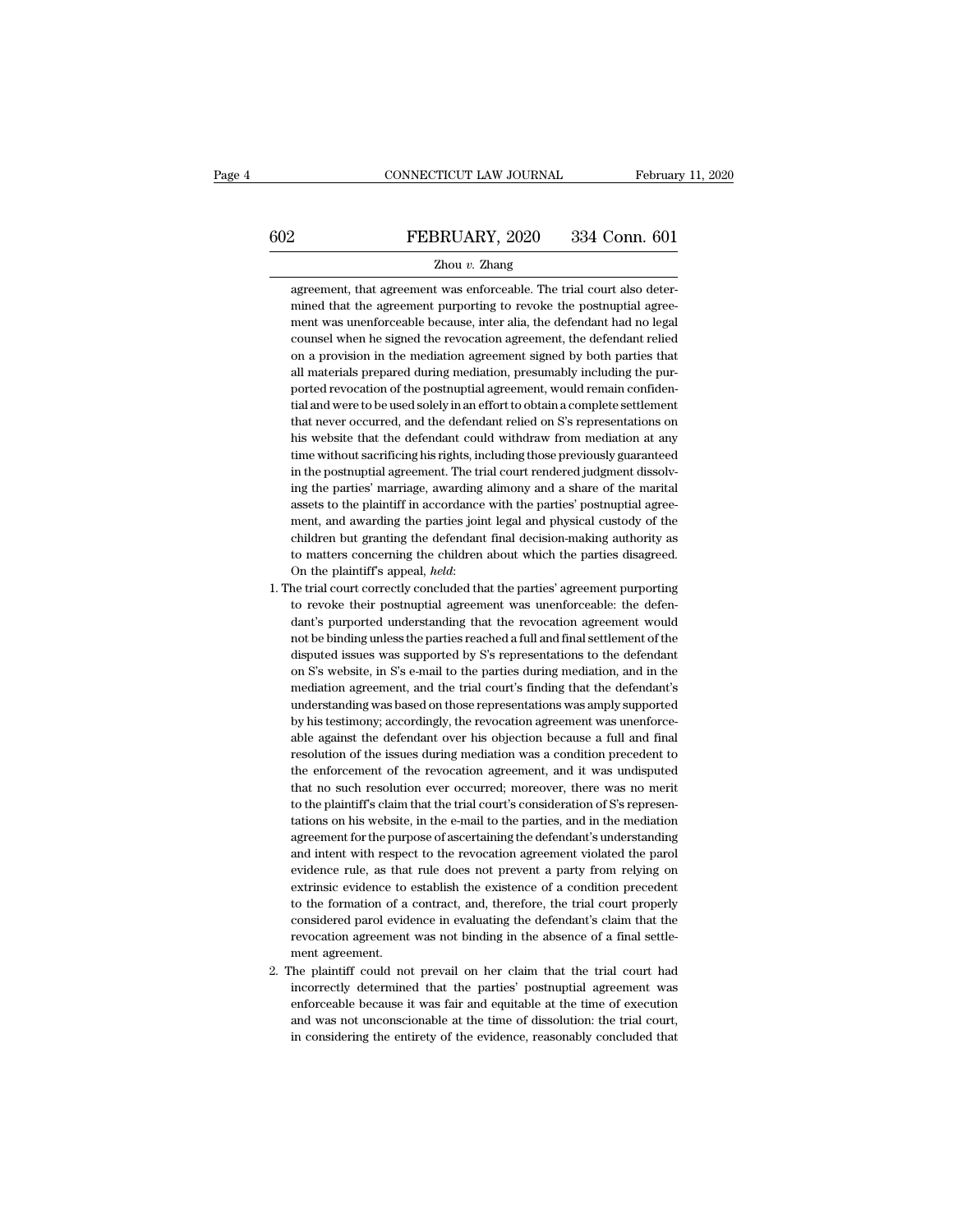334 Conn. 601 FEBRUARY, 2020 603<br>  $\frac{2 \text{hou } v. \text{ Zhang}}{2 \text{hou } v. \text{ Zhang}}$ <br>
the plaintiff's decision to enter into the postnuptial agreement was volun-<br>
tary and not the product of duress; moreover, the evidence supported<br>
the tr 1 Conn. 601 FEBRUARY, 2020 603<br>
2hou v. Zhang<br>
the plaintiff's decision to enter into the postnuptial agreement was voluntary<br>
tary and not the product of duress; moreover, the evidence supported<br>
the trial court's finding 1 Conn. 601 FEBRUARY, 2020 603<br>
2hou v. Zhang<br>
the plaintiff's decision to enter into the postnuptial agreement was volun-<br>
tary and not the product of duress; moreover, the evidence supported<br>
the trial court's finding th  $\blacksquare$ <br>  $\blacksquare$ <br>
The plaintiff's decision to enter into the postnuptial agreement was voluntary and not the product of duress; moreover, the evidence supported<br>
the trial court's finding that the plaintiff understood her r  $\label{eq:zhang}$  <br> The plaintiff's decision to enter into the postnuptial agreement was voluntary and not the product of duress; moreover, the evidence supported<br>the trial court's finding that the plaintiff understood her right the plaintiff's decision to enter into the postnuptial agreement was voluntary and not the product of duress; moreover, the evidence supported the trial court's finding that the plaintiff understood her rights and obligati tary and not the product of duress; moreover, the evidence supported<br>the trial court's finding that the plaintiff understood her rights and<br>obligations under the postnuptial agreement notwithstanding its length<br>and complex the trial court's finding that the plaintiff understood her rights and obligations under the postnuptial agreement notwithstanding its length and complexity, as the plaintiff was highly educated, had independent counsel du obligations under the postnuptial agreement notwithstanding its length<br>and complexity, as the plaintiff was highly educated, had independent<br>counsel during the negotiation and execution of that agreement, and<br>acknowledged and complexity, as the plaintiff was highly educated, had independent counsel during the negotiation and execution of that agreement, and acknowledged in the agreement her complete understanding of the effects of the agree and complexity, as the plaintiff was highly educated, had independent<br>counsel during the negotiation and execution of that agreement, and<br>acknowledged in the agreement her complete understanding of the<br>effects of the agree acknowledged in the agreement her complete understanding of the effects of the agreement; furthermore, the plaintiff failed to identify a single change of circumstance since the execution of the postnuptial agreement that effects of the agreement; furthermore, the plaintiff failed to identify a single change of circumstance since the execution of the postnuptial agreement that would warrant the conclusion that its enforcement at the time of

single change of circumstance since the execution of the postnuptial agreement that would warrant the conclusion that its enforcement at the time of dissolution would be unconscionable.<br>He trial court did not abuse its dis agreement that would warrant the conclusion that its enforcement at<br>the time of dissolution would be unconscionable.<br>he trial court did not abuse its discretion when, in its custody orders,<br>it granted the defendant final d the time of dissolution would be unconscionable.<br>he trial court did not abuse its discretion when, in its custody orders,<br>it granted the defendant final decision-making authority with respect<br>to the parties' children in si he trial court did not abuse its discretion when, in its custody orders, it granted the defendant final decision-making authority with respect to the parties' children in situations in which the parties were unable to agre it granted the defendant final decision-making authority with respect<br>to the parties' children in situations in which the parties were unable to<br>agree: notwithstanding the plaintiff's claim that the trial court improperly<br> to the parties' children in situations in which the parties were unable to agree: notwithstanding the plaintiff's claim that the trial court improperly based its custody orders on the testimony of B, the guardian ad litem agree: notwithstanding the plaintiff's claim that the trial court improperly based its custody orders on the testimony of B, the guardian ad litem, on the ground that B testified that she had not seen the children in two y based its custody orders on the testimony of B, the guardian ad litem, on the ground that B testified that she had not seen the children in two years, there was nothing in the record to suggest that B did not conduct an in on the ground that B testified that she had not seen the children in two<br>years, there was nothing in the record to suggest that B did not conduct<br>an investigation into the best interests of the children during the pen-<br>den years, there was nothing in the record to suggest that B did not conduct<br>an investigation into the best interests of the children during the pen-<br>dency of the dissolution, because, even though B met with the children<br>only an investigation into the best interests of the children during the pendency of the dissolution, because, even though B met with the children only once, shortly after her appointment, due to their tender years and to keep dency of the dissolution, because, even though B met with the children<br>only once, shortly after her appointment, due to their tender years and<br>to keep them removed from their parents' marital conflicts, B was in<br>regular co only once, shortly after her appointment, due to their tender years and to keep them removed from their parents' marital conflicts, B was in regular communication with the parties, read the reports prepared by H, the court to keep them removed from their parents' marital conflicts, B was in regular communication with the parties, read the reports prepared by H, the court-appointed psychologist, and consulted with him about his findings, and regular communication with the parties, read the reports prepared by H, the court-appointed psychologist, and consulted with him about his findings, and attended all court proceedings and depositions; moreover, the plainti H, the court-appointed psychologist, and consulted with him about his findings, and attended all court proceedings and depositions; moreover, the plaintiff had a full and fair opportunity to cross-examine B about any poss findings, and attended all court proceedings and depositions; moreover, the plaintiff had a full and fair opportunity to cross-examine B about any possible deficiencies concerning the time she spent with the children and h findings, and attended all court proceedings and depositions; moreover, the plaintiff had a full and fair opportunity to cross-examine B about any possible deficiencies concerning the time she spent with the children and any possible deficiencies concerning the time she spent with the children and how, if at all, any such deficiencies impaired her ability to form a legitimate opinion as to their best interests, and the plaintiff failed to and how, if at all, any such deficiencies impaired her ability to form a legitimate opinion as to their best interests, and the plaintiff failed to demonstrate that she was prejudiced by B's limited contact with the childr legitimate opinion as to their best interests, and the plaintiff failed to demonstrate that she was prejudiced by B's limited contact with the children; furthermore, H, who spent far more time evaluating the children, larg demonstrate that she was prejudiced by B's limited contact with the children; furthermore, H, who spent far more time evaluating the children, largely agreed with B's observations and recommendations, and the trial court's children; furthermore, H, who spent far more time evaluating the children, largely agreed with B's observations and recommendations, and the trial court's granting of final decision-making authority to the defendant was ba dren, largely agreed with B's observations and recommendations, and<br>the trial court's granting of final decision-making authority to the defen-<br>dant was based on its finding that the defendant had more insight into the<br>chi which in turn was based on the testimony of B as well as other witnesses.<br> *Argued November 14, 2018—officially released February 11, 2020*<br> *Procedural History*<br> **Action for the dissolution of a marriage, and for other** dant was based on its finding that the defendant had more insight into the children's developmental needs, activities, education and environment, which in turn was based on the testimony of B as well as other witnesses.<br>Ar

children's developmental needs, activities, education and environment,<br>which in turn was based on the testimony of B as well as other witnesses.<br>Argued November 14, 2018—officially released February 11, 2020<br>*Procedural Hi* Argued November 14, 2018—officially released February 11, 2020<br>*Procedural History*<br>Action for the dissolution of a marriage, and for other<br>relief, brought to the Superior Court in the judicial dis-<br>trict of Stamford-Norwa Argued November 14, 2018—officially released February 11, 2020<br> *Procedural History*<br>
Action for the dissolution of a marriage, and for other<br>
relief, brought to the Superior Court in the judicial dis-<br>
trict of Stamford-N *Procedural History*<br>Action for the dissolution of a marriage, and for other<br>relief, brought to the Superior Court in the judicial dis-<br>trict of Stamford-Norwalk, where the case was trans-<br>ferred to the Regional Family Tri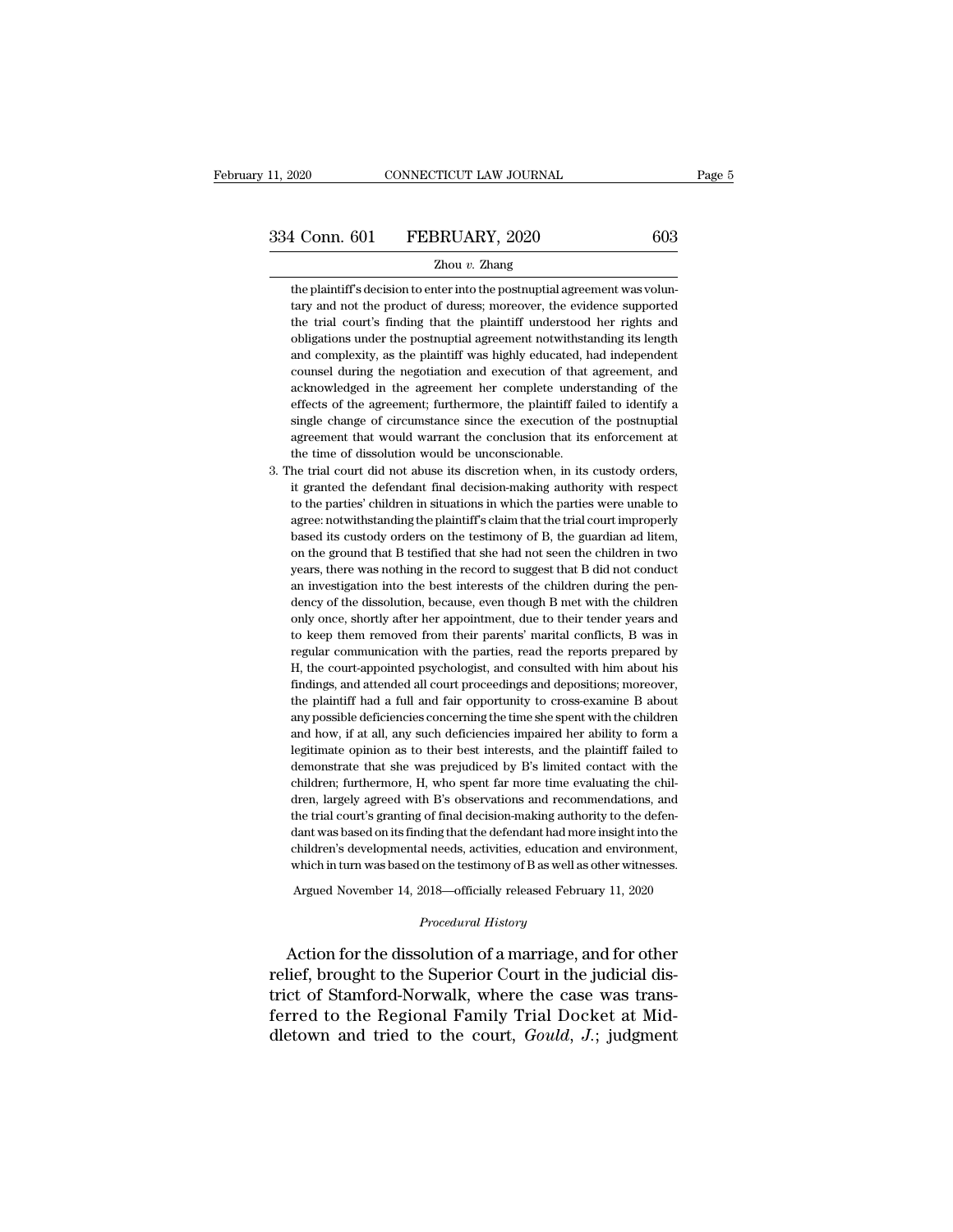|     | CONNECTICUT LAW JOURNAL                                                                                    | February 11, 2020 |
|-----|------------------------------------------------------------------------------------------------------------|-------------------|
|     |                                                                                                            |                   |
| 604 | FEBRUARY, 2020                                                                                             | 334 Conn. 601     |
|     | Zhou $v$ . Zhang                                                                                           |                   |
|     | dissolving the marriage and granting certain other relief,<br>from which the plaintiff appealed. Affirmed. |                   |
|     | <i>Gaetano Ferro, with whom was Olivia M. Hebens-</i><br><i>treit</i> , for the appellant (plaintiff).     |                   |

CONNECTICUT LAW JOURNAL February 11, 20<br>
FEBRUARY, 2020 334 Conn. 601<br>
Zhou v. Zhang<br>
dissolving the marriage and granting certain other relief,<br>
from which the plaintiff appealed. Affirmed. *the BRUARY, 2020*<br> *zhou v. Zhang*<br> *dissolving the marriage and granting cer*<br> *trom which the plaintiff appealed. Affice Gaetano Ferro, with whom was Olitreit, for the appellant (plaintiff).*<br> *Kenneth J. Bartschi, with* 

*Kenneth* J. Bartschill, with a prediction of the relief,<br> *Kenneth J. Bartschi*, with whom was *Olivia M. Hebens-*<br> *Kenneth J. Bartschi*, with whom were *Scott T. Garos-*<br> *Kenneth J. Bartschi*, with whom were *Scott T.* dissolving the marriage and granting certain other relief,<br>from which the plaintiff appealed. Affirmed.<br>*Gaetano Ferro*, with whom was *Olivia M. Hebens-*<br>*treit*, for the appellant (plaintiff).<br>*Kenneth J. Bartschi*, with from which the plaintiff appealed. Aff<br> *Gaetano Ferro*, with whom was Ol<br> *treit*, for the appellant (plaintiff).<br> *Kenneth J. Bartschi*, with whom wer<br> *shen* and, on the brief, *Wayne Effron a*<br> *ler*, for the appellee *Gaetano Ferro*, with whom was *Olivia M. Hebens-*<br>*eit*, for the appellant (plaintiff).<br>*Kenneth J. Bartschi*, with whom were *Scott T. Garos-*<br>*en* and, on the brief, *Wayne Effron* and *Reuben Mid-*<br>*campbell D. Barrett* treit, for the appellant (plaintiff).<br> *Kenneth J. Bartschi*, with whom w<br> *shen* and, on the brief, *Wayne Effron*<br> *ler*, for the appellee (defendant).<br> *Campbell D. Barrett* and *Johann*<br>
brief for the guardian ad litem

### *Opinion*

From the appellee (defendant).<br>  $\textit{Campbell}\ D. \textit{Barrett} \text{ and } \textit{Johanna}\ S. \textit{Katz} \text{ filed a}$ <br>
ief for the guardian ad litem.<br>  $\textit{Opinion}$ <br>
PALMER, J. The plaintiff, Yun Zhou, appeals from<br>
e judgment of the trial court dissolving her ma Campbell D. Barrett and Johanna S. Katz filed a<br>brief for the guardian ad litem.<br> $o_{pinion}$ <br>PALMER, J. The plaintiff, Yun Zhou, appeals from<br>the judgment of the trial court dissolving her marriage<br>to the defendant, Hao Zhang Campbell D. Barrett and Johanna S. Katz filed a<br>brief for the guardian ad litem.<br> $opinion$ <br>PALMER, J. The plaintiff, Yun Zhou, appeals from<br>the judgment of the trial court dissolving her marriage<br>to the defendant, Hao Zhang. O opinion<br>
opinion<br>
Copinion<br>
PALMER, J. The plaintiff, Yun Zhou, appeals from<br>
the judgment of the trial court dissolving her marriage<br>
to the defendant, Hao Zhang. On appeal, the plaintiff<br>
claims that the trial court (1) **ENET CONTINUMER, J. The plaintiff, Yun Zhou, appeals from**<br>the judgment of the trial court dissolving her marriage<br>to the defendant, Hao Zhang. On appeal, the plaintiff<br>claims that the trial court (1) improperly declined PALMER, J. The plaintiff, Yun Zhou, appeals from<br>the judgment of the trial court dissolving her marriage<br>to the defendant, Hao Zhang. On appeal, the plaintiff<br>claims that the trial court (1) improperly declined to<br>enforce PALMER, J. The plaintiff, Yun Zhou, appeals from<br>the judgment of the trial court dissolving her marriage<br>to the defendant, Hao Zhang. On appeal, the plaintiff<br>claims that the trial court (1) improperly declined to<br>enforce the judgment of the trial court dissolving her marriage<br>to the defendant, Hao Zhang. On appeal, the plaintiff<br>claims that the trial court (1) improperly declined to<br>enforce the parties' purported written revocation of<br>thei to the defendant, Hao Zhang. On appeal, the plaintiff<br>claims that the trial court (1) improperly declined to<br>enforce the parties' purported written revocation of<br>their postnuptial agreement<sup>1</sup> (revocation agreement),<br>(2) claims that the trial court (1) improperly declined to<br>enforce the parties' purported written revocation of<br>their postnuptial agreement<sup>1</sup> (revocation agreement),<br>(2) incorrectly determined that the postnuptial agree-<br>men enforce the parties' purported written revocation of<br>their postnuptial agreement<sup>1</sup> (revocation agreement),<br>(2) incorrectly determined that the postnuptial agree-<br>ment was enforceable, and (3) improperly awarded the<br>parti their postnuptial agreement<sup>1</sup> (revocation agreer (2) incorrectly determined that the postnuptial and ment was enforceable, and (3) improperly award<br>parties joint legal and physical custody of their children, with the defe metrically determined that the posthalpinal agree<br>
ent was enforceable, and (3) improperly awarded the<br>
rties joint legal and physical custody of their minor<br>
ildren, with the defendant having final decision-mak-<br>
gauthori from was emorecaste, and (b) improperty awarded are<br>parties joint legal and physical custody of their minor<br>children, with the defendant having final decision-mak-<br>ing authority. We reject the plaintiff's claims and, ther

paracs joint regar and physical custody of alternation-<br>children, with the defendant having final decision-mak-<br>ing authority. We reject the plaintiff's claims and, there-<br>fore, affirm the judgment of the trial court.<br>The ing authority. We reject the plaintiff's claims and, therefore, affirm the judgment of the trial court.<br>The record reveals the following relevant facts, as<br>found by the trial court and supplemented by the record,<br>and proce mg addronly. We reject the plaintiff scial start, therefore, affirm the judgment of the trial court.<br>The record reveals the following relevant facts, as<br>found by the trial court and supplemented by the record,<br>and procedur The record reveals the following relevant facts, as<br>found by the trial court and supplemented by the record,<br>and procedural history. The parties were married in<br>2006 and have two children, a son and a daughter, who<br>were bo The record reveals the following relevant facts, as<br>found by the trial court and supplemented by the record,<br>and procedural history. The parties were married in<br>2006 and have two children, a son and a daughter, who<br>were b 006 and have two children, a son and a daughter, who ere born in 2006 and 2008, respectively. "The plaintiff . . . is in good health. She, like the defendant, is a ative of China and a permanent resident of the United  $\frac$ were born in 2006 and 2008, respectively. "The plaintiff<br>
. . . is in good health. She, like the defendant, is a<br>
native of China and a permanent resident of the United<br>  $\frac{1}{A}$  postmuptial agreement is an agreement ent

See, e.g., *Bedrick* v. *Bedrick*, 300 Conn. 691, 693 n.1, 17 A.3d 17 (2011). The term ordinarily refers to an agreement between spouses at a time when **native of China and a permanent resident of the United**<br>
<sup>1</sup> A postmuptial agreement is an agreement entered into during marriage, setting forth each spouse's legal rights and obligations upon death or divorce. See, e.g. Tractive Of Critica and a perfinance in restdent Of the Officed  $\frac{1}{2}$  A postmuptial agreement is an agreement entered into during marriage, setting forth each spouse's legal rights and obligations upon death or divorc  $\frac{1}{1}$ A p<br>setting<br>See, e.;<br>term o<br>they pl<br>See id.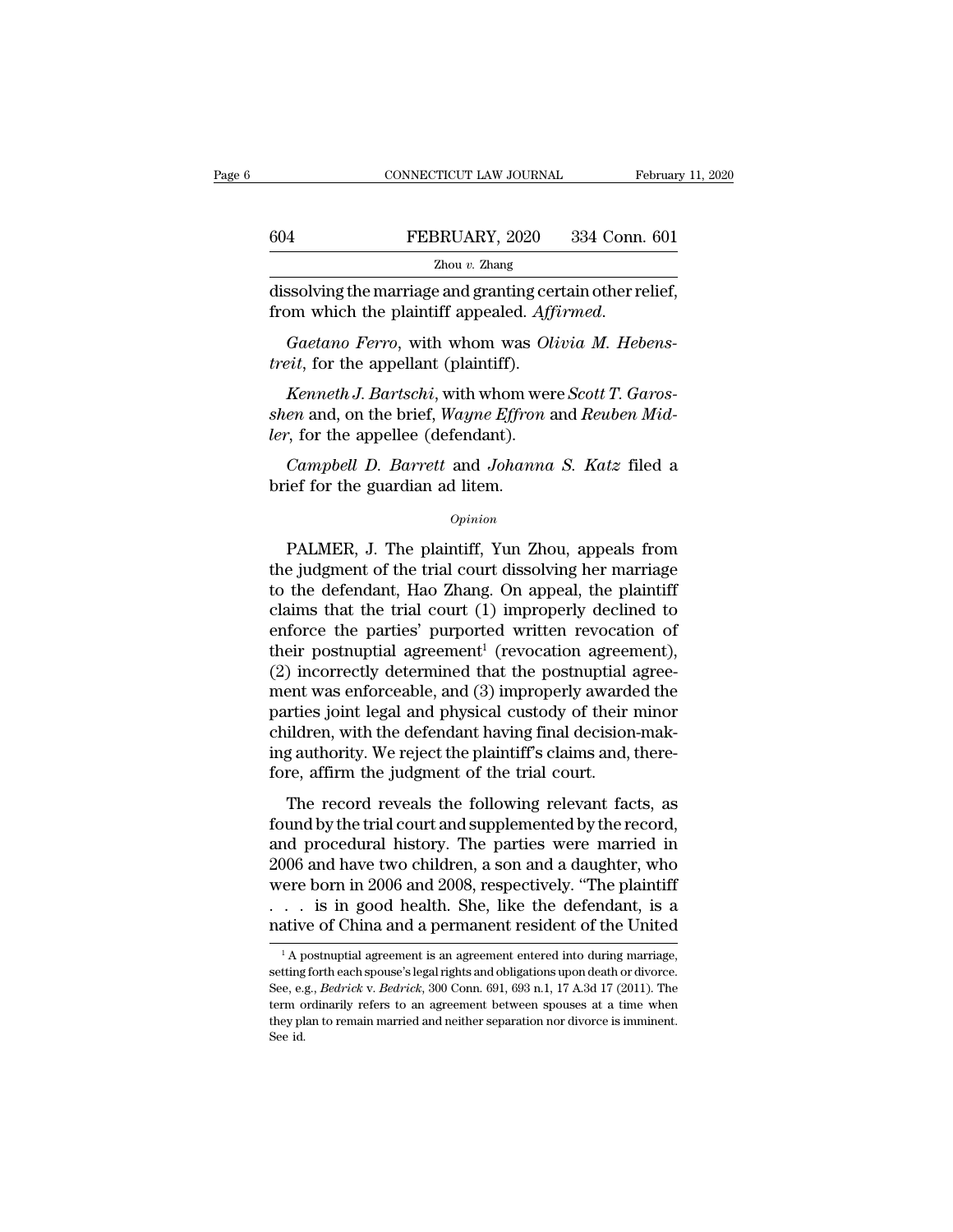EXERCTIFY 11, 2020 2014 Page 7<br>
States.<sup>2</sup> She has a doctoral degree in mechanical and<br>
States.<sup>2</sup> She has a doctoral degree in mechanical and<br>
nuclear engineering from the University of California,<br>
Rexkeley, She was empl 334 Conn. 601 FEBRUARY, 2020 605<br>  $\frac{2 \text{hou } v. \text{ Zhang}}{2 \text{hou } v. \text{ Zhang}}$ <br>
States.<sup>2</sup> She has a doctoral degree in mechanical and<br>
nuclear engineering from the University of California,<br>
Berkeley. She was employed as a research  $\frac{334 \text{ Conn. } 601 \qquad \text{FEBRUARY, } 2020 \qquad \qquad 605}{\text{Zhou v. Zhang}}$ <br>States.<sup>2</sup> She has a doctoral degree in mechanical and nuclear engineering from the University of California, Berkeley. She was employed as a research fellow at the 334 Conn. 601 FEBRUARY, 2020 605<br>  $\frac{Z_{\text{hou } v. \text{ Zhang}}}{Z_{\text{hou } v. \text{ Zhang}}}$ <br>
States.<sup>2</sup> She has a doctoral degree in mechanical and<br>
nuclear engineering from the University of California,<br>
Berkeley. She was employed as a researc  $\frac{Zhou v. Zhang}{Zhou v. Zhang}$ <br>
States.<sup>2</sup> She has a doctoral degree in mechanical and<br>
nuclear engineering from the University of California,<br>
Berkeley. She was employed as a research fellow at<br>
the University of Maryland and at the Example 21 and  $\overline{v}$ . Zhang<br>States.<sup>2</sup> She has a doctoral degree in mechanical and<br>nuclear engineering from the University of California,<br>Berkeley. She was employed as a research fellow at<br>the University of Maryland an States.<sup>2</sup> She has a doctoral degree in mechanical and<br>nuclear engineering from the University of California,<br>Berkeley. She was employed as a research fellow at<br>the University of Maryland and at the John F. Kennedy<br>School nuclear engineering from the University of California,<br>Berkeley. She was employed as a research fellow at<br>the University of Maryland and at the John F. Kennedy<br>School of Government at Harvard University from 2007<br>[until] 2 Berkeley. She was employed as a research fellow at<br>the University of Maryland and at the John F. Kennedy<br>School of Government at Harvard University from 2007<br>[until] 2013. Her highest salary from those positions at<br>that ti the University of Maryland and at the John F. Kennedy<br>School of Government at Harvard University from 2007<br>[until] 2013. Her highest salary from those positions at<br>that time was \$50,000 per year. In addition, she worked<br>as School of Government at Harvard University from 2007<br>[until] 2013. Her highest salary from those positions at<br>that time was \$50,000 per year. In addition, she worked<br>as a private consultant from 2012 through 2014, earn-<br>in [until] 2013. Her highest salary from those positions at<br>that time was \$50,000 per year. In addition, she worked<br>as a private consultant from 2012 through 2014, earn-<br>ing, at her highest point from both positions, income<br>o that time was \$50,000 per year. In addition, she worked<br>as a private consultant from 2012 through 2014, earn-<br>ing, at her highest point from both positions, income<br>of \$77,500 a year. She has published numerous papers<br>and a as a private consultant from 2012 through 2014, earning, at her highest point from both positions, income of \$77,500 a year. She has published numerous papers and articles in the field of nuclear engineering. She has not w ing, at her highest point from both positions, income<br>of \$77,500 a year. She has published numerous papers<br>and articles in the field of nuclear engineering. She has<br>not worked outside of the home since 2014. She is<br>current of \$77,500 a year. She has published numerous papers<br>and articles in the field of nuclear engineering. She has<br>not worked outside of the home since 2014. She is<br>currently studying for a master's degree in public admin-<br>is and articles in the field of nuclear engineering. She has<br>not worked outside of the home since 2014. She is<br>currently studying for a master's degree in public admin-<br>istration at Columbia University. She plans to resume<br>a not worked outside of the hom<br>currently studying for a master's d<br>istration at Columbia University.<br>a career in public policy analy:<br>obtaining her master's degree...<br>going, the [court] finds that the p<br>earning capacity of Fraction at Columbia University. She plans to resume<br>
career in public policy analysis or research after<br>
taining her master's degree  $\dots$ . Based on the fore-<br>
ing, the [court] finds that the plaintiff has an annual<br>
rnin a career in public policy analysis or research after<br>obtaining her master's degree  $\dots$  . Based on the fore-<br>going, the [court] finds that the plaintiff has an annual<br>earning capacity of \$77,500.<br>"The defendant  $\dots$  [also

obtaining her master's degree  $\dots$ . Based on the foregoing, the [court] finds that the plaintiff has an annual<br>earning capacity of \$77,500.<br>"The defendant  $\dots$  [also] is in good health. He has<br>a doctoral degree in compute going, the [court] finds that the plaintiff has an annual<br>earning capacity of \$77,500.<br>"The defendant . . . [also] is in good health. He has<br>a doctoral degree in computer science from the Univer-<br>sity of California, Berkel earning capacity of \$77,500.<br>
"The defendant  $\ldots$  [also] is in good health. He has<br>
a doctoral degree in computer science from the Univer-<br>
sity of California, Berkeley. He is employed as a manag-<br>
ing director for Two S "The defendant  $\ldots$  [also] is in good had doctoral degree in computer science from sity of California, Berkeley. He is employe ing director for Two Sigma Investments City. His base salary is \$250,000 a year, his most rec doctoral degree in computer science from the Univer-<br>y of California, Berkeley. He is employed as a manag-<br>g director for Two Sigma Investments in New York<br>ty. His base salary is \$250,000 a year, according to<br>s most recen sity of California, Berkeley. He is employed as a manag-<br>ing director for Two Sigma Investments in New York<br>City. His base salary is \$250,000 a year, according to<br>his most recent financial affidavit.<sup>3</sup><br>"The parties are .

ing director for Two Sigma Investments in New York<br>City. His base salary is \$250,000 a year, according to<br>his most recent financial affidavit.<sup>3</sup><br>"The parties are . . . joint owners of the marital resi-<br>dence . . . in Gre City. His base salary is \$250,000 a year, according to<br>his most recent financial affidavit.<sup>3</sup><br>"The parties are . . . joint owners of the marital resi-<br>dence . . . in Greenwich . . . . The property has a<br>fair market value his most recent financial affidavit.<sup>3</sup><br>
"The parties are . . . joint owners of the marital resi-<br>
dence . . . in Greenwich . . . . The property has a<br>
fair market value of \$3.1 million, and is encumbered by<br>
a mortgage i ence . . . . In Greenwich . . . . . The property has a<br>ir market value of \$3.1 million, and is encumbered by<br>mortgage in the amount of \$2,011,311, yielding equity<br>the amount of \$1,088,689. In addition, the defendant<br> $\frac{1$ fair market value of \$3.1 million, and is encumbered by<br>a mortgage in the amount of \$2,011,311, yielding equity<br>in the amount of \$1,088,689. In addition, the defendant<br> $\frac{1}{2}$ At the time of the parties' trial in 2016, t

in the amount of \$1,088,689. In addition, the defendant<br>
<sup>2</sup> At the time of the parties' trial in 2016, the plaintiff and the defendant<br>
were 40 and 38 years of age, respectively.<br>
<sup>3</sup> We note that, prior to trial, the de The differential of  $\phi$ **1**,000,009. In addition, the defendant<br><sup>2</sup> At the time of the parties' trial in 2016, the plaintiff and the defendant<br>were 40 and 38 years of age, respectively.<br><sup>3</sup> We note that, prior to trial, t <sup>2</sup> At the time of the parties' trial in 2016, the plaintiff and the defendant were 40 and 38 years of age, respectively.<br><sup>3</sup> We note that, prior to trial, the defendant obtained an order closing the courtroom for certain Were 40 and 38 years of age, respectively.<br><sup>3</sup> We note that, prior to trial, the defendant obtained an order closing the courtroom for certain testimony and sealing certain exhibits, records and documents offered into evid were 40 and 38 years of age, respectively.<br>
<sup>3</sup> We note that, prior to trial, the defendant obtained an order closing the courtroom for certain testimony and sealing certain exhibits, records and documents offered into ev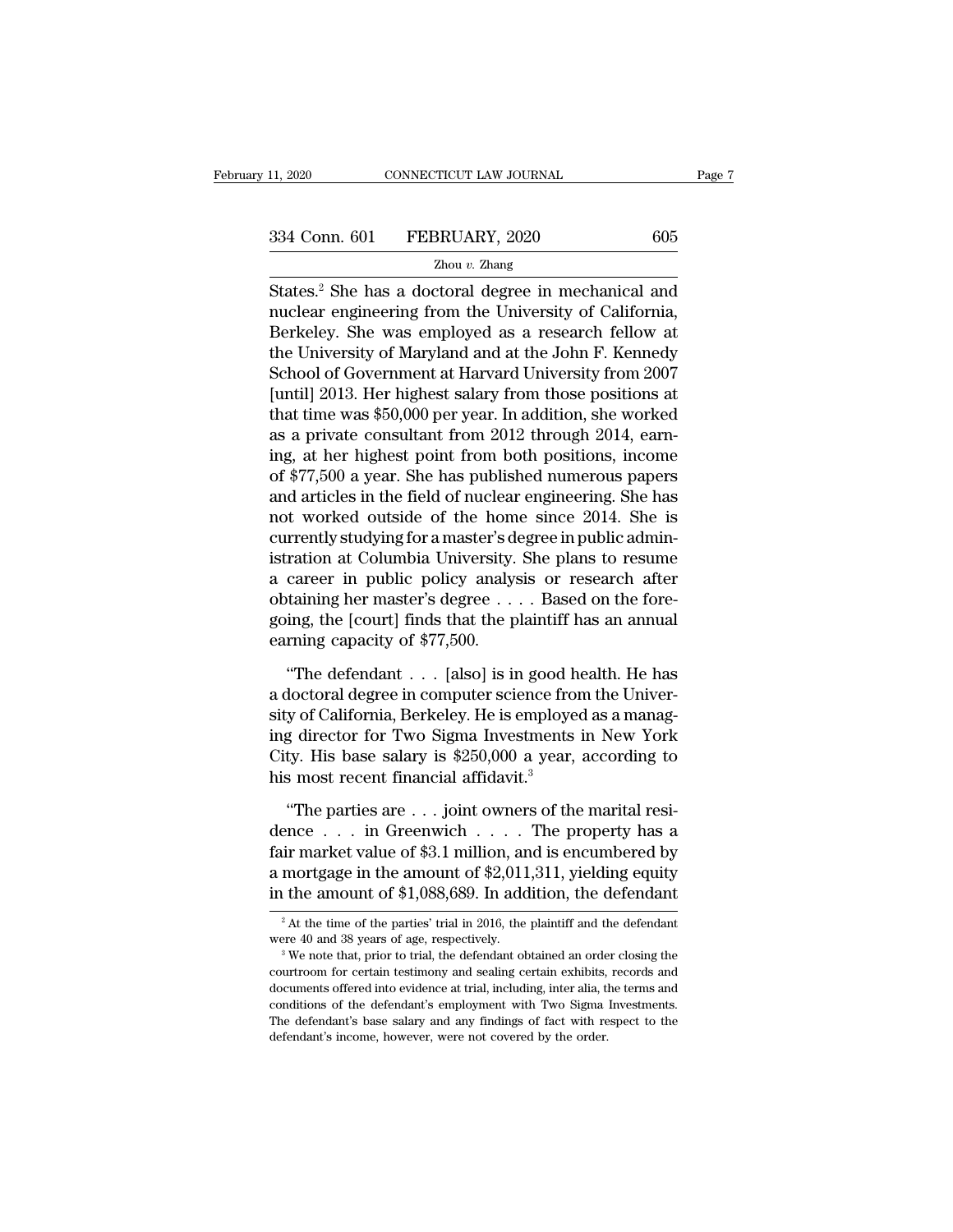|     | CONNECTICUT LAW JOURNAL | February 11, 2020 |
|-----|-------------------------|-------------------|
|     |                         |                   |
| 606 | FEBRUARY, 2020          | 334 Conn. 601     |
|     | Zhou $v$ . Zhang        |                   |

CONNECTICUT LAW JOURNAL February 11, 2020<br>
FEBRUARY, 2020 334 Conn. 601<br>
Zhou v. Zhang<br>
maintains two rental properties for himself, one in New<br>
York City and another in Greenwich . . . with a total<br>
monthly routel foo of FEBRUARY, 2020 334 Conn. 601<br>
<sup>Zhou v.</sup> Zhang<br>
maintains two rental properties for himself, one in New<br>
York City and another in Greenwich . . . with a total<br>
monthly rental fee of \$14,475. . . .  $\begin{tabular}{l} 606 & FEBRUARY, 2020 \\ \hline \hline \textbf{Zhou }v.\textbf{Zhang} \\ \hline \textbf{maintains two rental properties for himself} \\ \hline \textbf{York City and another in Greenwich} \ . \\ \hline \textbf{monthly rental fee of $14,475. . . .} \\ \hline \end{tabular}$ <sup>6</sup><br>
<sup>Zhou v. Zhang<br>
<sup>Zhou v. Zhang</sup><br>
aintains two rental properties for himself, one in New<br>
ork City and another in Greenwich . . . with a total<br>
onthly rental fee of \$14,475. . . .<br>
"The [parties'] children are enrolle</sup>

 $\frac{Zhou v. Zhang}{Zhou v. Zhang}$ <br>
maintains two rental properties for himself, one in New<br>
York City and another in Greenwich . . . with a total<br>
monthly rental fee of \$14,475. . . .<br>
"The [parties'] children are enrolled in myriad acti maintains two rental properties for himself, one in New<br>York City and another in Greenwich . . . with a total<br>monthly rental fee of \$14,475. . . .<br>"The [parties'] children are enrolled in myriad activi-<br>ties, with [the son maintains two rental properties for finisen, one in New<br>York City and another in Greenwich  $\dots$  with a total<br>monthly rental fee of \$14,475.  $\dots$ <br>"The [parties'] children are enrolled in myriad activi-<br>ties, with [the son] rork City and another<br>monthly rental fee of<br>"The [parties'] child<br>ties, with [the son] is<br>polo, and chess, and<br>ming, flute, art and<br>note altered.)<br>On February 25, 20 "The [parties'] children are enrolled in myriad activi-<br>s, with [the son] involved [in] tennis, piano, water<br>lo, and chess, and [the daughter] involved in swim-<br>ing, flute, art and dance." (Footnote added; foot-<br>te altered The [pattes] children are enfolled in hiyinad activi-<br>ties, with [the son] involved [in] tennis, piano, water<br>polo, and chess, and [the daughter] involved in swim-<br>ming, flute, art and dance." (Footnote added; foot-<br>note a

res, while the song involved [iii] tennis, plano, water<br>polo, and chess, and [the daughter] involved in swim-<br>ming, flute, art and dance." (Footnote added; foot-<br>note altered.)<br>On February 25, 2012, after seeking and obtai polo, and cliess, and [the daughter] involved in swint-<br>ming, flute, art and dance." (Footnote added; foot-<br>note altered.)<br>On February 25, 2012, after seeking and obtaining<br>the advice of counsel, disclosing to one another ming, ride, art and dance. (Poomote added, Poor-<br>note altered.)<br>On February 25, 2012, after seeking and obtaining<br>the advice of counsel, disclosing to one another their<br>assets and liabilities, and exchanging financial affi for Tebruary 25, 2012, after seeking and obtaining<br>the advice of counsel, disclosing to one another their<br>assets and liabilities, and exchanging financial affida-<br>vits, the parties entered into and signed a properly<br>acknow On February 25, 2012, after seeking and obtaining<br>the advice of counsel, disclosing to one another their<br>assets and liabilities, and exchanging financial affida-<br>vits, the parties entered into and signed a properly<br>acknow the advice of counsel, disclosing to one another their<br>assets and liabilities, and exchanging financial affida-<br>vits, the parties entered into and signed a properly<br>acknowledged postnuptial agreement. That agreement<br>provid assets and liabilities, and exchanging financial affidavits, the parties entered into and signed a properly acknowledged postnuptial agreement. That agreement provides that, if one of the parties commenced a dissolution a vits, the parties entered into and signed a properly<br>acknowledged postnuptial agreement. That agreement<br>provides that, if one of the parties commenced a dissolu-<br>tion action between February 1, 2013, and February 1,<br>2015, acknowledged postnuptial agreement. That agreement<br>provides that, if one of the parties commenced a dissolution<br>action between February 1, 2013, and February 1,<br>2015, the plaintiff would receive "\$350,000 per year<br>(\$29,167 provides that, if one of the parties commenced a dissolution action between February 1, 2013, and February 1, 2015, the plaintiff would receive "\$350,000 per year (\$29,167 per month) of alimony [for]  $\ldots$  a time period e tion action between February 1, 2013, and February 1, 2015, the plaintiff would receive "\$350,000 per year (\$29,167 per month) of alimony [for] . . . a time period equal to one half the length of the parties' marriage as 2015, the plaintiff would receive "\$350,000 per year (\$29,167 per month) of alimony [for] . . . a time period equal to one half the length of the parties' marriage as measured from the marriage date to the date of the com (\$29,167 per month) of alimony [for]  $\ldots$  a time per-<br>iod equal to one half the length of the parties' mar-<br>riage as measured from the marriage date to the date of<br>the commencement of the [dissolution] [a]ction." (Interiod equal to one half the length of the parties' marriage as measured from the marriage date to the date of the commencement of the [dissolution] [a]ction." (Internal quotation marks omitted.) The plaintiff also would rec riage as measured from the marriage date to the date of<br>the commencement of the [dissolution] [a]ction." (Inter-<br>nal quotation marks omitted.) The plaintiff also would<br>receive the marital residence and one third of the pa eceive the marital residence and one third of the parties'<br>ggregate net worth<sup>4</sup> as of the date of the dissolution<br>ecree. The postnuptial agreement further provides: "If<br>the market price of the house less the mortgage loa aggregate net worth<sup>4</sup> as of the date of the dissolution<br>decree. The postnuptial agreement further provides: "If<br>the market price of the house less the mortgage loan<br> $\frac{4}{1}$ Paragraph 4.11 (a) of the parties' postnuptial

decree. The postnuptial agreement further provides: "If<br>the market price of the house less the mortgage loan<br> $\frac{1}{4}$  Paragraph 4.11 (a) of the parties' postnuptial agreement defines "aggre-<br>gate net worth" as the "value decree. The postnuptial agreement further provides: "If<br>the market price of the house less the mortgage loan<br> $\frac{1}{1}$ <br> $\frac{1}{1}$ <br> $\frac{1}{1}$  (a) of the parties' postnuptial agreement defines "aggre-<br>gate net worth" as the " The market price of the house less the mortgage roand a property of the parties' postmuptial agreement defines "aggregate net worth" as the "value of the parties' [j]oint [p]roperty . . . less (1) the aggregate amount of <sup>4</sup> Paragraph 4.11 (a) of the parties' postnuptial agreement defines "aggregate net worth" as the "value of the parties' [j]oint [p]roperty . . . *less* (1) the aggregate amount of the separate liabilities of the [parties gate net worth" as the "value of the parties" [j]oint [p]roperty . . . less (1) the aggregate amount of the separate liabilities of the [parties] . . . (2) the sum of all taxes of any kind [that] would be owing in the eve the aggregate amount of the separate liabilities of the [parties]  $\ldots$  (2) the sum of all taxes of any kind [that] would be owing in the event of a hypothetical immediate liquidation of all [j]oint [p]roperty as of the d shares of shares of stock as of the date of the [divorce] decree ... (3) the sum of all taxes of any kind [that] would be owing in the event of a hypothetical immediate liquidation of all [j]oint [p]roperty as of the date cal immediate liquidation of all [j]oint [p]roperty as of the date of the [divorce] decree . . . (3) the sum of all taxes of any kind [that] would be owing in the event of a hypothetical immediate exercise of all vested s Furthermore and all taxes of any kind [that] would be owing in the event of a hypothetical immediate exercise of all vested stock options held by the parties or either of them, and the immediate sale of the resulting shar owing in the event of a hypothetical immediate exercise of all vested stock options held by the parties or either of them, and the immediate sale of the resulting shares of stock as of the date of the [divorce] decree  $\ld$ ontions held by the parties or either of them, and the immediate sale of the resulting shares of stock as of the date of the [divorce] decree  $\ldots$  and (4) the sum of all taxes of any kind [that] would be owing with respe resulting shares of stock as of the date of the [divorce] decree... and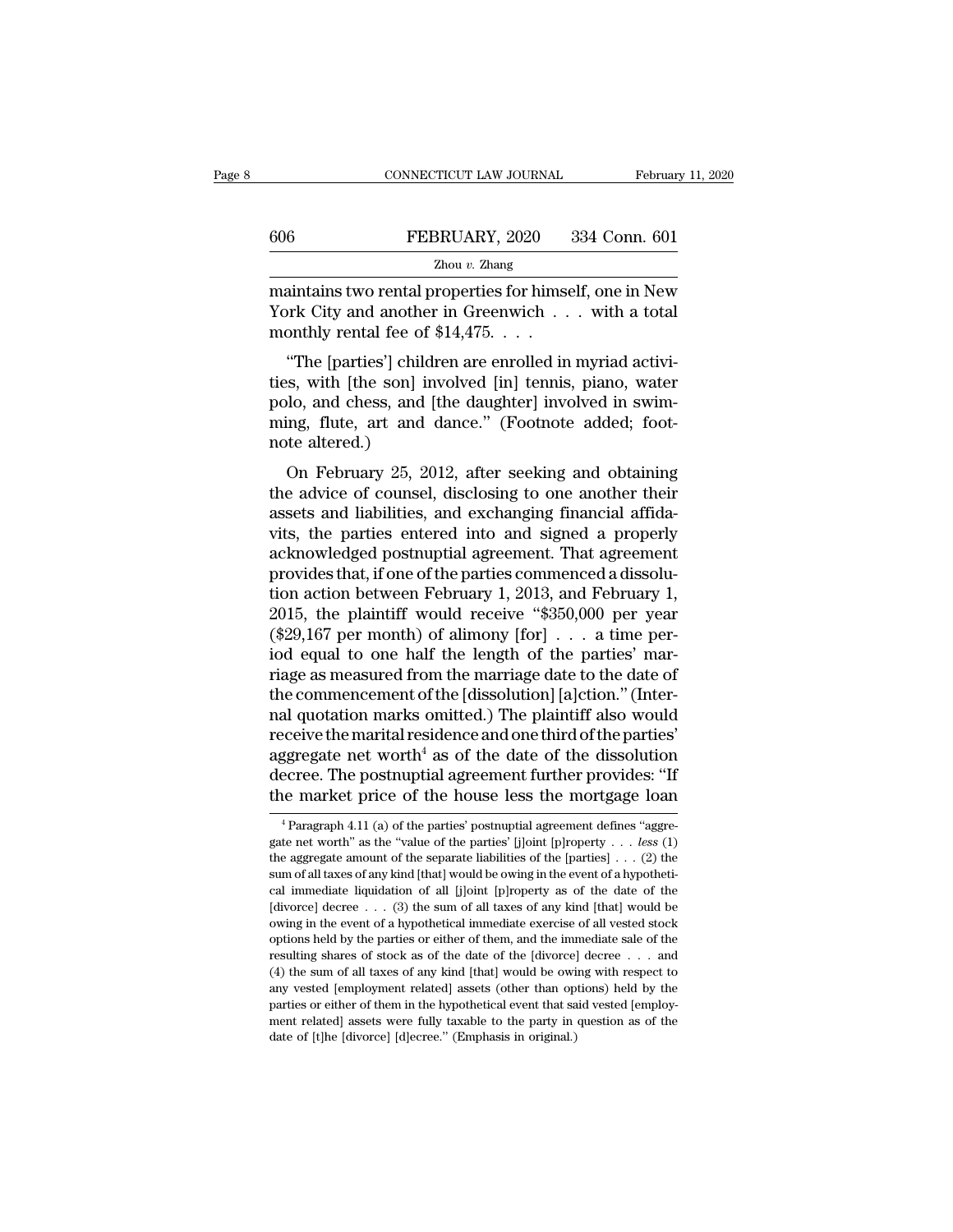Exceeds . . . one third of the [p]arties' [a]ggregate<br>
The form of cither netwice as the control of the control of the control of the control of the control of the control of cither netwice as and the control of cither net (a) 334 Conn. 601 FEBRUARY, 2020 607<br>
2hou v. Zhang<br>
exceeds . . . one third of the [p]arties' [a]ggregate<br>
[n]et [w]orth, the [plaintiff] will not receive any por-<br>
tion of either party's assets. Otherwise, the [plaintiff 334 Conn. 601 FEBRUARY, 2020 607<br>  $\frac{2\text{hou }v.\text{ Zhang}}{2\text{hou }v.\text{Zhang}}$ <br>  $\frac{2\text{Aou }v.\text{Zhang}}{2\text{Aou }v.\text{Zhang}}$ <br>
[n]et [w]orth, the [plaintiff] will not receive any portion of either party's assets. Otherwise, the [plaintiff]<br>
will 334 Conn. 601 FEBRUARY, 2020 607<br>  $\frac{2 \text{hou } v. \text{ Zhang}}{2 \text{hou } v. \text{Zhang}}$ <br>  $\frac{2 \text{Aou } v. \text{Zhang}}{2 \text{hou } v. \text{Zhang}}$ <br>  $\frac{2 \text{Aou } v. \text{Zhang}}{2 \text{Aou } v. \text{Zhang}}$ <br>  $\frac{2 \text{Aou } v. \text{Zhang}}{2 \text{Hence}}$ <br>  $\frac{2 \text{Aou } v. \text{Zhang}}{2 \text{Hence}}$ <br>  $\frac{2 \text{Aou } v. \text{Z$  $\frac{z_{\text{hou }v} \cdot z_{\text{hang}}}{z_{\text{hou }v} \cdot z_{\text{hang}}}$ <br>  $\frac{z_{\text{hou }v} \cdot z_{\text{hang}}}{z_{\text{blue}}}$ <br>
[n]et [w]orth, the [plaintiff] will not receive any por-<br>
tion of either party's assets. Otherwise, the [plaintiff]<br>
will acquire the amount of  $\frac{2 \text{h} \text{d} \vec{v}}{2 \text{h} \text{d} \vec{v}}$  and  $\vec{v}$  and  $\vec{v}$  and  $\vec{v}$  and  $\vec{v}$  and  $\vec{v}$  and  $\vec{v}$  are exceeds (h) et [w] orth, the [plaintiff] will not receive any portion of either party's assets. Otherwise, exceeds . . . one third of the [p]arties' [a]ggregate [n]et [w]orth, the [plaintiff] will not receive any portion of either party's assets. Otherwise, the [plaintiff] will acquire the amount of [one third] of the [p]arties [n]et [w]orth, the [plaintiff] will not receive any portion of either party's assets. Otherwise, the [plaintiff] will acquire the amount of [one third] of the [p]arties' [a]ggregate [n]et [w]orth less the equity [in the] m tion of either party's assets. Otherwise, the [plaintiff] will acquire the amount of [one third] of the [p]arties'<br>[a]ggregate [n]et [w]orth less the equity [in the] marital<br>[residence] (the market price of the marital [re will acquire the amount of [one third] of the [p]arties'<br>[a]ggregate [n]et [w]orth less the equity [in the] marital<br>[residence] (the market price of the marital [residence]<br>less the mortgage loan)." Paragraph 8.1 of the po [a]ggregate [n]et [w]orth less the equity [in the] marital [residence] (the market price of the marital [residence] less the mortgage loan)." Paragraph 8.1 of the postnuptial agreement permits revocation "if made in writin [residence] (the market price of the marital [residence]<br>less the mortgage loan)." Paragraph 8.1 of the postnup-<br>tial agreement permits revocation "if made in writing<br>and executed with the same formality as [the] [a]gree-<br> less the mortgage loan)." Paragraph 8.1 of the postnuptial agreement permits revocation "if made in writing<br>and executed with the same formality as [the] [a]greement." In addition, the postnuptial agreement has a<br>severabil tial agreement permits revocation "if made in writing<br>and executed with the same formality as [the] [a]gree-<br>ment." In addition, the postnuptial agreement has a<br>severability clause, which provides that, if "any provi-<br>sion [a]greement.'' Frace in a diamon, are possided a discussion into the verability clause, which provides that, if "any provident<br>invalid, is void or unenforceable for any reason, it<br>all be deemed severable from the remainder of the<br>greemen Eventually cause, which provides allah, if any provided side of the simulation, clause, section or paragraph of [the] [a]greement is invalid, is void or unenforceable for any reason, it shall be deemed severable from the r

2013, the plant of plant of particular files invalid, is void or unenforceable for any reason, it<br>shall be deemed severable from the remainder of the<br>[a]greement."<br>Thereafter, the parties concluded that their marriage<br>had a mutual, is vota or distributed<br>solve for day redsor, it shall be deemed severable from the remainder of the<br>[a]greement."<br>Thereafter, the parties concluded that their marriage<br>had broken down irretrievably, and, on Octob Frame to decided severals from the remainder of the falgreement."<br>Thereafter, the parties concluded that their marriage<br>had broken down irretrievably, and, on October 23,<br>2013, the plaintiff filed for divorce. In an effort Thereafter, the parties concluded that their marriage<br>had broken down irretrievably, and, on October 23,<br>2013, the plaintiff filed for divorce. In an effort to reach<br>a mutually agreeable resolution of the matter, the par-<br> Thereafter, the parties concluded that their marriage<br>had broken down irretrievably, and, on October 23,<br>2013, the plaintiff filed for divorce. In an effort to reach<br>a mutually agreeable resolution of the matter, the par-<br> had broken down irretrievably, and, on October 23,<br>2013, the plaintiff filed for divorce. In an effort to reach<br>a mutually agreeable resolution of the matter, the par-<br>ties decided to enter into mediation. Upon receiving<br>t 2013, the plaintiff filed for divorce. In an effort to reach<br>a mutually agreeable resolution of the matter, the par-<br>ties decided to enter into mediation. Upon receiving<br>the names of two prospective mediators from the plai a mutually agreeable resolution of the matter, the parties decided to enter into mediation. Upon receiving<br>the names of two prospective mediators from the plain-<br>tiff, the defendant visited the website of one of them,<br>Maur ties decided to enter into mediation. Upon receiving<br>the names of two prospective mediators from the plain-<br>tiff, the defendant visited the website of one of them,<br>Maurice Segall. Among other things, Segall's website<br>conta the names of two prospective mediators from the plaintiff, the defendant visited the website of one of them,<br>Maurice Segall. Among other things, Segall's website<br>contained the following representations about the<br>advantages tiff, the defendant visited the website of one of them,<br>Maurice Segall. Among other things, Segall's website<br>contained the following representations about the<br>advantages of mediation: "The couple has *control* over<br>the pro Maurice Segall. Among other things, Segall's website<br>contained the following representations about the<br>advantages of mediation: "The couple has *control* over<br>the process, and *control* over the decisions that affect<br>[thei contained the following representations about the<br>advantages of mediation: "The couple has *control* over<br>the process, and *control* over the decisions that affect<br>[their] lives and the lives of [their] children." (Emphasi advantages of mediation: "The couple has *control* over<br>the process, and *control* over the decisions that affect<br>[their] lives and the lives of [their] children." (Emphasis<br>in original.) "With the help of the mediator, th the process, and *control* over the decisions that affect<br>
[their] lives and the lives of [their] children." (Emphasis<br>
in original.) "With the help of the mediator, the couple<br>
is able to make their own *fully informed de* [their] lives and the lives of [their] children." (Emphasis<br>in original.) "With the help of the mediator, the couple<br>is able to make their own *fully informed decisions.*"<br>(Emphasis in original.) "Mediation is *informal* in original.) "With the help of the mediator, the couple<br>is able to make their own *fully informed decisions.*"<br>(Emphasis in original.) "Mediation is *informal* and<br>*confidential.*" (Emphasis in original.) "Mediation is<br>e is able to make their own *fully informed decisions.*"<br>(Emphasis in original.) "Mediation is *informal* and<br>con*fidential.*" (Emphasis in original.) "Mediation is<br>entirely *voluntary*. Anyone can leave mediation at any<br>tim (Emphasis in original.) "Mediation is *informal* and *confidential.*" (Emphasis in original.) "Mediation is entirely *voluntary*. Anyone can leave mediation at any time, without sacrificing any of [his or her] rights." (E confidential." (Emphasis in original.) "Mediation is<br>entirely voluntary. Anyone can leave mediation at any<br>time, without sacrificing any of [his or her] rights."<br>(Emphasis in original.) In reliance on this language, the<br>de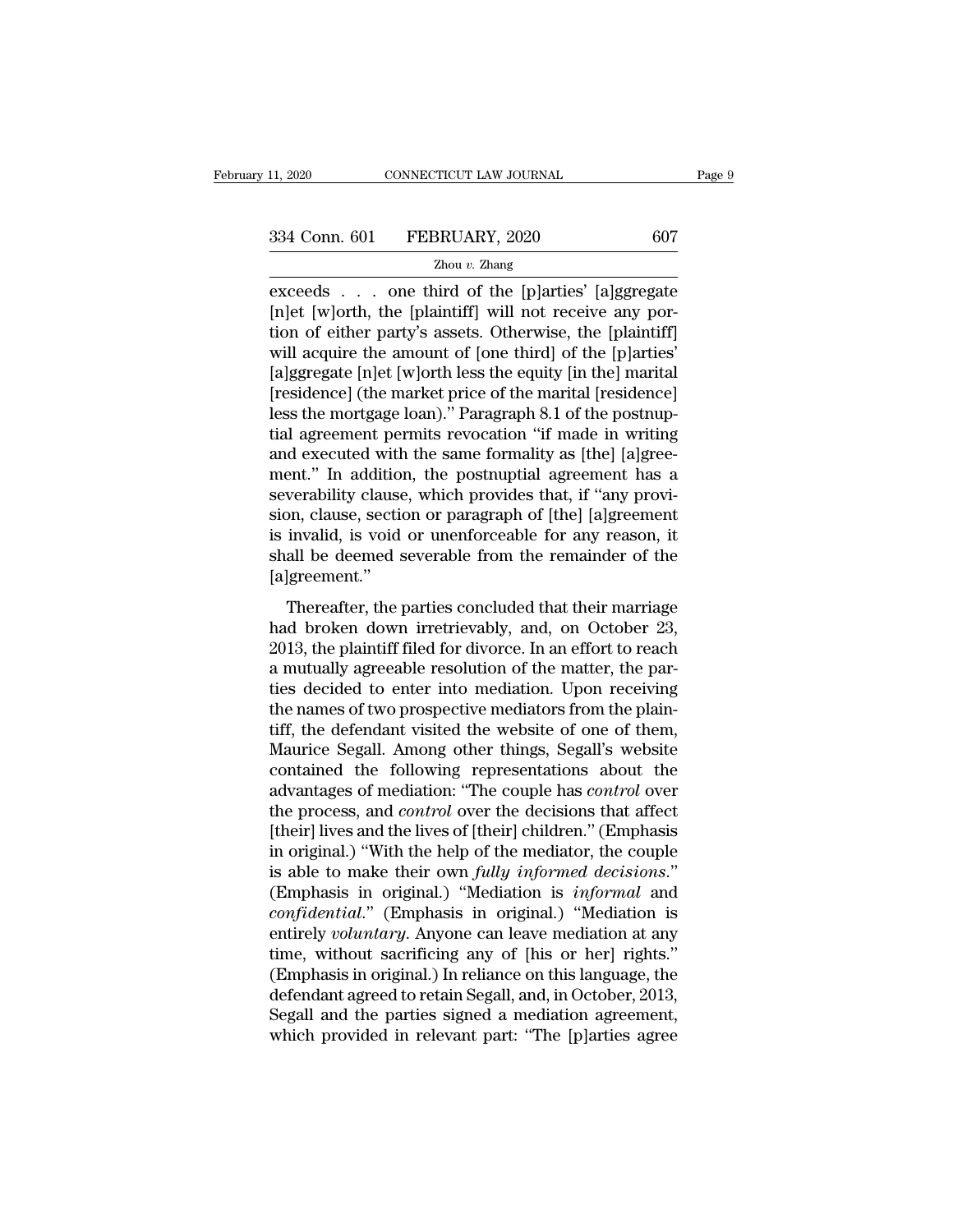# CONNECTICUT LAW JOURNAL February 11, 2020<br>608 FEBRUARY, 2020 334 Conn. 601<br>Zhou v. Zhang

### Zhou *v.* Zhang

TREBRUARY, 2020 S34 Conn. 601<br>
The Keep confidential all statements made during the<br>
The mediation, as well as all written, photographic, electronic or printed metorial and documents propored or 608 FEBRUARY, 2020 334 Conn. 601<br>
<sup>Zhou v.</sup> Zhang<br>
to keep confidential all statements made during the<br>
mediation, as well as all written, photographic, elec-<br>
tronic or printed material and documents prepared or<br>
presente FEBRUARY, 2020 334 Conn. 601<br>  $\frac{Z_{\text{hou }v. \text{ Zhang}}}{Z_{\text{hou }v. \text{Zhang}}}$ <br>
to keep confidential all statements made during the<br>
mediation, as well as all written, photographic, electronic or printed material and documents prepare FEBRUARY, 2020 334 Conn. 601<br>  $\frac{Z_{\text{hou }v. \text{ Zhang}}}{Z_{\text{hou }v. \text{Zhang}}}$ <br>
to keep confidential all statements made during the<br>
mediation, as well as all written, photographic, electronic or printed material and documents prepare  $\frac{p}{p}$ <br>  $\frac{p}{p}$   $\frac{p}{p}$ <br>
(b)  $\frac{p}{p}$   $\frac{p}{p}$ <br>
(c)  $\frac{p}{p}$  confidential all statements made during the<br>
mediation, as well as all written, photographic, electronic or printed material and documents prepared or <sup>2hou v.</sup> <sup>2hang</sup><br>to keep confidential all statements made during the<br>mediation, as well as all written, photographic, elec-<br>tronic or printed material and documents prepared or<br>presented during the mediation, except that to keep confidential all statements made during the<br>mediation, as well as all written, photographic, elec-<br>tronic or printed material and documents prepared or<br>presented during the mediation, except that either<br>[p]arty may mediation, as well as all written, photo<br>tronic or printed material and document<br>presented during the mediation, excep<br>[p]arty may share that information with hi<br>ney. This agreement regarding confidentiation<br>tain to all ci of prince material and documents prepared of<br>esented during the mediation, except that either<br>larty may share that information with his or her attor-<br>y. This agreement regarding confidentiality shall per-<br>in to all circums plesented during the mediation, except that entier<br>
[p]arty may share that information with his or her attor-<br>
ney. This agreement regarding confidentiality shall per-<br>
tain to all circumstances, including but not limited

party may share that information which is or her attor-<br>hey. This agreement regarding confidentiality shall per-<br>tain to all circumstances, including but not limited to<br>any civil and criminal proceedings."<br>Soon after media dependent regarding confidentially shall perturn to all circumstances, including but not limited to any civil and criminal proceedings."<br>Soon after mediation commenced, the plaintiff informed the defendant that she favored the mediation of minds of mediation<br>any civil and criminal proceedings."<br>Soon after mediation commenced, the plaintiff<br>informed the defendant that she favored revoking the<br>parties' postnuptial agreement. According to the d soon after mediation commenced, the plaintiff<br>informed the defendant that she favored revoking the<br>parties' postnuptial agreement. According to the defen-<br>dant, he told the plaintiff that, "under the umbrella of<br>the mediat Soon after mediation commenced, the plaintiff<br>informed the defendant that she favored revoking the<br>parties' postnuptial agreement. According to the defen-<br>dant, he told the plaintiff that, "under the umbrella of<br>the mediat informed the defendant that she favored revoking the<br>parties' postnuptial agreement. According to the defen-<br>dant, he told the plaintiff that, "under the umbrella of<br>the mediation, we could try this [revocation] and see<br>if parties' postnuptial agreement. According to the defendant, he told the plaintiff that, "under the umbrella of<br>the mediation, we could try this [revocation] and see<br>if we can negotiate without the postnuptial [agree-<br>ment] dant, he told the plaintiff that, "under the umbrella of<br>the mediation, we could try this [revocation] and see<br>if we can negotiate without the postnuptial [agree-<br>ment]." On December 20, 2013, the plaintiff sent Segall<br>and the mediation, we could try this [revocation] and see<br>if we can negotiate without the postnuptial [agree-<br>ment]." On December 20, 2013, the plaintiff sent Segall<br>and the defendant an e-mail inquiring as to whether<br>Segall c if we can negotiate without the postnuptial [agreement]." On December 20, 2013, the plaintiff sent Segall<br>and the defendant an e-mail inquiring as to whether<br>Segall could assist the parties in revoking the postnup-<br>tial ag ment]." On December 20, 2013, the plaintiff sent Segall<br>and the defendant an e-mail inquiring as to whether<br>Segall could assist the parties in revoking the postnup-<br>tial agreement. In an e-mail response to the parties<br>that and the defendant an e-mail inquiring as to whether<br>Segall could assist the parties in revoking the postnup-<br>tial agreement. In an e-mail response to the parties<br>that same day, Segall stated: "Yes, I can help with the<br>[pos Segall could assist the parties in revoking the postnuptial agreement. In an e-mail response to the parties<br>that same day, Segall stated: "Yes, I can help with the<br>[postnuptial] matter; however, as a practical matter the<br>u tial agreement. In an e-mail response to the parties<br>that same day, Segall stated: "Yes, I can help with the<br>[postnuptial] matter; however, as a practical matter the<br>ultimate separation agreement that you'll reach will<br>con that same day, Segall stated: "Yes, I can help with the [postnuptial] matter; however, as a practical matter the ultimate separation agreement that you'll reach will contain the terms that will govern, and would effectivel [postnuptial] matter;<br>ultimate separation<br>contain the terms that<br>override the [postnu<br>this when we next<br>prepare a document<br>tial Agreement."<br>Prior to signing th mate separation agreement that you'll reach will<br>matain the terms that will govern, and would effectively<br>erride the [postnuptial agreement]. [Let's] discuss<br>is when we next meet." Segall then proceeded to<br>epare a document Franchistan will govern, and would enectively<br>override the [postnuptial agreement]. [Let's] discuss<br>this when we next meet." Segall then proceeded to<br>prepare a document entitled "Revocation of Postnup-<br>tial Agreement."<br>Pri

by this when we next meet." Segall then proceeded to<br>prepare a document entitled "Revocation of Postnup-<br>tial Agreement."<br>Prior to signing the revocation agreement, the par-<br>ties again made full disclosure to one another o In a series of e-mails began then proceeded to<br>prepare a document entitled "Revocation of Postnup-<br>tial Agreement."<br>Prior to signing the revocation agreement, the par-<br>ties again made full disclosure to one another of thei prepare a document entitied Revocation or Postitup-<br>tial Agreement."<br>Prior to signing the revocation agreement, the par-<br>ties again made full disclosure to one another of their<br>assets and liabilities and exchanged financia Frior to signing the revocation agreement, the parties again made full disclosure to one another of their<br>assets and liabilities and exchanged financial affidavits.<br>In a series of e-mails beginning and concluding with<br>Sega Prior to signing the revocation agreement, the parties again made full disclosure to one another of their<br>assets and liabilities and exchanged financial affidavits.<br>In a series of e-mails beginning and concluding with<br>Sega ties again made full disclosure to one another of their<br>assets and liabilities and exchanged financial affidavits.<br>In a series of e-mails beginning and concluding with<br>Segall's e-mails to the parties dated January 10 and 1 assets and liabilities and exchanged financial affidavits.<br>In a series of e-mails beginning and concluding with<br>Segall's e-mails to the parties dated January 10 and 17,<br>2014, respectively, Segall and the parties discussed In a series of e-mails beginning and concluding with<br>Segall's e-mails to the parties dated January 10 and 17,<br>2014, respectively, Segall and the parties discussed the<br>drafting of the revocation agreement and scheduled a<br>ti Segall's e-mails to the parties dated January 10 and 17, 2014, respectively, Segall and the parties discussed the drafting of the revocation agreement and scheduled a time to sign it. During this period, the plaintiff's at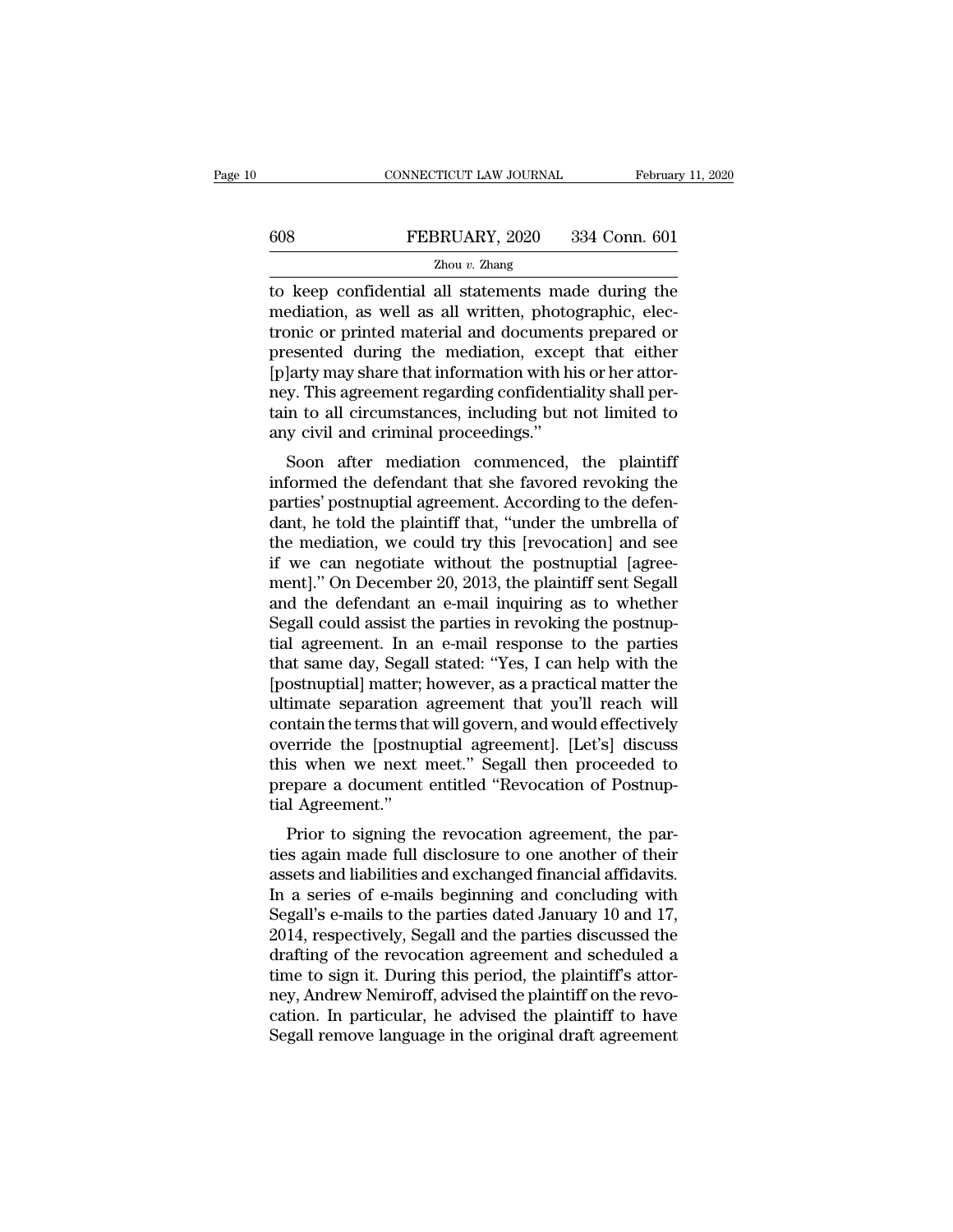II, 2020 CONNECTICUT LAW JOURNAL<br>
334 Conn. 601 FEBRUARY, 2020 609<br>
2hou v. Zhang<br>
indicating that the agreement was supported by consideration because, as the plaintiff testified at trial, "no 334 Conn. 601 FEBRUARY, 2020 609<br>  $Z_{\text{hou }v}$ . Zhang<br>
indicating that the agreement was supported by consideration because, as the plaintiff testified at trial, "no<br>
new promises, undertakings, or consideration [was]<br>
exc 334 Conn. 601 FEBRUARY, 2020 609<br>  $\frac{2\text{hou }v. \text{ Zhang}}{2\text{hou }v. \text{Zhang}}$ <br>
indicating that the agreement was supported by consideration because, as the plaintiff testified at trial, "no<br>
new promises, undertakings, or considera 334 Conn. 601 FEBRUARY, 2020 609<br>  $\frac{2 \text{hou } v. \text{ Zhang}}{2 \text{hou } v. \text{Zhang}}$ <br>
indicating that the agreement was supported by consideration because, as the plaintiff testified at trial, "no<br>
new promises, undertakings, or considera  $Zhou v. Zhang$ <br>
indicating that the agreement was supported by consideration because, as the plaintiff testified at trial, "no<br>
new promises, undertakings, or consideration [was]<br>
exchanged in connection with the revocation  $\ldots$ who previously had not been represented during mediaindicating that the agreement was supported by consideration because, as the plaintiff testified at trial, "no<br>new promises, undertakings, or consideration [was]<br>exchanged in connection with the revocation . . . .<br>agreemen eration because, as the plaintiff testified at trial, "no<br>new promises, undertakings, or consideration [was]<br>exchanged in connection with the revocation . . . .<br>agreement." At about this same time, the defendant,<br>who previ new promises, undertakings, or consideration [was]<br>exchanged in connection with the revocation . . .<br>agreement." At about this same time, the defendant,<br>who previously had not been represented during media-<br>tion, tried to exchanged in connection with the revocation . . . .<br>agreement." At about this same time, the defendant,<br>who previously had not been represented during media-<br>tion, tried to contact attorney Wayne Effron, who had<br>represent agreement." At about this same time, the defendant,<br>who previously had not been represented during media-<br>tion, tried to contact attorney Wayne Effron, who had<br>represented him in connection with the parties' post-<br>nuptial who previously had not<br>tion, tried to contact a<br>represented him in co<br>nuptial agreement, but<br>defendant's attempts<br>January 18, 2014, the p<br>tion agreement.<sup>5</sup><br>According to the def presented him in connection with the parties' post-<br>ptial agreement, but Effron did not respond to the<br>fendant's attempts to reach him. Nevertheless, on<br>nuary 18, 2014, the parties duly executed the revoca-<br>on agreement.<sup>5</sup> nuptial agreement, but Effron did not respond to the<br>defendant's attempts to reach him. Nevertheless, on<br>January 18, 2014, the parties duly executed the revoca-<br>tion agreement.<sup>5</sup><br>According to the defendant, he signed the

defendant's attempts to reach him. Nevertheless, on<br>January 18, 2014, the parties duly executed the revocation<br>agreement.<sup>5</sup><br>According to the defendant, he signed the agreement<br>because he understood that all documents and January 18, 2014, the parties duly executed the revocation agreement.<sup>5</sup><br>According to the defendant, he signed the agreement<br>because he understood that all documents and agreements created during the mediation process woul tion agreement.<sup>5</sup><br>According to the defendant, he signed the agreement<br>because he understood that all documents and agree-<br>ments created during the mediation process would<br>remain confidential and were to be used solely by According to the defendant, he signed the agreement<br>because he understood that all documents and agree-<br>ments created during the mediation process would<br>remain confidential and were to be used solely by the<br>parties for the According to the defendant, he signed the agreement<br>because he understood that all documents and agree-<br>ments created during the mediation process would<br>remain confidential and were to be used solely by the<br>parties for the because he understood that all documents and agreements created during the mediation process would<br>remain confidential and were to be used solely by the<br>parties for the purpose of obtaining a complete settle-<br>ment agreemen ments created during the mediation process would<br>remain confidential and were to be used solely by the<br>parties for the purpose of obtaining a complete settle-<br>ment agreement, that is, an agreement that resolved all<br>of the remain confidential and were to be used solely by the<br>parties for the purpose of obtaining a complete settle-<br>ment agreement, that is, an agreement that resolved all<br>of the disputed issues. Consistent with this understandparties for the purpose of obtaining a complete settle-<br>ment agreement, that is, an agreement that resolved all<br>of the disputed issues. Consistent with this understand-<br>ing, he further understood that, because "mediation i ment agreement, that is, an agreement that resolved all<br>of the disputed issues. Consistent with this understand-<br>ing, he further understood that, because "mediation is<br>an all or nothing process," any document that he signe of the disputed issues. Consistent with this understand-<br>ing, he further understood that, because "mediation is<br>an all or nothing process," any document that he signed<br>would have no legal effect unless and until the mediaing, he further understood that, because "mediation is<br>an all or nothing process," any document that he signed<br>would have no legal effect unless and until the media-<br>tion process resulted in the parties' reaching such a<br>co an all or nothing process," any document that he signed<br>would have no legal effect unless and until the media-<br>tion process resulted in the parties' reaching such a<br>complete agreement. The defendant's understandings<br>regard complete agreement. The defendant's understandings<br>regarding the agreement were based on the represen-<br>tations set forth on Segall's website concerning the right<br>of either party to terminate mediation at any time with-<br> $\frac$ regarding the agreement were based on the representations set forth on Segall's website concerning the right of either party to terminate mediation at any time with-<br><sup>5</sup> The revocation agreement provides in relevant part:

tations set forth on Segall's website concerning the right<br>of either party to terminate mediation at any time with-<br><sup>5</sup>The revocation agreement provides in relevant part: "Each of the [plaintiff] and the [defendant] declar of either party to terminate mediation at any time with-<br>  $\frac{1}{6}$ The revocation agreement provides in relevant part: "Each of the [plaintiff] and the [defendant] declare[s] and acknowledge[s] that each has had independe tiff] and the [defendant] declare[s] and acknowledge[s] that each has had<br>independent counsel of his/her own selection. Each of the [plaintiff] and the<br>[defendant] further declare[s] and acknowledge[s] that each was affor  $^\circ$  The revocation agreement provides in relevant part: "Each of the [plaintiff] and the [defendant] declare[s] and acknowledge[s] that each has had independent counsel of his/her own selection. Each of the [plaintiff] a tiff] and the [defendant] declare[s] and acknowledge[s] that each has had<br>independent counsel of his/her own selection. Each of the [plaintiff] and the<br>[defendant] further declare[s] and acknowledge[s] that each was afford independent counsel of his/her own selection. Each of the [plaintiff] and the [defendant] further declare[s] and acknowledge[s] that each was afforded a reasonable and ample opportunity to consult with his or her counsel p Interpretative mether declare is and acknowledge is that each was afforded a reasonable and ample opportunity to consult with his or her counsel prior to the execution of this [a]greement. The [plaintiff] has been represen a reasonable and ample opportunity to consult with his or her counsel prior to the execution of this [a]greement. The [plaintiff] has been represented by Attorney Mayne Effron." In fact, contrary to the terms of the agreem to the execution of this [a]greement. The [plaintiff] has been represented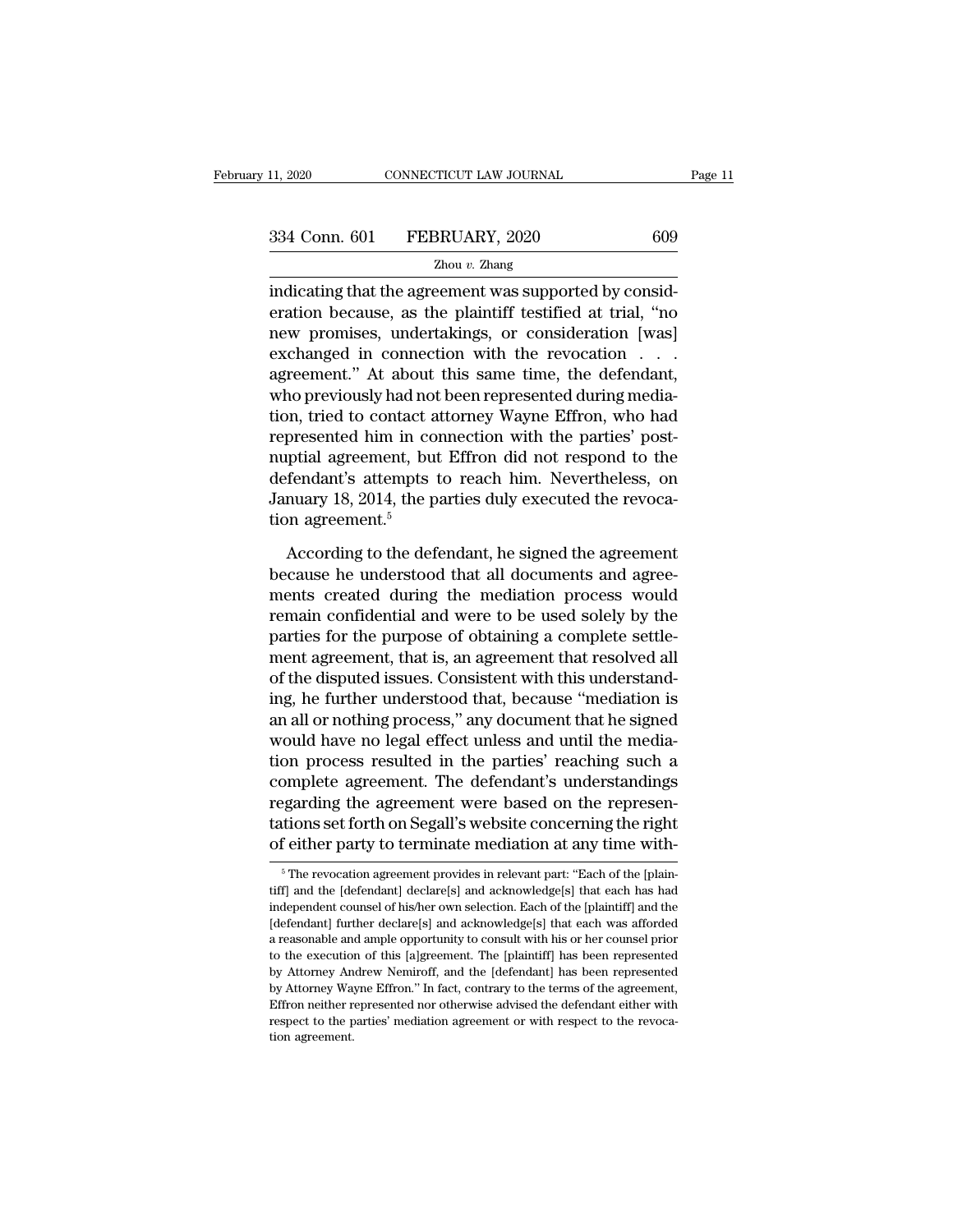|         | CONNECTICUT LAW JOURNAL | February 11, 2020 |
|---------|-------------------------|-------------------|
|         |                         |                   |
| $610\,$ | FEBRUARY, 2020          | 334 Conn. 601     |
|         | Zhou $v$ . Zhang        |                   |

CONNECTICUT LAW JOURNAL Februar<br>
610 FEBRUARY, 2020 334 Conn. 601<br>
<sup>Zhou v.</sup> Zhang<br>
out sacrificing any of his or her preexisting rights, Seg-<br>
all's December 20, 2013 e-mail to the parties indicating<br>
that reveation of th FEBRUARY, 2020 334 Conn. 601<br>
<sup>Zhou v. Zhang</sup><br>
out sacrificing any of his or her preexisting rights, Segall's December 20, 2013 e-mail to the parties indicating<br>
that revocation of the postnuptial agreement was not FEBRUARY, 2020 334 Conn. 601<br>  $\frac{Z_{\text{hou }v. \text{ Zhang}}}{Z_{\text{hou }v. \text{Zhang}}}$ <br>
out sacrificing any of his or her preexisting rights, Segall's December 20, 2013 e-mail to the parties indicating<br>
that revocation of the postnuptial agre FEBRUARY, 2020 334 Conn. 601<br>
Zhou v. Zhang<br>
out sacrificing any of his or her preexisting rights, Seg-<br>
all's December 20, 2013 e-mail to the parties indicating<br>
that revocation of the postnuptial agreement was not<br>
nece  $\frac{Zhou v. Zhang}{Zhou v. Zhang}$ <br>
out sacrificing any of his or her preexisting rights, Segall's December 20, 2013 e-mail to the parties indicating<br>
that revocation of the postnuptial agreement was not<br>
necessary because it effectively  $\frac{21000 \text{ } v. \text{ Zhang}}{2000 \text{ } v. \text{ A} \cdot \text{A} \cdot \text{B}}$  out sacrificing any of his or her preexisting rights, Segall's December 20, 2013 e-mail to the parties indicating that revocation of the postnuptial agreement was not ne out sacrificing any of his or her preexisting rights, Segall's December 20, 2013 e-mail to the parties indicating<br>that revocation of the postnuptial agreement was not<br>necessary because it effectively would be superseded<br>b all's December 20, 2013 e-mail to the parties indicating<br>that revocation of the postnuptial agreement was not<br>necessary because it effectively would be superseded<br>by any mediated settlement between the parties, and<br>paragra that revocation of the postnuptial agreemen<br>necessary because it effectively would be st<br>by any mediated settlement between the pa<br>paragraph  $4$  (a) of the mediation agreement its<br>provides that all documents prepared or p may mediated settlement between the parties, and<br>ragraph  $4$  (a) of the mediation agreement itself, which<br>ovides that all documents prepared or presented dur-<br>g mediation were to remain confidential for all pur-<br>ses, incl paragraph 4 (a) of the mediation agreement itself, which<br>provides that all documents prepared or presented during mediation were to remain confidential for all pur-<br>poses, including judicial proceedings.<sup>6</sup><br>During mediati

provides that all documents prepared or presented during mediation were to remain confidential for all purposes, including judicial proceedings. $\overset{6}{\cdot}$ <br>During mediation, Segall also prepared a proposed parenting plan ing mediation were to remain confidential for all purposes, including judicial proceedings.<sup>6</sup><br>During mediation, Segall also prepared a proposed<br>parenting plan for the parties, informing them that, as<br>with the revocation poses, including judicial proceedings.<sup>6</sup><br>During mediation, Segall also prepared a proposed<br>parenting plan for the parties, informing them that, as<br>with the revocation agreement, this plan would be used<br>solely in an effor buring mediation, Segall also prepared a proposed<br>parenting plan for the parties, informing them that, as<br>with the revocation agreement, this plan would be used<br>solely in an effort to obtain a complete settlement agree-<br>me During mediation, Segall also prepared a proposed<br>parenting plan for the parties, informing them that, as<br>with the revocation agreement, this plan would be used<br>solely in an effort to obtain a complete settlement agree-<br>me parenting plan for the parties, informing them that, as<br>with the revocation agreement, this plan would be used<br>solely in an effort to obtain a complete settlement agree-<br>ment and would not become effective unless ratified<br> with the revocation agreement, this plan would be used<br>solely in an effort to obtain a complete settlement agree-<br>ment and would not become effective unless ratified<br>by the court. On February 26, 2014, the parties signed<br>t solely in an effort to obtain a complete settlement agreement and would not become effective unless ratified<br>by the court. On February 26, 2014, the parties signed<br>the proposed parenting plan, which, with the consent<br>of bo ment and would not become effective unless ratified<br>by the court. On February 26, 2014, the parties signed<br>the proposed parenting plan, which, with the consent<br>of both parties, subsequently was filed with the court<br>so as t by the court. On February 26, 2014, the parties signed<br>the proposed parenting plan, which, with the consent<br>of both parties, subsequently was filed with the court<br>so as to meet a case management deadline that had<br>been set the proposed parenting plan, which, with the consent<br>of both parties, subsequently was filed with the court<br>so as to meet a case management deadline that had<br>been set in their pending dissolution action. The court,<br>however of both parties, subsequently was filed with the court<br>so as to meet a case management deadline that had<br>been set in their pending dissolution action. The court,<br>however, never canvassed the parties with respect to<br>the agr so as to meet a case management deadline that had<br>been set in their pending dissolution action. The court,<br>however, never canvassed the parties with respect to<br>the agreement; nor was the plan ever incorporated into<br>any ord been set in their pending dissolution action. The court,<br>however, never canvassed the parties with respect to<br>the agreement; nor was the plan ever incorporated into<br>any order of the court. In July, 2014, mediation ended<br>wi however, never canvassed the parties with respect to<br>the agreement; nor was the plan ever incorporated into<br>any order of the court. In July, 2014, mediation ended<br>without the parties reaching a settlement agreement. On<br>Sep the agreement; nor was the plan ever incorporated into<br>any order of the court. In July, 2014, mediation ended<br>without the parties reaching a settlement agreement. On<br>September 4, 2014, following the defendant's decision<br>to any order of the court. In July, 2014, mediation ended<br>without the parties reaching a settlement agreement. On<br>September 4, 2014, following the defendant's decision<br>to move out of the marital home, where both parties<br>had b to move out of the marital home, where both parties<br>had been residing, the defendant filed a motion to mod-<br>ify the proposed parenting plan, requesting that the<br>parties be given joint physical and legal custody of their<br>had been residing, the defendant filed a motion to modify the proposed parenting plan, requesting that the parties be given joint physical and legal custody of their  $\frac{1}{6}$  It bears noting that, under the defendant's v

ify the proposed parenting plan, requesting that the parties be given joint physical and legal custody of their  $\frac{1}{10}$  and  $\frac{1}{10}$  and  $\frac{1}{10}$  and  $\frac{1}{10}$  and  $\frac{1}{10}$  and  $\frac{1}{10}$  and  $\frac{1}{10}$  are reso parties be given joint physical and legal custody of their  $\frac{1}{100}$  of the parties because it would be unenforceable if the parties did not reach a mediated resolution of their case, and, if they did resolve the case, parties be given joint physical and regal custody of their<br>
<sup>6</sup> It bears noting that, under the defendant's view of the revocation, it was,<br>
in effect, legally superfluous because it would be unenforceable if the parties<br> <sup>6</sup> It bears noting that, under the defendant's view of the revocation, it was, in effect, legally superfluous because it would be unenforceable if the parties did not reach a mediated resolution of their case, and, if th in effect, legally superfluous because it would be unenforceable if the parties<br>did not reach a mediated resolution of their case, and, if they did resolve<br>the case, the parties' settlement agreement would, as Segall obser revocation of their case, and, if they did resolve<br>the case, the parties' settlement agreement would, as Segall observed in his<br>December 20, 2013 e-mail to the parties, "effectively override" the revocation<br>agreement. As w the case, the parties' settlement agreement would, as Segall observed in his December 20, 2013 e-mail to the parties, "effectively override" the revocation agreement. As we previously discussed, it is apparent that the def December 20, 2013 e-mail to the parties, "effectively override" the revocation agreement. As we previously discussed, it is apparent that the defendant agreed to revoke the postnuptial agreement only because the plaintiff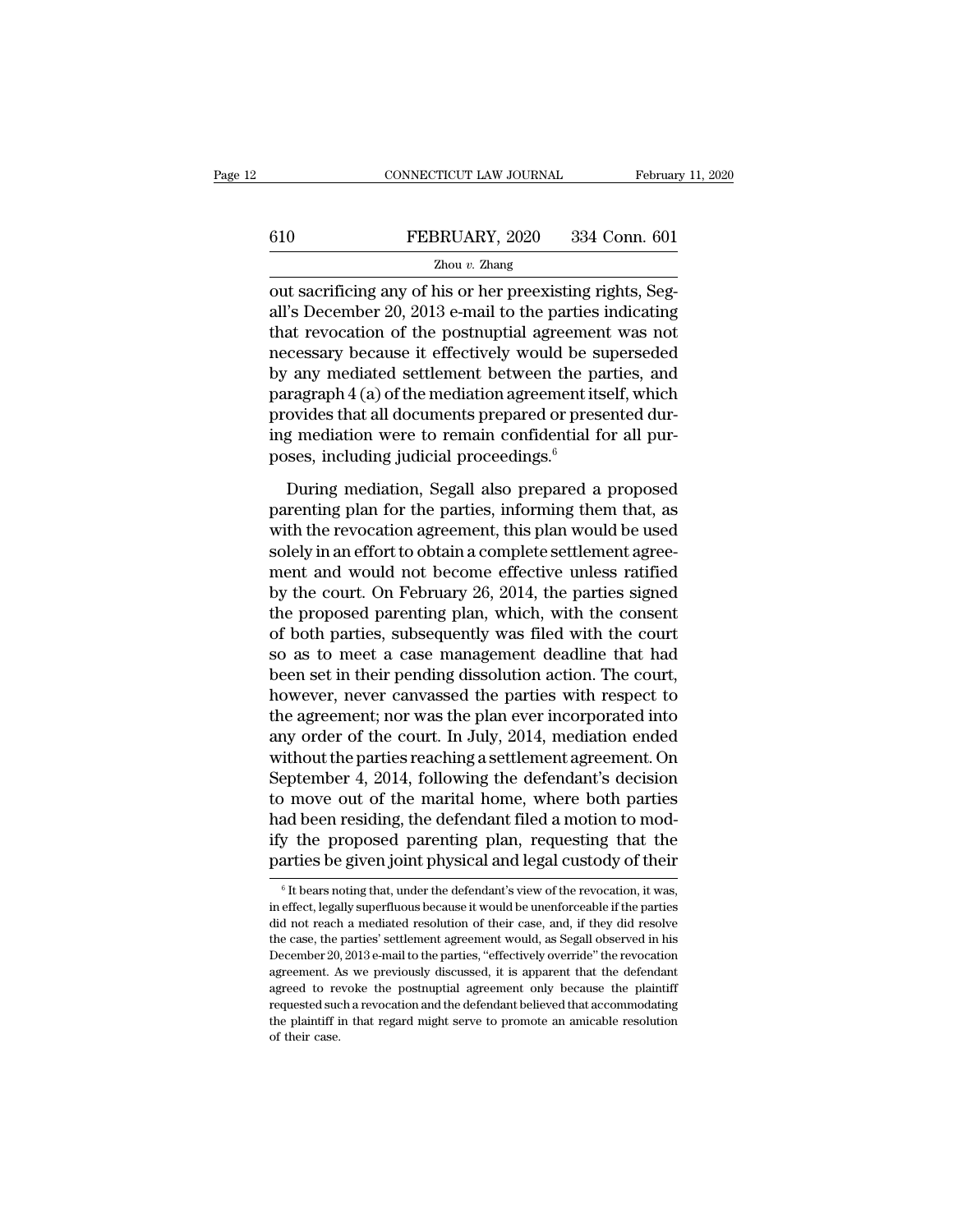| 11, 2020      | CONNECTICUT LAW JOURNAL | Page 13 |  |
|---------------|-------------------------|---------|--|
| 334 Conn. 601 | FEBRUARY, 2020          | 611     |  |
|               | Zhou $v$ . Zhang        |         |  |

minor children. The court, however, never ruled on<br>that motion.<br>The court, however, never ruled on<br>that motion. 334 Conn. 601<br>
That motion.<br>
A dissolution t

4 Conn. 601 FEBRUARY, 2020 611<br>
Zhou v. Zhang<br>
inor children. The court, however, never ruled on<br>
at motion.<br>
A dissolution trial was conducted over a period of<br>
ghteen days in October, November, and December,<br>
16 during w 334 Conn. 601 FEBRUARY, 2020 611<br>  $\frac{Z_{\text{hou }v. \text{ Zhang}}}{Z_{\text{hou }v. \text{Zhang}}}$ <br>
minor children. The court, however, never ruled on<br>
that motion.<br>
A dissolution trial was conducted over a period of<br>
eighteen days in October, Novemb  $\frac{Z_{\text{hou } v. \text{ Zhang}}}{Z_{\text{hou } v. \text{Zhang}}}$ <br>
2016, during which trial was conducted over a period of<br>
eighteen days in October, November, and December,<br>
2016, during which the trial court heard extensive testi-<br>
mony from several minor children. The court, however, never ruled on<br>that motion.<br>A dissolution trial was conducted over a period of<br>eighteen days in October, November, and December,<br>2016, during which the trial court heard extensive testimaked that motion.<br>
A dissolution trial was conducted over a period of<br>
eighteen days in October, November, and December,<br>
2016, during which the trial court heard extensive testi-<br>
mony from several witnesses, including e A dissolution trial was conducted over a period of<br>eighteen days in October, November, and December,<br>2016, during which the trial court heard extensive testi-<br>mony from several witnesses, including each of the<br>parties; Har A dissolution trial was conducted over a period of<br>eighteen days in October, November, and December,<br>2016, during which the trial court heard extensive testi-<br>mony from several witnesses, including each of the<br>parties; Har eighteen days in October, November, and December,<br>2016, during which the trial court heard extensive testi-<br>mony from several witnesses, including each of the<br>parties; Harry Adamakos, a court-appointed psycholo-<br>gist who p 2016, during which the trial court heard extensive testimony from several witnesses, including each of the parties; Harry Adamakos, a court-appointed psychologist who performed a forensic custody evaluation; Attorney Bonni mony from several witnesses, including each of the parties; Harry Adamakos, a court-appointed psychologist who performed a forensic custody evaluation;<br>Attorney Bonnie L. Amendola, the guardian ad litem<br>for the parties' mi parties; Harry Adamakos, a court-appointed psychologist who performed a forensic custody evaluation;<br>Attorney Bonnie L. Amendola, the guardian ad litem<br>for the parties' minor children; Bryan J. Matthews, a<br>friend of the pl gist who performed a forensic custody evaluation;<br>Attorney Bonnie L. Amendola, the guardian ad litem<br>for the parties' minor children; Bryan J. Matthews, a<br>friend of the plaintiff; and Kane Winn, a private investi-<br>gator re Attorney Bonnie L. Amendola, the guardian ad litem<br>for the parties' minor children; Bryan J. Matthews, a<br>friend of the plaintiff; and Kane Winn, a private investi-<br>gator retained by the defendant. On January 3, 2017,<br>the t for the parties' minor children; Bryan J. Matthews, a<br>friend of the plaintiff; and Kane Winn, a private investi-<br>gator retained by the defendant. On January 3, 2017,<br>the trial court issued a memorandum of decision in<br>which friend of the plaintiff; and Kane Winn, a private investigator retained by the defendant. On January 3, 2017, the trial court issued a memorandum of decision in which it found that the parties' marriage had broken down irr gator retained by the defendant. On January 3, 2017,<br>the trial court issued a memorandum of decision in<br>which it found that the parties' marriage had broken<br>down irretrievably, with more fault attributable to the<br>plaintiff the trial court issued a memorandum of decision in<br>which it found that the parties' marriage had broken<br>down irretrievably, with more fault attributable to the<br>plaintiff, and entered a decree dissolving the marriage.<br>The c which it found that the parties' marriage had broken<br>down irretrievably, with more fault attributable to the<br>plaintiff, and entered a decree dissolving the marriage.<br>The court awarded the parties joint legal and physical<br>c down irretrievably, with more fault attributable to the plaintiff, and entered a decree dissolving the marriage.<br>The court awarded the parties joint legal and physical custody of their minor children with the defendant hav plaintiff, and entered a decree dissolving the marriage.<br>The court awarded the parties joint legal and physical<br>custody of their minor children with the defendant hav-<br>ing final decision-making authority. The court explain The court awarded the parties joint legal and physical<br>custody of their minor children with the defendant hav-<br>ing final decision-making authority. The court explained<br>its reasons for awarding final decision-making authori custody of their minor children with the defendant having final decision-making authority. The court explained<br>its reasons for awarding final decision-making authority<br>to the defendant as follows: "Individually, both the<br>p ing final decision-making authority. The court explained<br>its reasons for awarding final decision-making authority<br>to the defendant as follows: "Individually, both the<br>plaintiff and the defendant are good parents. However,<br> its reasons for awarding final decision-making authority<br>to the defendant as follows: "Individually, both the<br>plaintiff and the defendant are good parents. However,<br>the defendant has more insight into the children's develto the defendant as follows: "Individually, both the plaintiff and the defendant are good parents. However, the defendant has more insight into the children's developmental needs, activities, education and environment. He plaintiff and the defendant are good parents. However,<br>the defendant has more insight into the children's devel-<br>opmental needs, activities, education and environment.<br>He has been able to structure his work time to [have]<br> the defendant has more insight into the children's developmental needs, activities, education and environment.<br>He has been able to structure his work time to [have]<br>additional time off for the children on Wednesdays,<br>Thurs opmental needs, activities, education and environment.<br>He has been able to structure his work time to [have]<br>additional time off for the children on Wednesdays,<br>Thursdays and Fridays. The plaintiff, on the other hand,<br>is d He has been able to structure his work time to [have]<br>additional time off for the children on Wednesdays,<br>Thursdays and Fridays. The plaintiff, on the other hand,<br>is deceptive, defensive, rigid, impulsive, manipulative,<br>an additional time off for the children on Wednesdays,<br>Thursdays and Fridays. The plaintiff, on the other hand,<br>is deceptive, defensive, rigid, impulsive, manipulative,<br>and lacks objectivity regarding the defendant. The plain Thursdays and Fridays. The plaintiff, on the other hand,<br>is deceptive, defensive, rigid, impulsive, manipulative,<br>and lacks objectivity regarding the defendant. The plain-<br>tiff is controlling and authoritative in parental is deceptive, defensive, rigid, impulsive, manipulative,<br>and lacks objectivity regarding the defendant. The plain-<br>tiff is controlling and authoritative in parental situations<br>that involve the defendant. The defendant has and lacks objectivity regarding the defendant. The plain-<br>tiff is controlling and authoritative in parental situations<br>that involve the defendant. The defendant has been<br>marginalized from his children's lives and, as such, tiff is controlling and authoritative in parental situations<br>that involve the defendant. The defendant has been<br>marginalized from his children's lives and, as such, does<br>not trust the plaintiff. The plaintiff has belittled that involve the defendant. The defendant has been<br>marginalized from his children's lives and, as such, does<br>not trust the plaintiff. The plaintiff has belittled the<br>defendant's family and told the defendant that his job<br>h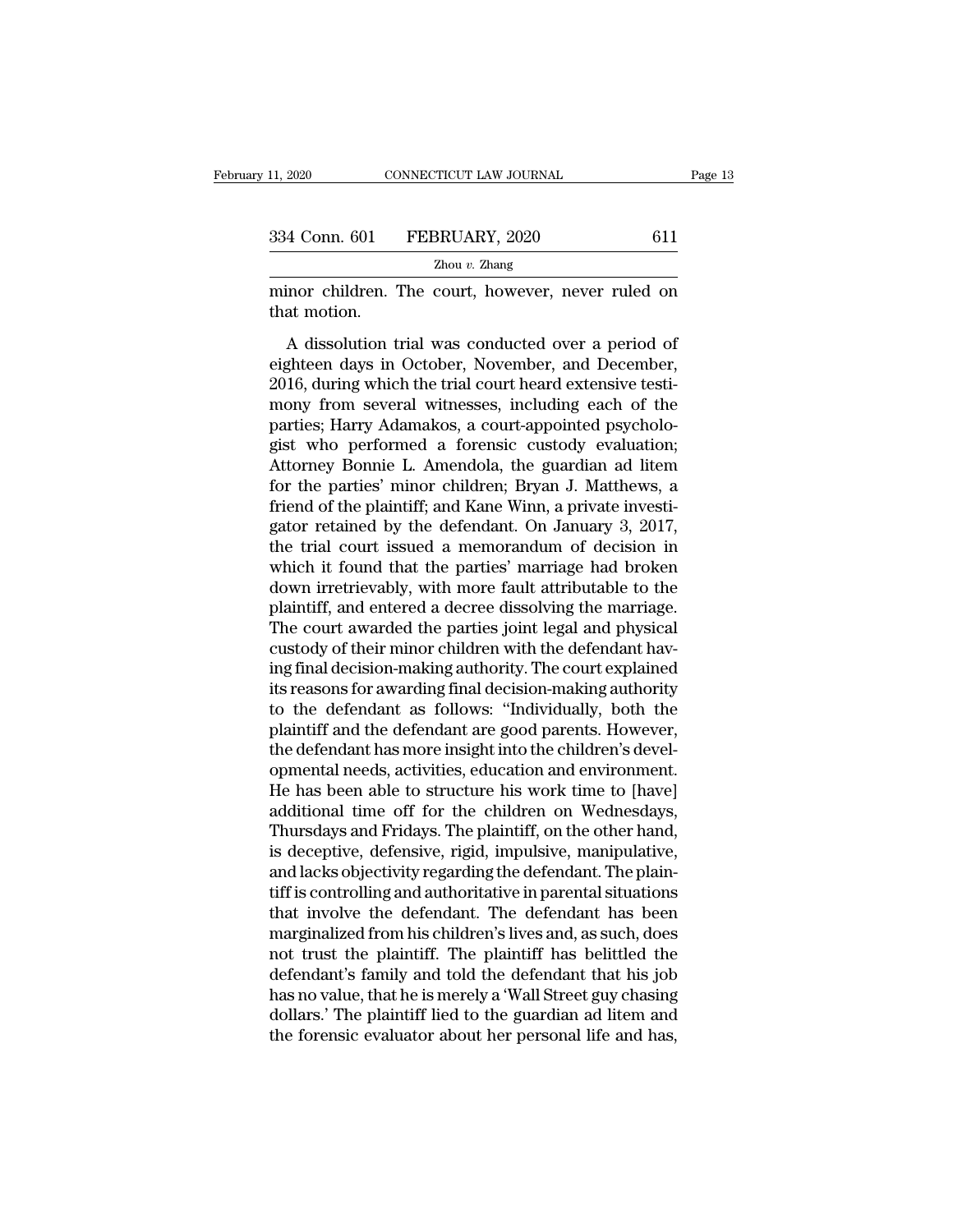### EXECUTE CONNECTICUT LAW JOURNAL February 11, 2020<br>
FEBRUARY, 2020 334 Conn. 601<br>
Zhou v. Zhang Zhou *v.* Zhang

CONNECTICUT LAW JOURNAL February 11, 2020<br>
FEBRUARY, 2020 334 Conn. 601<br>
Zhou v. Zhang<br>
Thus, forced the children into 'secret keeping' from the<br>
defendant. There has been little to no coparenting<br>
hotwoon them: instead th EEBRUARY, 2020 334 Conn. 601<br>
<sup>Zhou v. Zhang</sup><br>
thus, forced the children into 'secret keeping' from the<br>
defendant. There has been little to no coparenting<br>
between them; instead, the plaintiff unilaterally sched-<br>
where t **612** FEBRUARY, 2020 334 Conn. 601<br>  $\frac{Z_{\text{hou }v. \text{ Zhang}}}{Z_{\text{hou }v. \text{Zhang}}}$ <br>
thus, forced the children into 'secret keeping' from the<br>
defendant. There has been little to no coparenting<br>
between them; instead, the plaintiff u FEBRUARY, 2020 334 Conn. 601<br>  $\frac{Z_{\text{hou }v. \text{ Zhang}}}{Z_{\text{hou }v. \text{Zhang}}}$ <br>
thus, forced the children into 'secret keeping' from the<br>
defendant. There has been little to no coparenting<br>
between them; instead, the plaintiff unilate  $\frac{Z_{\text{hou }v. \text{ Zhang}}}{Z_{\text{hou }v. \text{ Zhang}}}$ <br>thus, forced the children into 'secret keeping' from the<br>defendant. There has been little to no coparenting<br>between them; instead, the plaintiff unilaterally sched-<br>ules the children's a zhou *v*. Zhang<br>thus, forced the children into 'secre<br>defendant. There has been little<br>between them; instead, the plaintii<br>ules the children's activities and so<br>tells the defendant about them a<br>scheduled or have occurred." Endant. There has been little to no coparenting<br>fendant. There has been little to no coparenting<br>tween them; instead, the plaintiff unilaterally sched-<br>es the children's activities and social events, and only<br>lis the defen the trial court acknowledged that there is step that the courted between them; instead, the plaintiff unilaterally schedules the children's activities and social events, and only tells the defendant about them after they h

nective the children's activities and social events, and only<br>tells the defendant about them after they have been<br>scheduled or have occurred."<br>With respect to the parties' revocation agreement,<br>the trial court acknowledged folls the defendant about them after they have been<br>scheduled or have occurred."<br>With respect to the parties' revocation agreement,<br>the trial court acknowledged that "there is scant Con-<br>necticut legal authority [concernin Scheduled or have occurred."<br>Scheduled or have occurred."<br>With respect to the parties' revocation agreement,<br>the trial court acknowledged that "there is scant Con-<br>necticut legal authority [concerning] the requirements<br>for With respect to the parties' revocation agreement,<br>the trial court acknowledged that "there is scant Con-<br>necticut legal authority [concerning] the requirements<br>for an effective revocation of a postnuptial agreement."<br>Give With respect to the parties' revocation agreement,<br>the trial court acknowledged that "there is scant Con-<br>necticut legal authority [concerning] the requirements<br>for an effective revocation of a post-uptial agreement."<br>Give the trial court acknowledged that "there is scant Connecticut legal authority [concerning] the requirements<br>for an effective revocation of a postnuptial agreement."<br>Given the dearth of such authority, the trial court sub-<br> necticut legal authority [concerning] the requirements<br>for an effective revocation of a postnuptial agreement."<br>Given the dearth of such authority, the trial court sub-<br>jected the agreement to the same special scrutiny tha for an effective revocation of a postnuptial agreement."<br>Given the dearth of such authority, the trial court sub-<br>jected the agreement to the same special scrutiny that<br>courts apply in determining the enforceability of a Given the dearth of such authority, the trial court sub-<br>jected the agreement to the same special scrutiny that<br>courts apply in determining the enforceability of a post-<br>nuptial agreement. Under that standard, which was fi jected the agreement to the same special scrutiny that<br>courts apply in determining the enforceability of a post-<br>nuptial agreement. Under that standard, which was first<br>articulated by this court in *Bedrick* v. *Bedrick*, courts apply in determining the enforceability of a post-<br>nuptial agreement. Under that standard, which was first<br>articulated by this court in *Bedrick* v. *Bedrick*, 300<br>Conn. 691, 17 A.3d 17 (2011), a postnuptial agreem nuptial agreement. Under that standard, which was first<br>articulated by this court in *Bedrick* v. *Bedrick*, 300<br>Conn. 691, 17 A.3d 17 (2011), a postnuptial agreement is<br>enforceable "only if it complies with applicable con articulated by this court in *Bedrick* v. *Bedrick*, 300<br>Conn. 691, 17 A.3d 17 (2011), a postnuptial agreement is<br>enforceable "only if it complies with applicable contract<br>principles, and the terms of the agreement are bot Conn. 691, 17 A.3d 17 (2011), a postnuptial agreement is<br>enforceable "only if it complies with applicable contract<br>principles, and the terms of the agreement are both<br>fair and equitable at the time of execution and not<br>unc enforceable "only if it complies with applicable contract<br>principles, and the terms of the agreement are both<br>fair and equitable at the time of execution and not<br>unconscionable at the time of dissolution." (Footnote<br>omitte principles, and the terms of the agreement are both<br>fair and equitable at the time of execution and not<br>unconscionable at the time of dissolution." (Footnote<br>omitted.) Id., 703–704. "[T]he terms of a postnuptial<br>agreement fair and equitable at the time of execution and not<br>unconscionable at the time of dissolution." (Footnote<br>omitted.) Id., 703–704. "[T]he terms of a postnuptial<br>agreement are fair and equitable at the time of execution<br>if t unconscionable at the time of dissolution." (Footnote omitted.) Id., 703–704. "[T]he terms of a postnuptial agreement are fair and equitable at the time of execution if the agreement is made voluntarily, and without any un omitted.) Id., 703–704. "[T]he terms of a postnuptial<br>agreement are fair and equitable at the time of execution<br>if the agreement is made voluntarily, and without any<br>undue influence, fraud, coercion, duress or similar<br>defe agreement are fair and equitable at the time of execution<br>if the agreement is made voluntarily, and without any<br>undue influence, fraud, coercion, duress or similar<br>defect. Moreover, each spouse must be given full, fair<br>and if the agreement is made voluntarily, and without any<br>undue influence, fraud, coercion, duress or similar<br>defect. Moreover, each spouse must be given full, fair<br>and reasonable disclosure of the amount, character and<br>value undue influence, fraud, coercion, duress or similar<br>defect. Moreover, each spouse must be given full, fair<br>and reasonable disclosure of the amount, character and<br>value of property, both jointly and separately held, and<br>al defect. Moreover, each spouse must be given full, fair<br>and reasonable disclosure of the amount, character and<br>value of property, both jointly and separately held, and<br>all of the financial obligations and income of the othe and reasonable disclosure of the amount, character and<br>value of property, both jointly and separately held, and<br>all of the financial obligations and income of the other<br>spouse. . . . . [I]n determining whether a particular value of property, both jointly and separately held, and<br>all of the financial obligations and income of the other<br>spouse.  $\ldots$  [I]n determining whether a particular<br>postnuptial agreement is fair and equitable at the time all of the financial obligations and income of the other<br>spouse. . . . . [I]n determining whether a particular<br>postnuptial agreement is fair and equitable at the time<br>of execution, a court should consider the totality of<br>t spouse.  $\ldots$  [I]n determining whether a particular postnuptial agreement is fair and equitable at the time of execution, a court should consider the totality of the circumstances surrounding execution. A court may consid postnuptial agreement is fair and equitable at the time<br>of execution, a court should consider the totality of<br>the circumstances surrounding execution. A court may<br>consider various factors including the nature and com-<br>plex of execution, a court should consider the totality of<br>the circumstances surrounding execution. A court may<br>consider various factors including the nature and com-<br>plexity of the agreement's terms, the extent of and dis-<br>par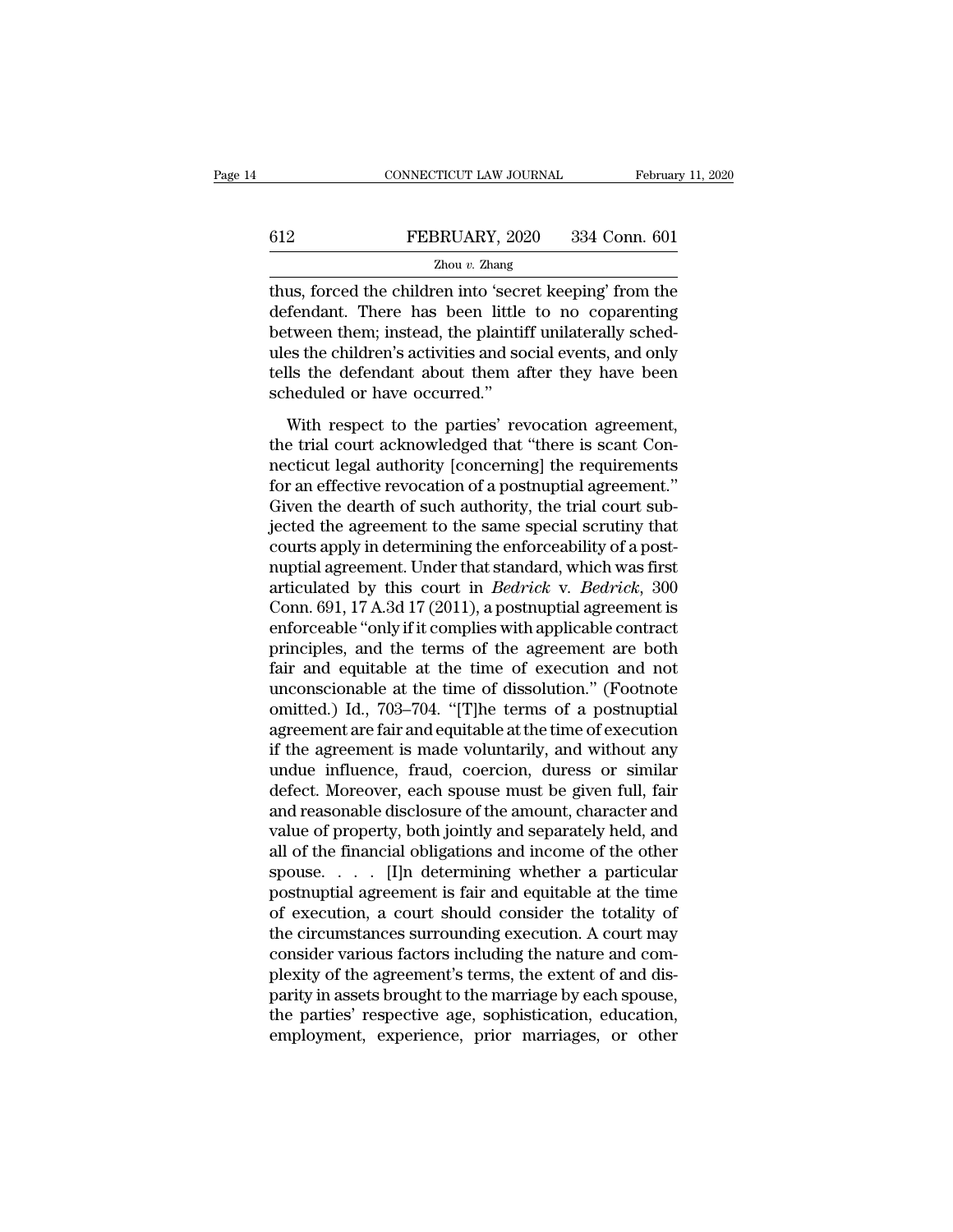| 11, 2020 | CONNECTICUT LAW JOURNAL      |     | Page 15 |
|----------|------------------------------|-----|---------|
|          |                              |     |         |
|          | 334 Conn. 601 FEBRUARY, 2020 | 613 |         |
|          | Zhou $v$ . Zhang             |     |         |

the 11, 2020 CONNECTICUT LAW JOURNAL<br>
334 Conn. 601 FEBRUARY, 2020 613<br>
7 Thou v. Zhang<br>
12 Thou v. Zhang<br>
13 Traits potentially affecting the ability to read and under-<br>
13 Thou v. Zhang<br>
13 Thou v. Zhang<br>
13 Thou v. Zhan  $334$  Conn. 601 FEBRUARY, 2020 613<br>  $\frac{2 \text{hou } v. \text{ Zhang}}{2 \text{hou } v. \text{ Zhang}}$ <br>
traits potentially affecting the ability to read and understand an agreement's provisions, and the amount of<br>
time available to each spouse to reflect 334 Conn. 601 FEBRUARY, 2020 613<br>  $\frac{Z_{\text{hou }v. \text{ Zhang}}}{Z_{\text{hou }v. \text{Zhang}}}$ <br>
traits potentially affecting the ability to read and under-<br>
stand an agreement's provisions, and the amount of<br>
time available to each spouse to refl 334 Conn. 601 FEBRUARY, 2020 613<br>  $\frac{2 \text{hou } v. \text{ Zhang}}{2 \text{hou } v. \text{Zhang}}$ <br>
traits potentially affecting the ability to read and under-<br>
stand an agreement's provisions, and the amount of<br>
time available to each spouse to reflec  $Zhou v. Zhang$ <br>traits potentially affecting the ability to read and under-<br>stand an agreement's provisions, and the amount of<br>time available to each spouse to reflect [on] the agree-<br>ment after first seeing its specific terms  $\d$  $\frac{2000 \text{ } c. \text{ Zt}}{2000 \text{ } c. \text{ Zt}}$ <br>traits potentially affecting the<br>stand an agreement's provisi<br>time available to each spouse<br>ment after first seeing its sp<br>access to independent couns<br>the contract terms. . . .<br>"With and an agreement's provisions, and the amount of<br>
the available to each spouse to reflect [on] the agree-<br>
ent after first seeing its specific terms . . . [and]<br>
cess to independent counsel prior to consenting to<br>
e contra time available to each spouse to reflect [on] the agreement after first seeing its specific terms . . . [and]<br>access to independent counsel prior to consenting to<br>the contract terms. . . .<br>"With regard to . . . whether a

ment after first seeing its specific terms . . . . [and]<br>access to independent counsel prior to consenting to<br>the contract terms. . . .<br>"With regard to . . . whether a postnuptial agree-<br>ment is unconscionable at the time access to independent counsel prior to consenting to<br>the contract terms....<br>"With regard to ... whether a postnuptial agree-<br>ment is unconscionable at the time of dissolution, [that]<br>... determination ... is to be made on the contract terms. . . .<br>
"With regard to . . . whether a postnuptial agreement is unconscionable at the time of dissolution, [that]<br>
. . . determination . . . is to be made on a case-by-<br>
case basis, taking into account "With regard to . . . whether a postnuptial agreement is unconscionable at the time of dissolution, [that]<br>
. . . determination . . . is to be made on a case-by-<br>
case basis, taking into account all of the relevant facts<br> "With regard to  $\dots$  whether a postnuptial agreement is unconscionable at the time of dissolution, [that]  $\dots$  determination  $\dots$  is to be made on a case-by-case basis, taking into account all of the relevant facts and ci ment is unconscionable at the time of dissolution, [that]<br>
... determination ... is to be made on a case-by-<br>
case basis, taking into account all of the relevant facts<br>
and circumstances." (Citations omitted; footnote omi ... determination ... is to be made on a case-by-<br>case basis, taking into account all of the relevant facts<br>and circumstances." (Citations omitted; footnote omit-<br>ted; internal quotation marks omitted.) Id., 704–705.<br>"[T] case basis, taking into account all<br>and circumstances." (Citations on<br>ted; internal quotation marks or<br>"[T]he question of whether enfor<br>ment would be unconscionable is<br>mining whether enforcement of<br>work an injustice."<sup>7</sup> I d; internal quotation marks omitted.) Id., 704–705.<br>
T]he question of whether enforcement of an agree-<br>
ent would be unconscionable is analogous to deter-<br>
ining whether enforcement of an agreement would<br>
ork an injustice. "[T]he question of whether enforcement of an agreement would be unconscionable is analogous to determining whether enforcement of an agreement would work an injustice.""  $\text{Id}$ , 706.<br>Applying this standard to the parties

ment would be unconscionable is analogous to deter-<br>mining whether enforcement of an agreement would<br>work an injustice."<sup>7</sup> Id., 706.<br>Applying this standard to the parties' revocation<br>agreement, the trial court found, inte mining whether enforcement of an agreement would<br>work an injustice."<sup>7</sup> Id., 706.<br>Applying this standard to the parties' revocation<br>agreement, the trial court found, inter alia, that, "prior to<br>signing the document, the pa work an injustice."<sup>7</sup> Id., 706.<br>Applying this standard to the parties' revocation<br>agreement, the trial court found, inter alia, that, "prior to<br>signing the document, the parties revealed their entire<br>personal and joint as Applying this standard to the parties' revocation<br>agreement, the trial court found, inter alia, that, "prior to<br>signing the document, the parties revealed their entire<br>personal and joint assets and liabilities to one anoth Applying this standard to the parties' revocation<br>agreement, the trial court found, inter alia, that, "prior to<br>signing the document, the parties revealed their entire<br>personal and joint assets and liabilities to one anoth agreement, the trial court found, inter alia, that, "prior to<br>signing the document, the parties revealed their entire<br>personal and joint assets and liabilities to one another,<br>and provided the other with a full, complete a signing the document, the parties revealed their entire<br>personal and joint assets and liabilities to one another,<br>and provided the other with a full, complete and current<br>financial affidavit. Both parties signed the agreem personal and joint assets and liabilities to one another,<br>and provided the other with a full, complete and current<br>financial affidavit. Both parties signed the agreement."<br>The trial court also found, however, that, "[c]ont and provided the other with a full, complete and current<br>financial affidavit. Both parties signed the agreement."<br>The trial court also found, however, that, "[c]ontrary<br>to the terms of the alleged revocation, and unlike th 7 The enforcement of postnuptial agreements is subject to heightened  $\frac{7}{10}$ . The enforcement of postnuptial agreements is subject to heightened  $\frac{7}{10}$ . circumstances surrounding the negotiation and signing<br>of the postnuptial agreement  $\dots$  the defendant had<br>no legal counsel at the time he signed the revocation.<br> $\overline{ }^7$ The enforcement of postnuptial agreements is subjec

of the postnuptial agreement . . . the defendant had<br>no legal counsel at the time he signed the revocation.<br> $\frac{1}{1}$ The enforcement of postnuptial agreements is subject to heightened<br>scrutiny because of the special natur no legal counsel at the time he signed the revocation.<br>The enforcement of postmuptial agreements is subject to heightened<br>scrutiny because of the special nature of the marital relationship. As we<br>have explained, "[t]he cir The enforcement of postmuptial agreements is subject to heightened<br>scrutiny because of the special nature of the marital relationship. As we<br>have explained, "[t]he circumstances surrounding [postmuptial] agreements<br> $\dots$  a The enforcement of postnuptial agreements is subject to heightened<br>scrutiny because of the special nature of the marital relationship. As we<br>have explained, "[t]he circumstances surrounding [postnuptial] agreements<br> $\ldots$  scrutiny because of the special nature of the marital relationship. As we have explained, "[t]he circumstances surrounding [postnuptial] agreements . . . are pregnant with the opportunity for one party to use the threat o bave explained, "[the circumstances surrounding [postnuptial] agreements . . . . are pregnant with the opportunity for one party to use the threat of dissolution to bargain themselves into positions of advantage." (Intern contracting party. With the opportunity for one party to use the threat of dissolution to bargain themselves into positions of advantage." (Internal quotation marks omitted.) *Bedrick* v. *Bedrick*, supra, 300 Conn. 701. ... are pregnant with the opportunity for one party to use the threat of dissolution to bargain themselves into positions of advantage." (Internal quotation marks omitted.) *Bedrick* v. *Bedrick*, supra, 300 Conn. 701. Mo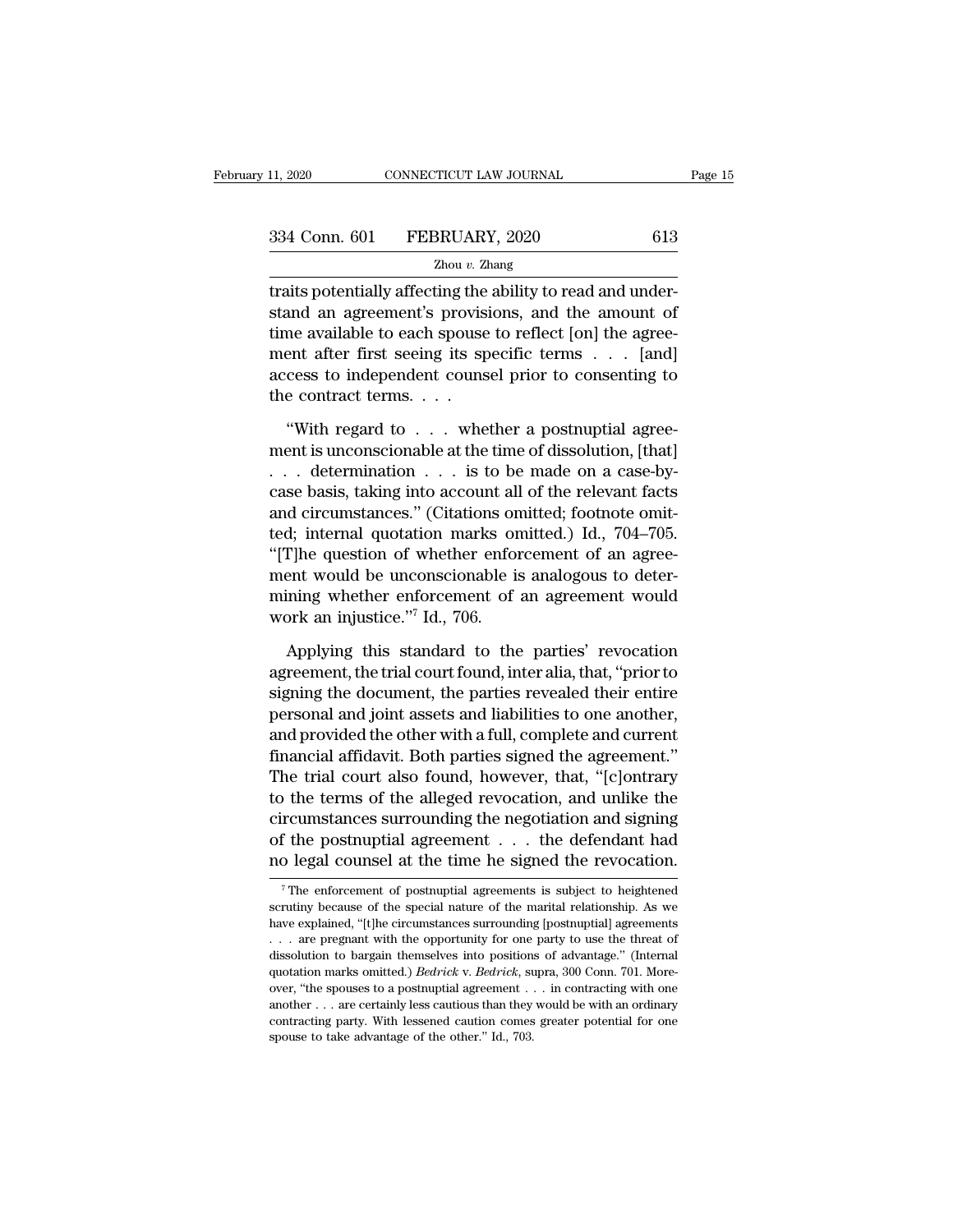### EXECUTE CONNECTICUT LAW JOURNAL February 11, 2020<br>
FEBRUARY, 2020 334 Conn. 601<br>
Zhou v. Zhang Zhou *v.* Zhang

CONNECTICUT LAW JOURNAL February 11, 2020<br>
FEBRUARY, 2020 334 Conn. 601<br>
Zhou v. Zhang<br>
The defendant was told by the mediator [Segall] to sign<br>
the alleged revocation document only six days after it<br>
was breached to bim, FEBRUARY, 2020 334 Conn. 601<br>  $\frac{Z_{\text{hou }v. \text{ Zhang}}}{Z_{\text{hou }v. \text{Zhang}}}$ <br>
The defendant was told by the mediator [Segall] to sign<br>
the alleged revocation document only six days after it<br>
was broached to him, and he informed [Seg EXEMBERUARY, 2020 334 Conn. 601<br>
<u>Zhou v. Zhang</u><br>
The defendant was told by the mediator [Segall] to sign<br>
the alleged revocation document only six days after it<br>
was broached to him, and he informed [Segall] that he<br>
was FEBRUARY, 2020 334 Conn. 601<br>  $\frac{Z_{\text{hou } v. \text{ Zhang}}}{Z_{\text{hou } v. \text{ Zhang}}}$ <br>
The defendant was told by the mediator [Segall] to sign<br>
the alleged revocation document only six days after it<br>
was broached to him, and he informed [Sega  $\frac{Z_{\text{hou } v. Z_{\text{hang}}}{Z_{\text{hou } v. Z_{\text{hang}}}}$ <br>The defendant was told by the mediator [Segall] to sign<br>the alleged revocation document only six days after it<br>was broached to him, and he informed [Segall] that he<br>was unable to co The defendant was told by the mediator [Segall] to sign<br>the alleged revocation document only six days after it<br>was broached to him, and he informed [Segall] that he<br>was unable to contact his attorney during that time<br>peri The defendant was told by the mediator [Segall] to sign<br>the alleged revocation document only six days after it<br>was broached to him, and he informed [Segall] that he<br>was unable to contact his attorney during that time<br>perio the alleged revocation document only six days after it<br>was broached to him, and he informed [Segall] that he<br>was unable to contact his attorney during that time<br>period....Consequently, the defendant ... was<br>never advised t was broached to him, and he informed  $\upharpoonright$ <br>was unable to contact his attorney dure<br>period. . . . Consequently, the defenda<br>never advised that the plaintiff might se<br>(the revocation agreement), and, arguably<br>arguing that Fiod. . . . Consequently, the defendant  $\ldots$  was<br>ver advised that the plaintiff might seek to enforce<br>ne revocation agreement], and, arguably, the effect of<br>guing that he was coerced into signing it or, in the<br>lernative, mever advised that the plaintiff might seek to enforce<br>
[the revocation agreement], and, arguably, the effect of<br>
arguing that he was coerced into signing it or, in the<br>
alternative, signed it under duress."<br>
In addition t

[the revocation agreement], and, arguably, the effect of arguing that he was coerced into signing it or, in the alternative, signed it under duress."<br>In addition to its finding that the defendant did not have the requisit arguing that he was coerced into signing it or, in the<br>alternative, signed it under duress."<br>In addition to its finding that the defendant did not<br>have the requisite access to counsel, the trial court<br>determined that the r alternative, signed it under duress."<br>In addition to its finding that the defendant did not<br>have the requisite access to counsel, the trial court<br>determined that the revocation agreement was unen-<br>forceable as a matter of In addition to its finding that the defendant did not<br>have the requisite access to counsel, the trial court<br>determined that the revocation agreement was unen-<br>forceable as a matter of law because "the defendant<br>relied on In addition to its finding that the defendant did not<br>have the requisite access to counsel, the trial court<br>determined that the revocation agreement was unen-<br>forceable as a matter of law because "the defendant<br>relied on have the requisite access to counsel, the trial court<br>determined that the revocation agreement was unen-<br>forceable as a matter of law because "the defendant<br>relied on paragraph 4 (a) of the parties' mediation agree-<br>ment, determined that the revocation agreement was unen-<br>forceable as a matter of law because "the defendant<br>relied on paragraph 4 (a) of the parties' mediation agree-<br>ment, as well as correspondence from [Segall] . . . .<br>that a forceable as a matter of law because "the defendant<br>relied on paragraph 4 (a) of the parties' mediation agree-<br>ment, as well as correspondence from [Segall] . . .<br>that all written materials prepared during the mediation,<br>p relied on paragraph 4 (a) of the parties' mediation agreement, as well as correspondence from [Segall] . . . .<br>that all written materials prepared during the mediation, presumably including the alleged revocation of the po ment, as well as correspondence from [Segall] . . .<br>that all written materials prepared during the mediation,<br>presumably including the alleged revocation of the post-<br>nuptial agreement, would remain confidential and were<br>t that all written materials prepared during the mediation,<br>presumably including the alleged revocation of the post-<br>nuptial agreement, would remain confidential and were<br>to be used solely in an effort to obtain a complete<br>s presumably including the alleged revocation of the post-<br>nuptial agreement, would remain confidential and were<br>to be used solely in an effort to obtain a complete<br>settlement of all terms, which never occurred. In addi-<br>tio nuptial agreement, would remain confidential and were<br>to be used solely in an effort to obtain a complete<br>settlement of all terms, which never occurred. In addi-<br>tion to the alleged revocation agreement, a proposed<br>parenti to be used solely in an effort to obtain a complete<br>settlement of all terms, which never occurred. In addi-<br>tion to the alleged revocation agreement, a proposed<br>parenting plan . . . was also [drafted] and utilized<br>solely i settlement of all terms, which never occurred. In addition to the alleged revocation agreement, a proposed parenting plan . . . was also [drafted] and utilized solely in that regard, although it was never approved by the c tion to the alleged revocation agreement, a proposed<br>parenting plan  $\dots$  was also [drafted] and utilized<br>solely in that regard, although it was never approved<br>by the court." (Citations omitted.) The court also found<br>that parenting plan . . . was also [drafted] and utilized<br>solely in that regard, although it was never approved<br>by the court." (Citations omitted.) The court also found<br>that the defendant had relied on "the wording on [Seg-<br>all solely in that regard, although it was never approved<br>by the court." (Citations omitted.) The court also found<br>that the defendant had relied on "the wording on [Seg-<br>all's] website . . . that he . . . could withdraw from<br>t by the court." (Citations omitted.) The court also found<br>that the defendant had relied on "the wording on [Seg-<br>all's] website . . . that he . . . could withdraw from<br>the mediation at any time without sacrificing any of hi that the defendant had relied on "the wording on [Seg-<br>all's] website  $\ldots$  that he  $\ldots$  could withdraw from<br>the mediation at any time without sacrificing any of his<br>rights, including those previously negotiated, drafted e mediation at any time without sacrificing any of his<br>fhts, including those previously negotiated, drafted<br>d included in the postnuptial agreement. As such,<br>egall] misrepresented the efficacy and use of the pur-<br>protectio rights, including those previously negotiated, drafted<br>and included in the postnuptial agreement. As such,<br>[Segall] misrepresented the efficacy and use of the pur-<br>ported revocation agreement." (Citation omitted.)<br>Because

and included in the postnuptial agreement. As such,<br>[Segall] misrepresented the efficacy and use of the pur-<br>ported revocation agreement." (Citation omitted.)<br>Because of its conclusion that the revocation agreement was une [Segall] misrepresented the efficacy and use of the purported revocation agreement." (Citation omitted.)<br>Because of its conclusion that the revocation agreement was unenforceable, the trial court also was<br>required to deter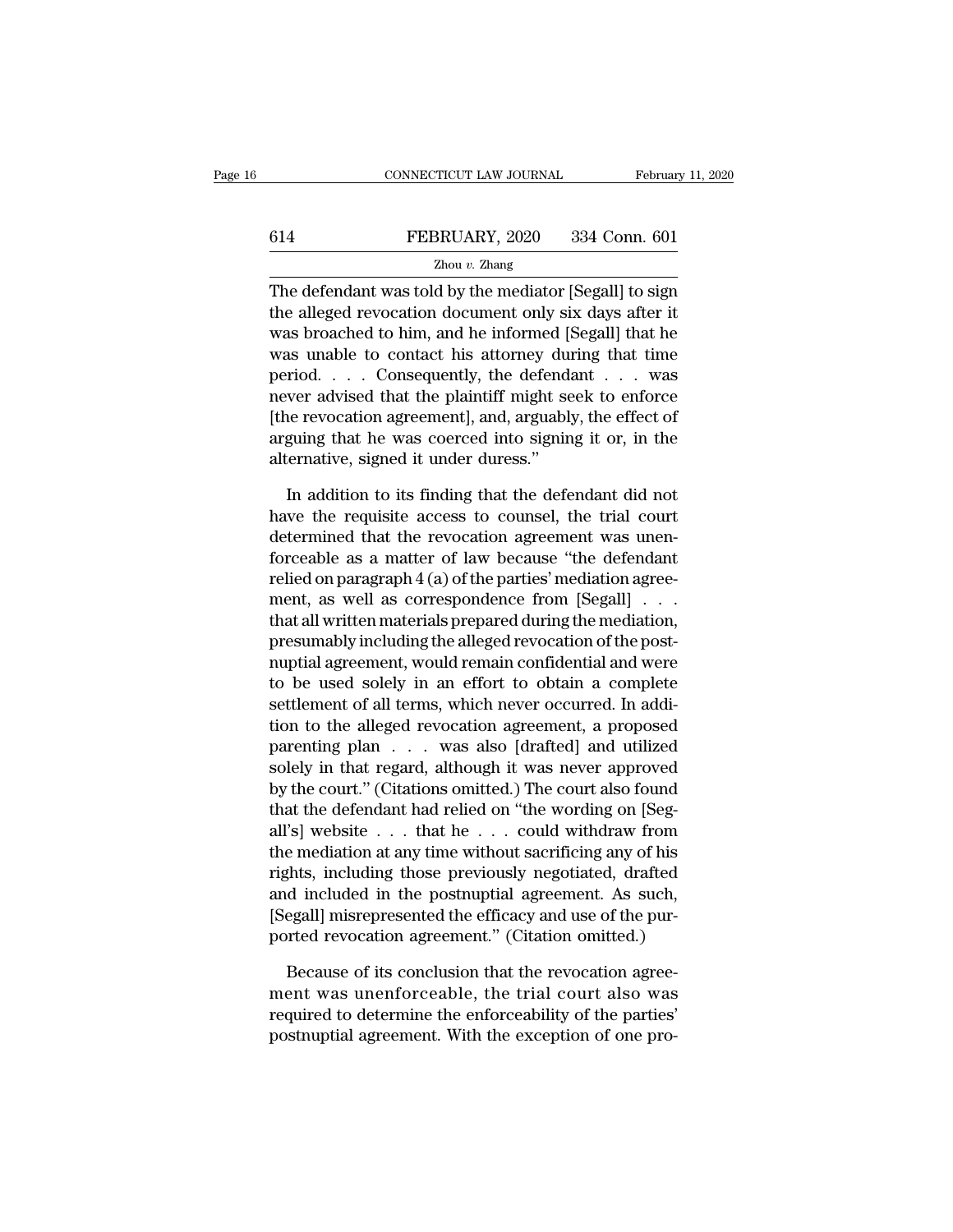vision that the trial court found to be severable,<sup>8</sup> the<br>
vision that the trial court found to be severable,<sup>8</sup> the<br>
vision that the trial court found to be severable,<sup>8</sup> the<br>
court concluded that that postnuptial agreem 334 Conn. 601 FEBRUARY, 2020 615<br>  $\frac{Z_{\text{hou }v. \text{ Zhang}}}{Z_{\text{hou }v. \text{ Zhang}}}$ <br>
vision that the trial court found to be severable,<sup>8</sup> the<br>
court concluded that that postnuptial agreement was<br>
enforceable. Before doing so, the trial 334 Conn. 601 FEBRUARY, 2020 615<br>  $\frac{Z_{\text{hou }v. \text{ Zhang}}}{Z_{\text{hou }v. \text{Zhang}}}$ <br>
vision that the trial court found to be severable,<sup>8</sup> the<br>
court concluded that that postnuptial agreement was<br>
enforceable. Before doing so, the tria 334 Conn. 601 FEBRUARY, 2020 615<br>  $\frac{Z_{\text{hou }v. \text{ Zhang}}}{Z_{\text{hou }v. \text{Zhang}}}$ <br>
vision that the trial court found to be severable,<sup>8</sup> the<br>
court concluded that that postnuptial agreement was<br>
enforceable. Before doing so, the tria  $\frac{Z_{\text{hou } v. Z_{\text{hang}}}{Z_{\text{hou } v. Z_{\text{hang}}}}$ <br>vision that the trial court found to be severable,<sup>8</sup> the<br>court concluded that that postnuptial agreement was<br>enforceable. Before doing so, the trial court identified<br>all of the cri  $\frac{2\pi \alpha}{\alpha}$ .  $\frac{2\pi \alpha}{\alpha}$ .  $\frac{2\pi \alpha}{\alpha}$  is  $\frac{2\pi \alpha}{\alpha}$  is the court concluded that that postnuptial agreement was enforceable. Before doing so, the trial court identified all of the criteria, as spelled out in vision that the trial court found to be severable,<sup> $\circ$ </sup> the court concluded that that postnuptial agreement was enforceable. Before doing so, the trial court identified all of the criteria, as spelled out in *Bedrick*, t court concluded that that postnuptial agreement was<br>enforceable. Before doing so, the trial court identified<br>all of the criteria, as spelled out in *Bedrick*, that must<br>be met before a postnuptial agreement may be found<br>to enforceable. Before dong so, the trial court identified<br>all of the criteria, as spelled out in *Bedrick*, that must<br>be met before a postnuptial agreement may be found<br>to be enforceable, including the requirements that the<br> all of the criteria, as spelled out in *Bedrick*, that must<br>be met before a postnuptial agreement may be found<br>to be enforceable, including the requirements that the<br>agreement was fair and equitable at the time of execu-<br>t be met before a posthuptial agreement may be found<br>to be enforceable, including the requirements that the<br>agreement was fair and equitable at the time of execu-<br>tion and not unconscionable at the time of dissolution.<br>The t to be entorceable, including the requirements that the<br>agreement was fair and equitable at the time of execu-<br>tion and not unconscionable at the time of dissolution.<br>The trial court then found that, "prior to finalizing th agreement was fair and equitable at the time of execution and not unconscionable at the time of dissolution.<br>The trial court then found that, "prior to finalizing the [postnuptial agreement], the parties revealed their<br>ent tion and not unconscionable at the time of dissolution.<br>The trial court then found that, "prior to finalizing the<br>[postnuptial agreement], the parties revealed their<br>entire personal and joint assets and liabilities to one<br> The trial court then found that, "prior to finalizing the<br>[postnuptial agreement], the parties revealed their<br>entire personal and joint assets and liabilities to one<br>another, and each provided the other with a full, com-<br>p [postnuptial agreement], the parties revealed their<br>entire personal and joint assets and liabilities to one<br>another, and each provided the other with a full, com-<br>plete and current financial affidavit. In addition, both<br>pa entire personal and joint assets and liabilities to one<br>another, and each provided the other with a full, com-<br>plete and current financial affidavit. In addition, both<br>parties had independent legal counsel during the negot another, and each provided the other with a full, complete and current financial affidavit. In addition, both<br>parties had independent legal counsel during the negoti-<br>ation, pendency and execution of the agreement. Both<br>pa plete and current financial affidavit. In addition, both<br>parties had independent legal counsel during the negoti-<br>ation, pendency and execution of the agreement. Both<br>parties signed the agreement, and both signatures were<br> parties had independent legal counsel during the negotiation, pendency and execution of the agreement. Both parties signed the agreement, and both signatures were witnessed by two independent parties. Both parties . . . ha ation, pendency and execution of the agreement. Both<br>parties signed the agreement, and both signatures were<br>witnessed by two independent parties. Both parties<br>... have doctoral, anticipated masters, and under-<br>graduate col parties signed the agreement, and both signatures were<br>witnessed by two independent parties. Both parties<br>...have doctoral, anticipated masters, and under-<br>graduate college degrees, and, as such, understood their<br>rights an witnessed by two independent parties. Both parties<br>
. . . have doctoral, anticipated masters, and under-<br>
graduate college degrees, and, as such, understood their<br>
rights and obligations under the terms of the [post-<br>
nupt aduate college degrees, and, as such, understood their<br>
fhts and obligations under the terms of the [post-<br>
ptial agreement]. There is no evidence of undue influ-<br>
ce, fraud, coercion, duress or similar defect concern-<br>
g rights and obligations under the terms of the [post-<br>nuptial agreement]. There is no evidence of undue influ-<br>ence, fraud, coercion, duress or similar defect concern-<br>ing the execution of the [postnuptial agreement]."<br>In l

nuptial agreement]. There is no evidence of undue influence, fraud, coercion, duress or similar defect concerning the execution of the [postnuptial agreement]."<br>In light of these findings, the trial court ordered the defen ence, fraud, coercion, duress or similar defect concerning the execution of the [postnuptial agreement]."<br>In light of these findings, the trial court ordered the<br>defendant to pay alimony to the plaintiff in the amount<br>of \$ ing the execution of the [postnuptial agreement]."<br>In light of these findings, the trial court ordered the<br>defendant to pay alimony to the plaintiff in the amount<br>of \$350,000 per year, or \$29,167 per month, in accor-<br>danc defendant to pay alimony to the plaintiff in the amount<br>of \$350,000 per year, or \$29,167 per month, in accor-<br>dance with the terms of the postnuptial agreement. The<br>trial court further ordered that "[t]he defendant  $\overline{\hs$ of \$350,000 per year, or \$29,167 per month, in accordance with the terms of the postnuptial agreement. The trial court further ordered that "[t]he defendant  $\dots$  s  $^8$ That provision, paragraph 4.9 (b) of the postnuptial

dance with the terms of the postnuptial agreement. The trial court further ordered that "[t]he defendant  $\ldots$  s  $\frac{}{\ }$  That provision, paragraph 4.9 (b) of the postnuptial agreement, provides that, if either party seeks trial court further ordered that "[t]he defendant  $\ldots$  shall provides that, if either party seeks to invalidate a part of the agreement or seeks to recover property or alimony in contravention of the agreement, that part The defending his or her rights under the agreement, provides that, if either party seeks to invalidate a part of the agreement or seeks to recover property or alimony in contravention of the agreement, that party shall p  $\,^8$ That provision, paragraph 4.9 (b) of the postnuptial agreement, provides that, if either party seeks to invalidate a part of the agreement or seeks to recover property or alimony in contravention of the agreement, t that, if either party seeks to invalidate a part of the agreement or seeks to recover property or alimony in contravention of the agreement, that party shall pay all of the attorneys' fees and costs incurred by the other recover property or alimony in contravention of the agreement, that party shall pay all of the attorneys' fees and costs incurred by the other party in defending his or her rights under the agreement. The trial court foun shall pay all of the attorneys' fees and costs incurred by the other party in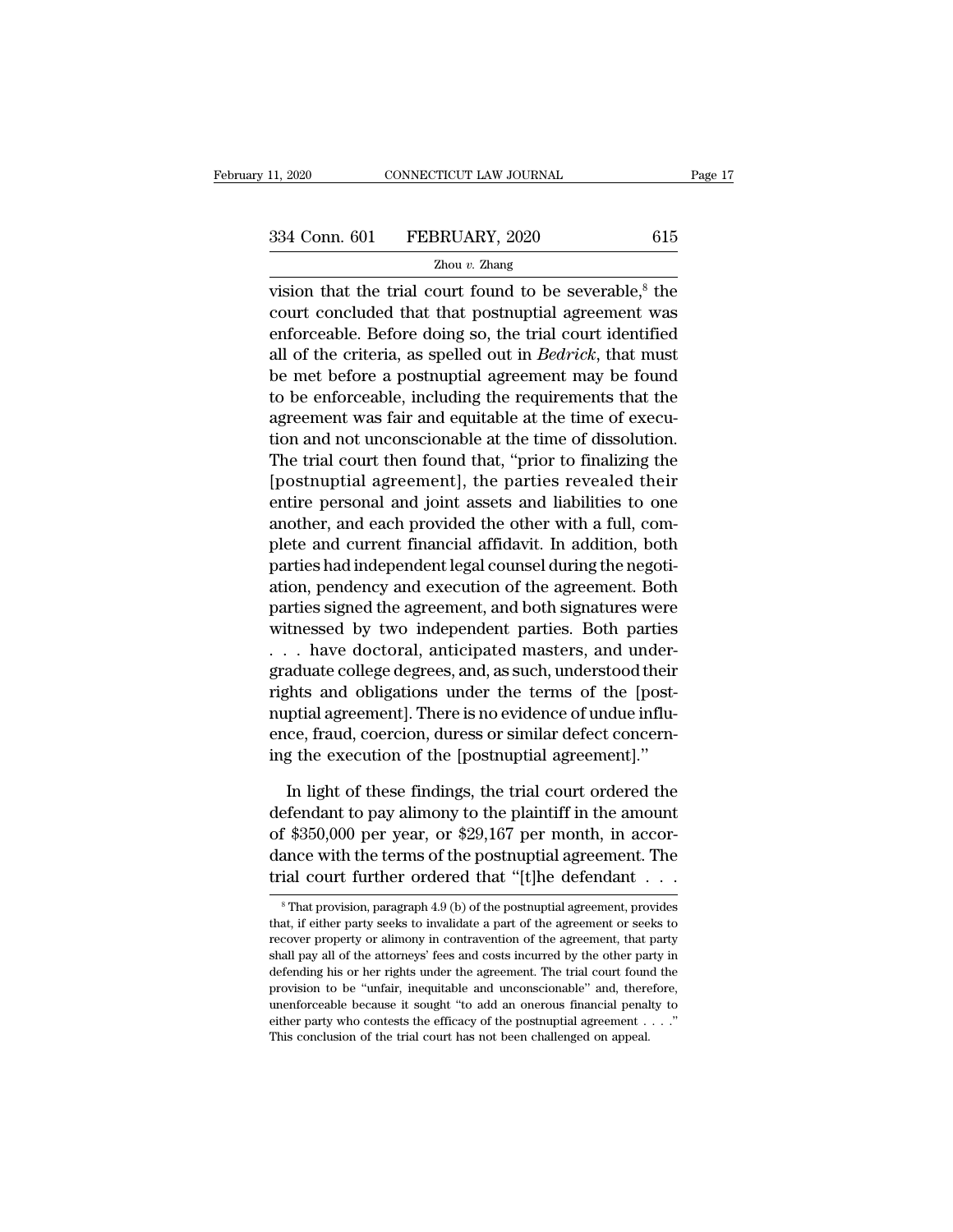# CONNECTICUT LAW JOURNAL February 11, 2020<br>616 FEBRUARY, 2020 334 Conn. 601<br>Zhou v. Zhang

### Zhou *v.* Zhang

cONNECTICUT LAW JOURNAL February 11, 2020<br>
FEBRUARY, 2020 334 Conn. 601<br>
Zhou v. Zhang<br>
pay child support to the plaintiff in the amount of \$676<br>
per week, in accordance with the state . . . child support quidelines." The 616 FEBRUARY, 2020 334 Conn. 601<br>  $\frac{Z_{\text{hou }v. \text{ Zhang}}}{2}$ <br>
pay child support to the plaintiff in the amount of \$676<br>
per week, in accordance with the state . . . child sup-<br>
port guidelines." The trial court also ordered t FEBRUARY, 2020 334 Conn. 601<br>  $\frac{Z_{\text{hou }v. \text{ Zhang}}}{Z_{\text{hou }v. \text{Zhang}}}$ <br>
pay child support to the plaintiff in the amount of \$676<br>
per week, in accordance with the state . . . child sup-<br>
port guidelines." The trial court also EXERUARY, 2020 334 Conn. 601<br>
Zhou v. Zhang<br>
pay child support to the plaintiff in the amount of \$676<br>
per week, in accordance with the state . . . child sup-<br>
port guidelines." The trial court also ordered the defen-<br>
da Expressive 1 Externed,  $\frac{1}{2000}$  w.  $\frac{2000}{2000}$  with  $\frac{1}{2000}$  and  $\frac{1}{2000}$  per week, in accordance with the state . . . child support guidelines." The trial court also ordered the defendant to "pay the reas  $\frac{2 \text{hou } v. \text{ Zhang}}{\text{Pay} \text{ child support to the plaintiff in the amount of $676}}$ <br>
per week, in accordance with the state . . . child sup-<br>
port guidelines." The trial court also ordered the defen-<br>
dant to "pay the reasonable costs of each child's private<br>
day pay child support to the plaintiff in the amount of \$676<br>per week, in accordance with the state . . . child sup-<br>port guidelines." The trial court also ordered the defen-<br>dant to "pay the reasonable costs of each child's per week, in accordance with the state . . . child support guidelines." The trial court also ordered the defendant to "pay the reasonable costs of each child's private day school tuition and books" and "90 percent . . . of port guidelines." The trial court also ordered the defendant to "pay the reasonable costs of each child's private<br>day school tuition and books" and "90 percent . . . of<br>the cost of any and all uninsured and/or unreimbursed dant to "pay the reasonable costs of each child's private<br>day school tuition and books" and "90 percent . . . of<br>the cost of any and all uninsured and/or unreimbursed<br>medical [expenses] for each of the parties' two minor<br>c day school tuition and books" and "90 percent . . . of<br>the cost of any and all uninsured and/or unreimbursed<br>medical [expenses] for each of the parties' two minor<br>children." Finally, in accordance with the parties' post-<br> e cost or any and all uninsured and/or unrelmoursed<br>edical [expenses] for each of the parties' two minor<br>ildren." Finally, in accordance with the parties' post-<br>ptial agreement, the court awarded the plaintiff<br>,326,849, wh meaical [expenses] for each of the parties two minor<br>children." Finally, in accordance with the parties' post-<br>nuptial agreement, the court awarded the plaintiff<br>\$1,326,849, which represented one third of the parties'<br>aggr

children." Finally, in accordance with the parties post-<br>nuptial agreement, the court awarded the plaintiff<br>\$1,326,849, which represented one third of the parties'<br>aggregate net worth as defined by the agreement.<br>On Februa mupual agreement, the court awarded the plaintiff<br>\$1,326,849, which represented one third of the parties'<br>aggregate net worth as defined by the agreement.<br>On February 8, 2017, the court amended the child<br>support orders, ex \$1,320,849, which represented one third of the parties<br>aggregate net worth as defined by the agreement.<br>On February 8, 2017, the court amended the child<br>support orders, explaining that, although the presump-<br>tive minimum c aggregate net worth as defined by the agreement.<br>
On February 8, 2017, the court amended the child<br>
support orders, explaining that, although the presump-<br>
tive minimum child support amount is \$708 per week<br>
and the presum On February 8, 2017, the court amended the child<br>support orders, explaining that, although the presump-<br>tive minimum child support amount is \$708 per week<br>and the presumptive order under the child support<br>guidelines would support orders, explaining that, although the presumptive minimum child support amount is \$708 per week<br>and the presumptive order under the child support<br>guidelines would require the defendant to pay 100 per-<br>cent of the tive minimum child support amount is \$708 per week<br>and the presumptive order under the child support<br>guidelines would require the defendant to pay 100 per-<br>cent of the children's unreimbursed medical expenses,<br>there are th and the presumptive order under the child support<br>guidelines would require the defendant to pay 100 per-<br>cent of the children's unreimbursed medical expenses,<br>there are three valid deviation criteria applicable in this<br>cas guidelines would require the defendant to pay 100 percent of the children's unreimbursed medical expenses, there are three valid deviation criteria applicable in this case. The court identified these criteria as follows: ( cent of the children's unreimbursed medical<br>there are three valid deviation criteria applic:<br>case. The court identified these criteria as f<br>"the plaintiff's earnings capacity is an annu<br>amount of \$77,500"; (2) "the order o ere are three valid deviation criteria applicable in this<br>se. The court identified these criteria as follows: (1)<br>ne plaintiff's earnings capacity is an annual, pretax<br>nount of \$77,500"; (2) "the order of shared physical<br>s case. The court identified these criteria as follows: (1)<br>
"the plaintiff's earnings capacity is an annual, pretax<br>
amount of \$77,500"; (2) "the order of shared physical<br>
custody"; and (3) "the defendant's private school

the plaintiff searnings capacity is an annual, pretax<br>amount of \$77,500"; (2) "the order of shared physical<br>custody"; and (3) "the defendant's private school educa-<br>tion obligations to the minor children."<br>On appeal,<sup>9</sup> t amount or  $\ast$ ( $\cdot$ ,500); ( $\angle$ ) the order or snared physical<br>custody"; and (3) "the defendant's private school educa-<br>tion obligations to the minor children."<br>On appeal,<sup>9</sup> the plaintiff claims that the trial court<br>incor custody ; and (3) the detendant s private school education obligations to the minor children."<br>On appeal,<sup>9</sup> the plaintiff claims that the trial court<br>incorrectly concluded that the parties' purported agreement to revoke tion obigations to the minor children.<br>
On appeal,<sup>9</sup> the plaintiff claims that the trial court<br>
incorrectly concluded that the parties' purported agreement<br>
to revoke the postnuptial agreement was<br>
unenforceable and that On appeal,<sup>9</sup> the plaintiff claims that the trial court<br>incorrectly concluded that the parties' purported agree-<br>ment to revoke the postnuptial agreement was unen-<br>forceable and that their postnuptial agreement was<br>enforc incorrectly concluded that the parties' purported agreement to revoke the postnuptial agreement was unenforceable and that their postnuptial agreement was enforceable. The plaintiff also claims that the trial court incorr ment to revoke the postnuptial agreement was une<br>forceable and that their postnuptial agreement was<br>enforceable. The plaintiff also claims that the trial cou<br>incorrectly awarded the parties joint legal and physic<br>custody correctly awarded the parties joint legal and physical<br>ustody of their minor children with the defendant hav-<br>g final decision-making authority. We reject each of<br>ese contentions, which we discuss in turn.<sup>10</sup><br><sup>9</sup>The plai custody of their minor children with the defendant having final decision-making authority. We reject each of these contentions, which we discuss in turn.<sup>10</sup><br><sup>9</sup> The plaintiff appealed to the Appellate Court, and we trans

ing final decision-making authority. We reject each of these contentions, which we discuss in turn.<sup>10</sup><br><sup>9</sup>The plaintiff appealed to the Appellate Court, and we transferred the appeal to this court pursuant to General Sta The definition of the defendant seeking affirmance of the trial court's order with respect to this court pursuant to General Statutes  $\S 51-199$  (c) and Practice Book  $\S 65-1$ .<br><sup>10</sup> We note that the guardian ad litem has <sup>9</sup> The plaintiff appealed to the appeal to this court pursuant to Book § 65-1.<br><sup>10</sup> We note that the guardian position of the defendant seekinespect to the issue of custody.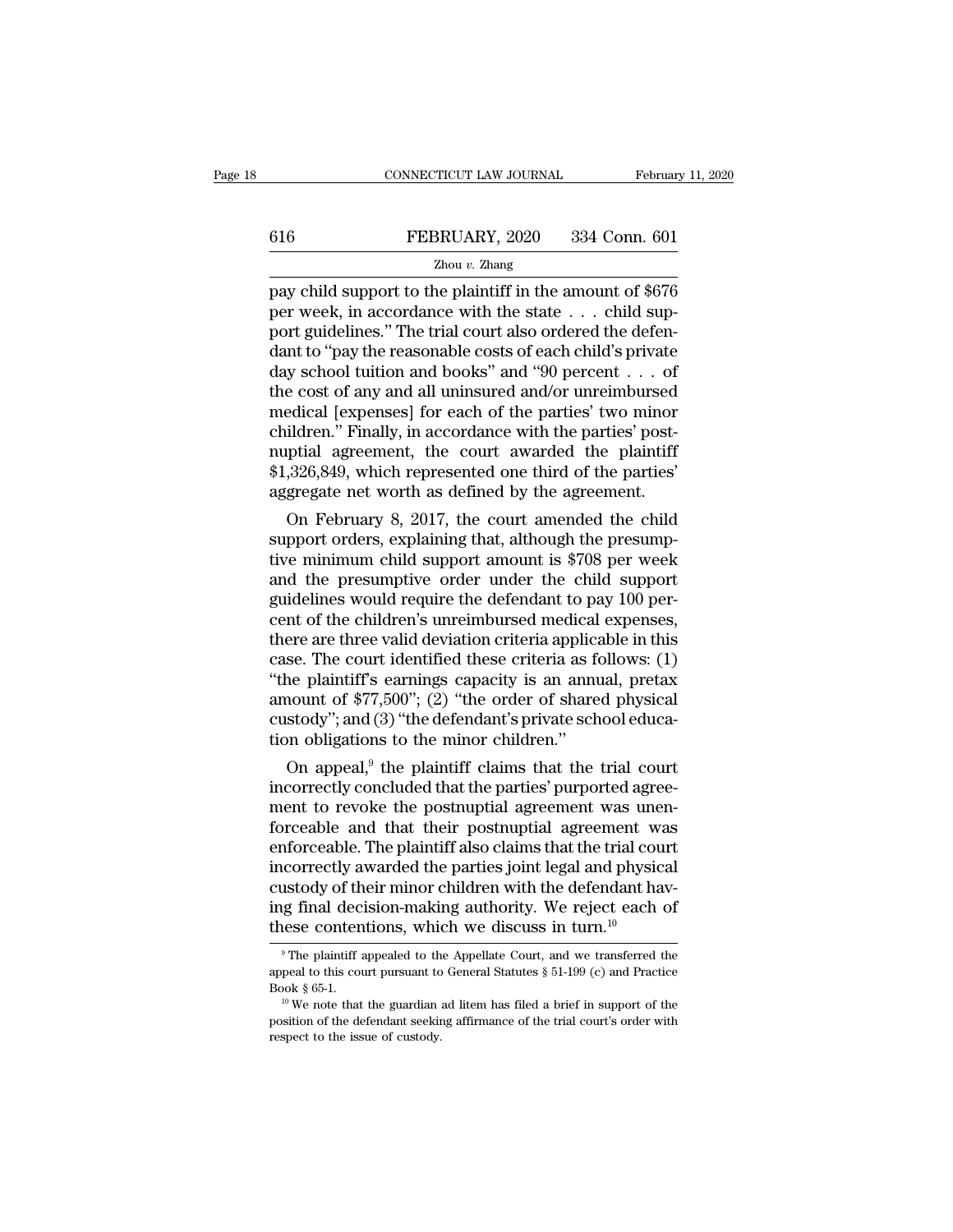| 11, 2020      | CONNECTICUT LAW JOURNAL | Page 19 |  |
|---------------|-------------------------|---------|--|
| 334 Conn. 601 | FEBRUARY, 2020          | 617     |  |
|               | Zhou $v$ . Zhang        |         |  |

I

4 Conn. 601 FEBRUARY, 2020 617<br>  $\frac{Z_{\text{hou } v. Zhang}}{I}$ <br>
We first address the plaintiff's contention that the<br>
al court incorrectly concluded that the parties' writ- $\begin{array}{r} \text{334 Conn. 601} \quad \text{FEBRUARY, 2020} \qquad \qquad \text{617} \ \text{7} \ \text{1} \ \text{1} \ \text{1} \ \text{1} \ \text{1} \ \text{1} \ \text{1} \ \text{2} \ \text{1} \ \text{2} \ \text{2} \ \text{2} \ \text{3} \ \text{3} \ \text{3} \ \text{4} \ \text{4} \ \text{4} \ \text{5} \ \text{6} \ \text{6} \ \text{6} \ \text{6} \ \text{6} \ \text{7} \ \text{8} \ \text{8} \ \text$ 334 Conn. 601 FEBRUARY, 2020 617<br>  $\frac{Z_{\text{hou }v. \text{ Zhang}}}{Z_{\text{hou }v. \text{Zhang}}}$ <br>  $I$ <br>
We first address the plaintiff's contention that the<br>
trial court incorrectly concluded that the parties' writ-<br>
ten agreement purporting to revo  $\frac{Z_{\text{hou } v. Z_{\text{hang}}}{I}$ <br>  $I$ <br>
We first address the plaintiff's contention that the<br>
trial court incorrectly concluded that the parties' writ-<br>
ten agreement purporting to revoke their postnuptial<br>
agreement was unenforce I<br>
We first address the plaintiff's contention that the<br>
trial court incorrectly concluded that the parties' writ-<br>
ten agreement purporting to revoke their postnuptial<br>
agreement was unenforceable. The plaintiff asserts t We first address the plaintiff's contention that the<br>trial court incorrectly concluded that the parties' writ-<br>ten agreement purporting to revoke their postnuptial<br>agreement was unenforceable. The plaintiff asserts that<br>th We first address the plaintiff's contention that the trial court incorrectly concluded that the parties' written agreement purporting to revoke their postnuptial agreement was unenforceable. The plaintiff asserts that the trial court incorrectly concluded that the parties' writ-<br>ten agreement purporting to revoke their postnuptial<br>agreement was unenforceable. The plaintiff asserts that<br>the trial court's heightened scrutiny of that agreement ten agreement purporting to revoke their postnuptial<br>agreement was unenforceable. The plaintiff asserts that<br>the trial court's heightened scrutiny of that agreement<br>was unwarranted because, unlike a postnuptial agree-<br>ment agreement was unenforceable. The plaintiff asserts that<br>the trial court's heightened scrutiny of that agreement<br>was unwarranted because, unlike a postnuptial agree-<br>ment, which removes the issues of alimony and prop-<br>erty the trial court's heightened scrutiny of that agreement<br>was unwarranted because, unlike a postnuptial agreement, which removes the issues of alimony and prop-<br>erty division from the court's purview, the revocation<br>of a pos was unwarranted because, unlike a postnuptial agreement, which removes the issues of alimony and property division from the court's purview, the revocation of a postnuptial agreement returns those issues to the court for a ment, which removes the issues of alimony and property division from the court's purview, the revocation<br>of a postnuptial agreement returns those issues to the<br>court for adjudication, thereby placing the parties "on<br>equal erty division from the court's purview, the revocation<br>of a postnuptial agreement returns those issues to the<br>court for adjudication, thereby placing the parties "on<br>equal footing" in any future dissolution action. The<br>pla of a postnuptial agreement returns those issues to the<br>court for adjudication, thereby placing the parties "on<br>equal footing" in any future dissolution action. The<br>plaintiff further claims that, even if the revocation<br>agre court for adjudication, thereby placing the parties "on<br>equal footing" in any future dissolution action. The<br>plaintiff further claims that, even if the revocation<br>agreement was properly the subject of special scrutiny,<br>the equal footing" in any future dissolution action. The plaintiff further claims that, even if the revocation agreement was properly the subject of special scrutiny, the record does not support the trial court's refusal to en plaintiff further claims that, even if the revocation<br>agreement was properly the subject of special scrutiny,<br>the record does not support the trial court's refusal<br>to enforce it for the reasons articulated by the court,<br>na agreement was properly the subject of special scrutiny,<br>the record does not support the trial court's refusal<br>to enforce it for the reasons articulated by the court,<br>namely, because the defendant did not have access<br>to an the record does not support the trial court's refusal<br>to enforce it for the reasons articulated by the court,<br>namely, because the defendant did not have access<br>to an attorney prior to its execution and because the<br>defendan to enforce it for the reasons articulated by the court,<br>namely, because the defendant did not have access<br>to an attorney prior to its execution and because the<br>defendant was led to believe, and did believe, that the<br>revoca namely, because the defendant did not have access<br>to an attorney prior to its execution and because the<br>defendant was led to believe, and did believe, that the<br>revocation agreement was not binding on the parties<br>if they we to an attorney prior to its execution and because the defendant was led to believe, and did believe, that the revocation agreement was not binding on the parties if they were unable to reach a mediated settlement of their defendant was led to believe, and did believe, that the revocation agreement was not binding on the parties if they were unable to reach a mediated settlement of their dispute. The plaintiff finally argues that, even if th revocation agreement was not binding on the parties<br>if they were unable to reach a mediated settlement of<br>their dispute. The plaintiff finally argues that, even if<br>the trial court's findings are supported by the record,<br>th if they were unable to reach a mediated settlement of<br>their dispute. The plaintiff finally argues that, even if<br>the trial court's findings are supported by the record,<br>the court incorrectly relied on parol evidence to asce their dispute. The plaintiff finally argues that, even if<br>the trial court's findings are supported by the record,<br>the court incorrectly relied on parol evidence to ascer-<br>tain the import of the parties' revocation agreemen the trial court's findings are supported by the record,<br>the court incorrectly relied on parol evidence to ascer-<br>tain the import of the parties' revocation agreement.<br>The defendant, for his part, maintains that the trial<br>c the court incorrectly relied on parol evidence to ascertain the import of the parties' revocation agreement.<br>The defendant, for his part, maintains that the trial<br>court properly applied special scrutiny to the parties'<br>agr tain the import of the parties' revocation agreement.<br>The defendant, for his part, maintains that the trial<br>court properly applied special scrutiny to the parties'<br>agreement but that, even without such scrutiny, the trial<br> The defendant, for his part, mainta<br>court properly applied special scruti<br>agreement but that, even without such<br>court's refusal to enforce the agreer<br>by ordinary contract principles. We<br>defendant that the trial court's dec Fraction and the trial court property applied special scrutiny to the parties<br>reement but that, even without such scrutiny, the trial<br>urt's refusal to enforce the agreement is supported<br>ordinary contract principles. We agr dependent but that, even whilout such scrutify, the that<br>court's refusal to enforce the agreement is supported<br>by ordinary contract principles. We agree with the<br>defendant that the trial court's decision is sustainable<br>und

knowledge, in any other inciples. We agree with the defendant that the trial court's decision is sustainable under established contract law.<br>As the trial court observed in its memorandum of decision, there is no case law i by ordinary contract principles. We agree with the defendant that the trial court's decision is sustainable under established contract law.<br>As the trial court observed in its memorandum of decision, there is no case law in definition that the trial court's decision is sustainable<br>under established contract law.<br>As the trial court observed in its memorandum of<br>decision, there is no case law in this state—or, to our<br>knowledge, in any other jur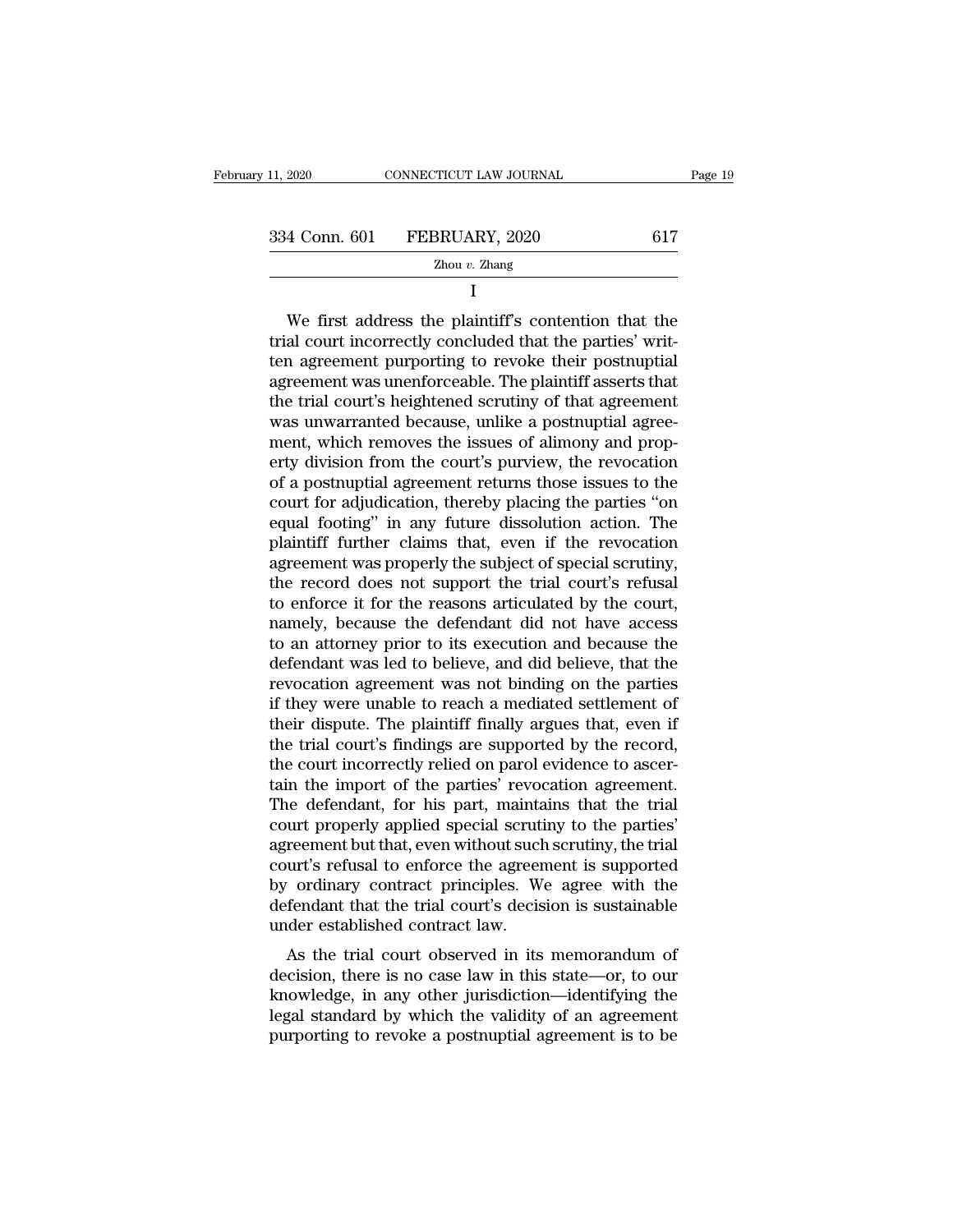# EXECUTE CONNECTICUT LAW JOURNAL February 11, 2020<br>
FEBRUARY, 2020 334 Conn. 601<br>
Zhou v. Zhang

### Zhou *v.* Zhang

EVALUARY, 2020 CONNECTICUT LAW JOURNAL February 11, 2020<br>
EVALUARY, 2020 334 Conn. 601<br>
Zhou v. Zhang<br>
EVALUATE CONNECTION CONNECTION CONNECTION CONNECTION CONNECTION CONNECTION CONNECTION CONNECTION CONNECTION CONNECTION  $\begin{tabular}{ll} \bf 618 & \bf FEBRUARY, 2020 & 334 Conn. 601 \\ \hline \textbf{Zhou }v. Zhang \\ \bf{evaluated. This death of authority is undoubtedly due to the fact that, unlike premarital agreements, which are common, postnuptial agreements are not. Rarer still are a stromonets between groups numerities to revole. \end{tabular}$ FEBRUARY, 2020 334 Conn. 601<br>  $\frac{Z_{\text{hou }v. \text{ Zhang}}}{Z_{\text{hou }v. \text{Zhang}}}$ <br>
evaluated. This dearth of authority is undoubtedly due<br>
to the fact that, unlike premarital agreements, which<br>
are common, postnuptial agreements are not. FEBRUARY, 2020 334 Conn. 601<br>  $\frac{Z_{\text{hou }v. \text{ Zhang}}}{Z_{\text{hou }v. \text{Zhang}}}$ <br>
evaluated. This dearth of authority is undoubtedly due<br>
to the fact that, unlike premarital agreements, which<br>
are common, postnuptial agreements are not.  $\frac{Z_{\text{hou }v. Z\text{hang}}}{Z_{\text{hou }v. Z\text{hang}}}$ <br>
evaluated. This dearth of authority is undoubtedly due<br>
to the fact that, unlike premarital agreements, which<br>
are common, postnuptial agreements are not. Rarer still<br>
are agreements  $\frac{2 \text{hou } v. \text{ Zhang}}{\text{evaluated.}}$  This dearth of authority is undoubtedly due to the fact that, unlike premarital agreements, which are common, postnuptial agreements are not. Rarer still are agreements between spouses purporting evaluated. This dearth of authority is undoubtedly due<br>to the fact that, unlike premarital agreements, which<br>are common, postnuptial agreements are not. Rarer still<br>are agreements between spouses purporting to revoke<br>a pos to the fact that, unlike premarital agreements, which<br>are common, postnuptial agreements are not. Rarer still<br>are agreements between spouses purporting to revoke<br>a postnuptial agreement. For purposes of the present<br>case, h are common, postnuptial agreements are not. Rarer still<br>are agreements between spouses purporting to revoke<br>a postnuptial agreement. For purposes of the present<br>case, however, it is unnecessary for us to decide<br>whether an are agreements between spouses purporting to revoke<br>a postnuptial agreement. For purposes of the present<br>case, however, it is unnecessary for us to decide<br>whether an agreement to revoke a postnuptial agree-<br>ment should be a postnuptial agreement. For purposes of the present<br>case, however, it is unnecessary for us to decide<br>whether an agreement to revoke a postnuptial agree-<br>ment should be subject to the same heightened scrutiny<br>as the postn case, however, it is unnecessary for us to decide<br>whether an agreement to revoke a postnuptial agreement should be subject to the same heightened scrutiny<br>as the postnuptial agreement itself. We need not do so<br>in light of whether an agreement to revoke a postnuptial agreement should be subject to the same heightened scrutiny<br>as the postnuptial agreement itself. We need not do so<br>in light of the fact that the trial court's finding that<br>the d ment should be subject to the same heightened scrutiny<br>as the postnuptial agreement itself. We need not do so<br>in light of the fact that the trial court's finding that<br>the defendant signed the revocation agreement only<br>beca as the postnuptial agreement itself. We need not do so<br>in light of the fact that the trial court's finding that<br>the defendant signed the revocation agreement only<br>because he reasonably understood that it would not<br>be bindi in light of the fact that the<br>the defendant signed the rev<br>because he reasonably under<br>be binding unless the parties<br>settlement of the disputed is<br>basis for sustaining that cour<br>nary contract principles.<br>As we previously d Exercisative signed are revocation agreement only<br>cause he reasonably understood that it would not<br>binding unless the parties reached a full and final<br>titlement of the disputed issues constitutes a valid<br>sis for sustaining the binding unless the parties reached a full and final<br>settlement of the disputed issues constitutes a valid<br>basis for sustaining that court's judgment under ordi-<br>nary contract principles.<br>As we previously discussed, the

reliance on the disputed issues constitutes a valid<br>basis for sustaining that court's judgment under ordi-<br>nary contract principles.<br>As we previously discussed, the trial court found<br>that the defendant signed the revocatio basis for sustaining that court's judgment under ordinary contract principles.<br>As we previously discussed, the trial court found<br>that the defendant signed the revocation agreement in<br>reliance on the representations on Seg East for sastaning and courts jaughtent ander order<br>hary contract principles.<br>As we previously discussed, the trial court found<br>that the defendant signed the revocation agreement in<br>reliance on the representations on Segal mary contact principles.<br>
As we previously discussed, the trial court found<br>
that the defendant signed the revocation agreement in<br>
reliance on the representations on Segall's website con-<br>
cerning the purpose and scope of As we previously discussed, the trial court found<br>that the defendant signed the revocation agreement in<br>reliance on the representations on Segall's website con-<br>cerning the purpose and scope of mediation, statements<br>contai that the defendant signed the revocation agreement in reliance on the representations on Segall's website concerning the purpose and scope of mediation, statements contained in Segall's December 20, 2013 e-mail to the part reliance on the representations on Segall's website concerning the purpose and scope of mediation, statements<br>contained in Segall's December 20, 2013 e-mail to the<br>parties, and the provisions of paragraph 4 (a) of the<br>part cerning the purpose and scope of mediation, statements<br>contained in Segall's December 20, 2013 e-mail to the<br>parties, and the provisions of paragraph 4 (a) of the<br>parties' mediation agreement. As the trial court<br>explained, contained in Segall's December 20, 2013 e-mail to the<br>parties, and the provisions of paragraph 4 (a) of the<br>parties' mediation agreement. As the trial court<br>explained, these materials together permitted the defen-<br>dant to parties, and the provisions of paragraph 4 (a) of the<br>parties' mediation agreement. As the trial court<br>explained, these materials together permitted the defen-<br>dant to withdraw from the mediation at any time with-<br>out sacr parties' mediation agreement. As the trial court<br>explained, these materials together permitted the defen-<br>dant to withdraw from the mediation at any time with-<br>out sacrificing any of his rights, including his rights<br>under explained, these materials together permitted the defendant to withdraw from the mediation at any time without sacrificing any of his rights, including his rights under the parties' 2012 postnuptial agreement, and they fur dant to withdraw from the mediation at any time with-<br>out sacrificing any of his rights, including his rights<br>under the parties' 2012 postnuptial agreement, and they<br>further provided that all writings prepared during the<br>m out sacrificing any of his rights, including his rights<br>under the parties' 2012 postnuptial agreement, and they<br>further provided that all writings prepared during the<br>mediation, including the parties' revocation agreement, under the parties' 2012 postnuptial agreement, and they<br>further provided that all writings prepared during the<br>mediation, including the parties' revocation agreement,<br>were confidential and for use solely and exclusively to further provided that all writings prepared during the<br>mediation, including the parties' revocation agreement,<br>were confidential and for use solely and exclusively to<br>facilitate a complete settlement of their pending case, mediation, including the parties' revocation agreement,<br>were confidential and for use solely and exclusively to<br>facilitate a complete settlement of their pending case,<br>which, of course, never occurred. Thus, the defendant' were confidential and for use solely and exclusively to<br>facilitate a complete settlement of their pending case,<br>which, of course, never occurred. Thus, the defendant's<br>purported understanding that he could terminate the<br>me facilitate a complete settlement of their pending case,<br>which, of course, never occurred. Thus, the defendant's<br>purported understanding that he could terminate the<br>mediation at any time, and that, if he did, the revocation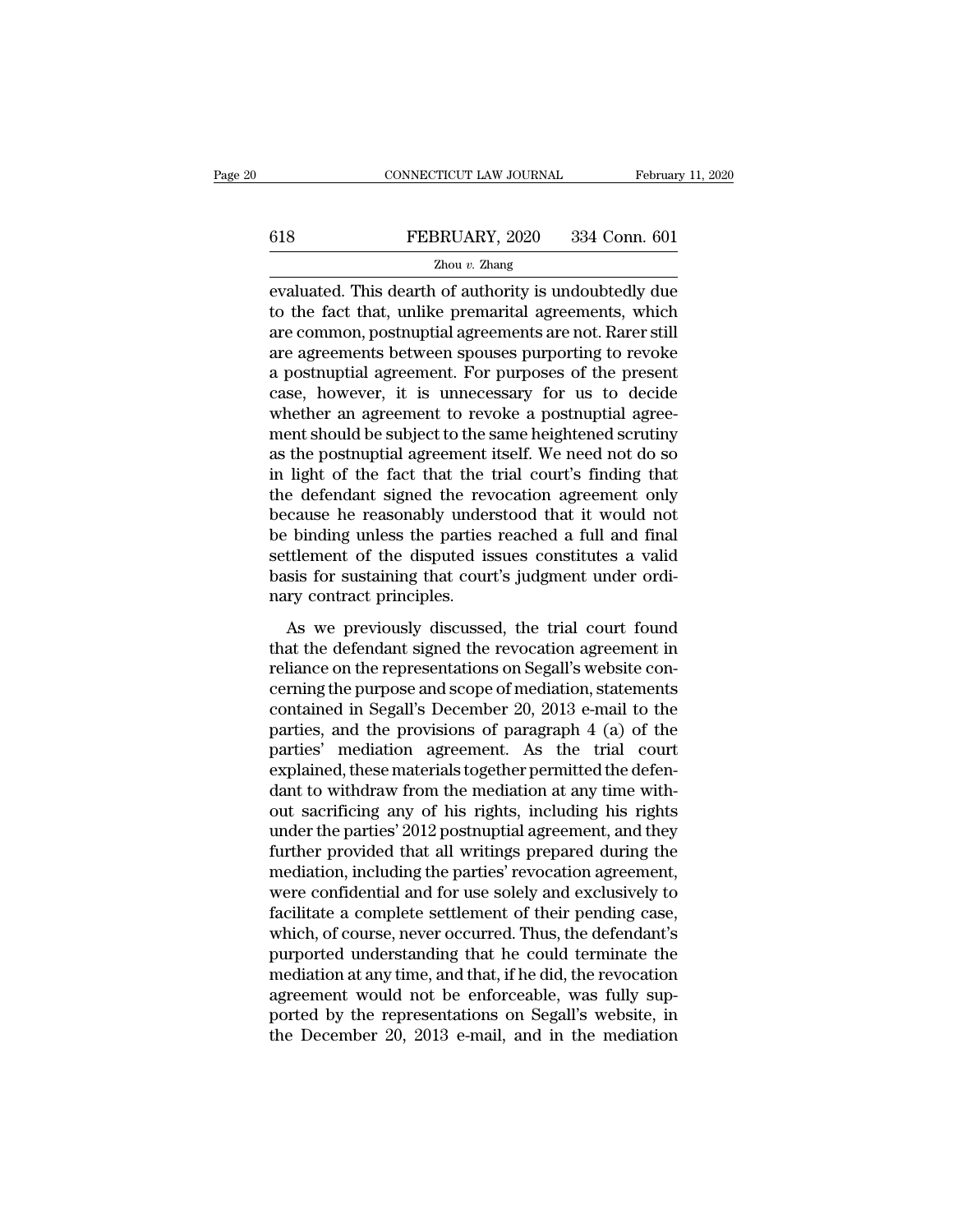| 11, 2020 | CONNECTICUT LAW JOURNAL      |     | Page 21 |
|----------|------------------------------|-----|---------|
|          | 334 Conn. 601 FEBRUARY, 2020 | 619 |         |
|          | Zhou $v$ . Zhang             |     |         |

11, 2020 CONNECTICUT LAW JOURNAL Page 2<br>
334 Conn. 601 FEBRUARY, 2020 619<br>
2hou v. Zhang<br>
agreement. The trial court's finding that the defendant<br>
did, in fact, rely on these representations is itself amply<br>
supported by t 334 Conn. 601 FEBRUARY, 2020 619<br>
<sup>Zhou v. Zhang</sup><br>
agreement. The trial court's finding that the defendant<br>
did, in fact, rely on these representations is itself amply<br>
supported by the defendant's testimony.  $\begin{tabular}{ll} \multicolumn{1}{l}{{334}\,\, \text{Conn.}\,\,601} & \multicolumn{1}{l}{\bf FEBRUARY,\,2020} \\ \hline \multicolumn{1}{l}{\text{Zhou $v$. Zhang}} \\ \hline \end{tabular}$  \begin{tabular}{l} \multicolumn{1}{l}{\text{agreement. The trial court's finding that the d} \\ \text{did, in fact, rely on these representations is its} \\ \text{supported by the defendant's testimony.} \\ \hline \end{tabular} \\ \text{As we also noted previously, the trial court} \end{tabular}

 $\frac{Z_{\text{hou }v. \text{ Zhang}}}{Z_{\text{hou }v. \text{Zhang}}}$ <br> **Example 19**<br> **Example 19**<br> **Example 19**<br> **Example 19**<br> **Example 19**<br> **Example 19**<br> **Example 19**<br> **Example 19**<br> **Example 19**<br> **Example 19**<br> **Example 19**<br> **Example 19**<br> **Example 19**<br> **E**  $\frac{Z_{\text{hou } v. Z_{\text{hang}}}{Z_{\text{hou } v. Z_{\text{hang}}}}$ <br>
agreement. The trial court's finding that the defendant<br>
did, in fact, rely on these representations is itself amply<br>
supported by the defendant's testimony.<br>
As we also noted prev agreement. The trial court's finding that the defendant<br>did, in fact, rely on these representations is itself amply<br>supported by the defendant's testimony.<br>As we also noted previously, the trial court couched<br>its findings did, in fact, rely on these representations is itself amply<br>supported by the defendant's testimony.<br>As we also noted previously, the trial court couched<br>its findings in terms of misrepresentation. More specifi-<br>cally, the ment, the defendant's testimony.<br>
As we also noted previously, the trial court couched<br>
its findings in terms of misrepresentation. More specifi-<br>
cally, the court stated that Segall had "misrepresented<br>
the efficacy and u As we also noted previously, the trial court couched<br>its findings in terms of misrepresentation. More specifi-<br>cally, the court stated that Segall had "misrepresented<br>the efficacy and use of the purported revocation agree As we also noted previously, the trial court couched<br>its findings in terms of misrepresentation. More specifi-<br>cally, the court stated that Segall had "misrepresented<br>the efficacy and use of the purported revocation agreeits findings in terms of misrepresentation. More specifically, the court stated that Segall had "misrepresented<br>the efficacy and use of the purported revocation agree-<br>ment," evidently because Segall failed to clarify that cally, the court stated that Segall had "misrepresented<br>the efficacy and use of the purported revocation agree-<br>ment," evidently because Segall failed to clarify that,<br>despite the aforementioned representations to the conthe efficacy and use of the purported revocation agreement," evidently because Segall failed to clarify that, despite the aforementioned representations to the contrary, the revocation agreement was binding on the parties ment," evidently because Segall failed to clarify that,<br>despite the aforementioned representations to the con-<br>trary, the revocation agreement was binding on the<br>parties even if they ultimately were unsuccessful in<br>reachin despite the aforementioned representations to the contrary, the revocation agreement was binding on the parties even if they ultimately were unsuccessful in reaching a mediated settlement of their case. We are not persuade trary, the revocation agreement was binding on the<br>parties even if they ultimately were unsuccessful in<br>reaching a mediated settlement of their case. We are<br>not persuaded, however, that principles of misrepresen-<br>tation pr parties even if they ultimately were unsuccessful in reaching a mediated settlement of their case. We are not persuaded, however, that principles of misrepresentation provide the proper lens through which to view the trial reaching a mediated settlement of their case. We are<br>not persuaded, however, that principles of misrepresen-<br>tation provide the proper lens through which to view the<br>trial court's underlying factual findings. It is apparen not persuaded, however, that principles of misrepresentation provide the proper lens through which to view the trial court's underlying factual findings. It is apparent, rather, that, in light of the representations on whi tation provide the proper lens through which to view the<br>trial court's underlying factual findings. It is apparent,<br>rather, that, in light of the representations on which<br>the plaintiff relied in entering into the revocatio trial court's underlying factual findings. It is apparent,<br>rather, that, in light of the representations on which<br>the plaintiff relied in entering into the revocation agree-<br>ment, the agreement was not enforceable unless t rather, that, in light of the representations on which<br>the plaintiff relied in entering into the revocation agree-<br>ment, the agreement was not enforceable unless the<br>parties successfully mediated the disputed issues. Put<br>d the plaintiff relied in entering into the revocation agreement, the agreement was not enforceable unless the parties successfully mediated the disputed issues. Put differently—in terms well established in contract law—<br>a f ment, the agreement was not enforceable unless the<br>parties successfully mediated the disputed issues. Put<br>differently—in terms well established in contract law—<br>a full and final resolution of those issues was a condition<br>p parties successfully mediated the disputed issues. Put<br>differently—in terms well established in contract law—<br>a full and final resolution of those issues was a condition<br>precedent to the enforceability of the revocation ag differently—in terms well established in contract law—<br>a full and final resolution of those issues was a condition<br>precedent to the enforceability of the revocation agree-<br>ment. See, e.g., *Southport Congregational Church* a full and final resolution of those issues was a condition<br>precedent to the enforceability of the revocation agree-<br>ment. See, e.g., *Southport Congregational Church—*<br>United Church of Christ v. Hadley, 320 Conn. 103, 113 precedent to the enforceability of the revocation agreement. See, e.g., *Southport Congregational Church—*<br>
United Church of Christ v. Hadley, 320 Conn. 103, 113,<br>
128 A.3d 478 (2016) ("[a] condition precedent is a fact<br>
o ment. See, e.g., *Southport Congregational Church—*<br>
United Church of Christ v. *Hadley*, 320 Conn. 103, 113,<br>
128 A.3d 478 (2016) ("[a] condition precedent is a fact<br>
or event [that] the parties intend must exist or take<br> *Inited Church of Christ* v. *Hadley*, 320 Conn. 103, 113, 128 A.3d 478 (2016) ("[a] condition precedent is a fact or event [that] the parties intend must exist or take place before there is a right to performance" (intern 128 A.3d 478 (2016) ("[a] condition precedent is a fact<br>or event [that] the parties intend must exist or take<br>place before there is a right to performance" (internal<br>quotation marks omitted)); *Blumberg Associates<br>Worldwi* or event [that] the parties intend must exist or take<br>place before there is a right to performance" (internal<br>quotation marks omitted)); *Blumberg Associates*<br>Worldwide, Inc. v. Brown & Brown of Connecticut,<br>Inc., 311 Conn place before there is a right to performance" (internal<br>quotation marks omitted)); *Blumberg Associates*<br>Worldwide, Inc. v. Brown & Brown of Connecticut,<br>Inc., 311 Conn. 123, 180–81 n.50, 84 A.3d 840 (2014)<br>("conditions pr quotation marks omitted)); *Blumberg Associates*<br>Worldwide, Inc. v. *Brown* & *Brown* of Connecticut,<br>Inc., 311 Conn. 123, 180–81 n.50, 84 A.3d 840 (2014)<br>("conditions precedent to the formation of a contract<br>involve issue Worldwide, Inc. v. Brown & Brown of Connecticut,<br>Inc., 311 Conn. 123, 180–81 n.50, 84 A.3d 840 (2014)<br>("conditions precedent to the formation of a contract<br>involve issues of offer and acceptance [that] precede<br>and determi *Inc.*, 311 Conn. 123, 180–81 n.50, 84 A.3d 840 (2014) ("conditions precedent to the formation of a contract involve issues of offer and acceptance [that] precede and determine the formation of a contract" (internal quotat ("conditions precedent to the formation of a contract<br>involve issues of offer and acceptance [that] precede<br>and determine the formation of a contract" (internal<br>quotation marks omitted)); *Luttinger* v. *Rosen*, 164<br>Conn.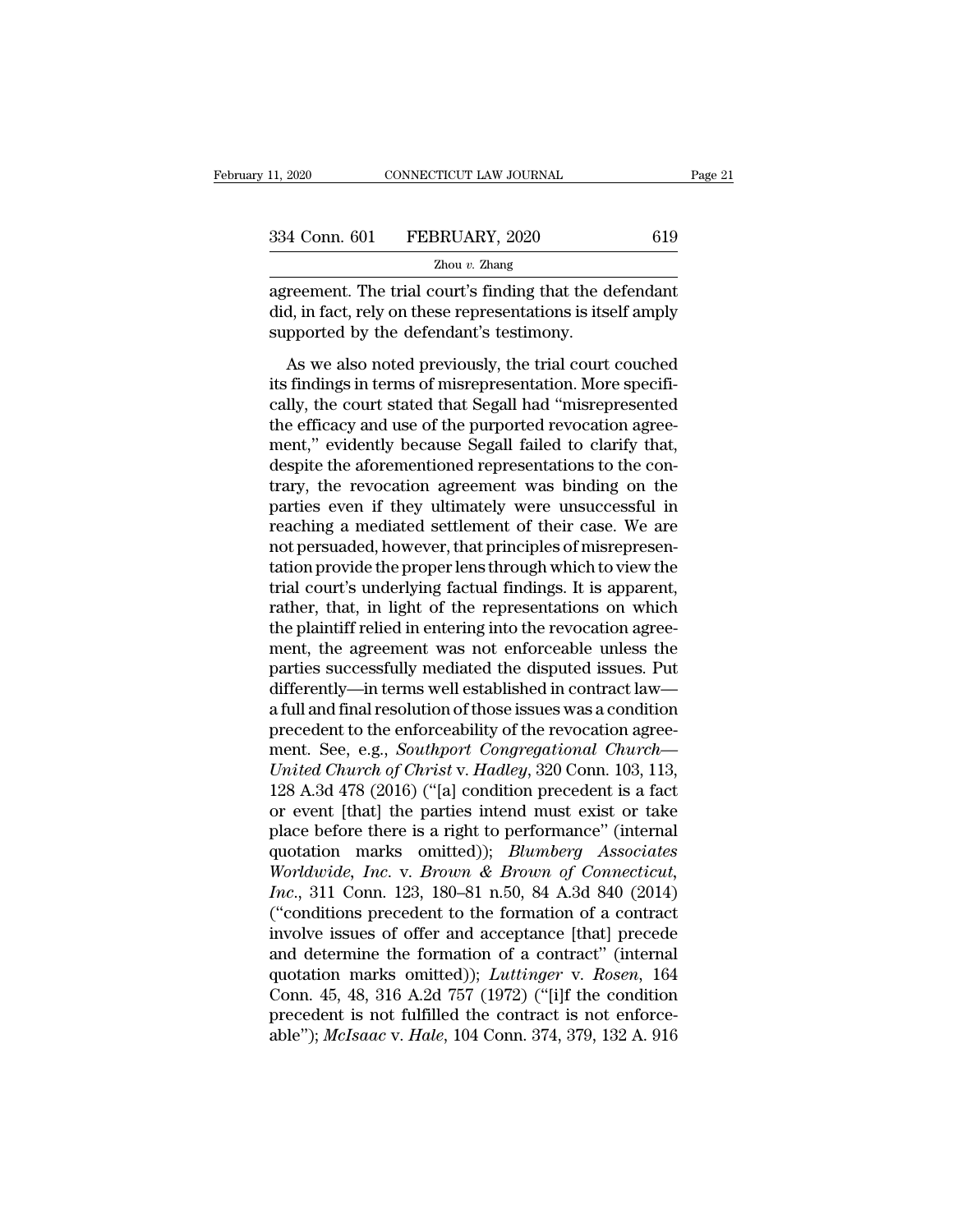# EXECUTE CONNECTICUT LAW JOURNAL February 11, 2020<br>
FEBRUARY, 2020 334 Conn. 601<br>
Zhou v. Zhang

### Zhou *v.* Zhang

CONNECTICUT LAW JOURNAL February 11, 2020<br>
FEBRUARY, 2020 334 Conn. 601<br>
Zhou v. Zhang<br>
(1926) ("[a] condition precedent is one [that] must be<br>
performed before the agreement of the parties becomes<br>
a valid and binding con  $\begin{tabular}{ll} \bf 620 & FEBRUARY, 2020 & 334 Conn. 601 \\ \hline \bf 2hou & Zhang \\ \hline \end{tabular}$ (1926) ("[a] condition precedent is one [that] must be performed before the agreement of the parties becomes a valid and binding contract"). Moreover, in determi 620 FEBRUARY, 2020 334 Conn. 601<br>  $\frac{Z_{\text{hou }v. \text{ Zhang}}}{Z_{\text{hou }v. \text{Zhang}}}$ <br>
(1926) ("[a] condition precedent is one [that] must be<br>
performed before the agreement of the parties becomes<br>
a valid and binding contract''). Moreov EBRUARY, 2020 334 Conn. 601<br>  $\frac{Z_{\text{hou }v. \text{ Zhang}}}{Z_{\text{hou }v. \text{Zhang}}}$ <br>
(1926) ("[a] condition precedent is one [that] must be<br>
performed before the agreement of the parties becomes<br>
a valid and binding contract"). Moreover, in  $\frac{Z_{\text{hou }v. Z\text{hang}}}{Z_{\text{hou }v. Z\text{hang}}}$ <br>
(1926) ("[a] condition precedent is one [that] must be<br>
performed before the agreement of the parties becomes<br>
a valid and binding contract"). Moreover, in determining<br>
whether perfor  $\frac{2 \text{hou } v. \text{ Zhang}}{(1926) \text{ ("[a] condition precedent is one [that] must be performed before the agreement of the parties becomes a valid and binding contract"). Moreover, in determining whether performance of the revocation agreement was predicted on the occurrence of a condition precedent, namely, the parties' successful mediation of their dispute, the trial court was free to credit the defendant's totentimony. So, 0.9. *Bender V. Bender* 202 Conn. 606$ (1926) ("[a] condition precedent is one [that] must be<br>performed before the agreement of the parties becomes<br>a valid and binding contract"). Moreover, in determining<br>whether performance of the revocation agreement was<br>pre performed before the agreement of the parties becomes<br>a valid and binding contract"). Moreover, in determining<br>whether performance of the revocation agreement was<br>predicated on the occurrence of a condition precedent,<br>name a valid and binding contract"). Moreover, in determining<br>whether performance of the revocation agreement was<br>predicated on the occurrence of a condition precedent,<br>namely, the parties' successful mediation of their dis-<br>pu whether performance of the revocation agreement was<br>predicated on the occurrence of a condition precedent,<br>namely, the parties' successful mediation of their dis-<br>pute, the trial court was free to credit the defendant's<br>t predicated on the occurrence of a condition precedent,<br>namely, the parties' successful mediation of their dis-<br>pute, the trial court was free to credit the defendant's<br>testimony. See, e.g., *Bender* v. *Bender*, 292 Conn. namely, the parties' successful mediation of their dis-<br>pute, the trial court was free to credit the defendant's<br>testimony. See, e.g., *Bender* v. *Bender*, 292 Conn. 696,<br>729, 975 A.2d 636 (2009) ("[t]o the extent that t pute, the trial court was free to credit the defendant's<br>testimony. See, e.g., *Bender* v. *Bender*, 292 Conn. 696,<br>729, 975 A.2d 636 (2009) ("[t]o the extent that there<br>was conflicting testimony as to whether the parties<br> testimony. See, e.g., *Bender* v. *Bender*, 292 Conn. 696, 729, 975 A.2d 636 (2009) ("[t]o the extent that there was conflicting testimony as to whether the parties  $\ldots$  had agreed to  $\ldots$  a condition precedent to the a 729, 975 A.2d 636 (2009) ("[t]o the extent that there was conflicting testimony as to whether the parties ... had agreed to ... a condition precedent to the agreement becoming a valid contract, the trial court was entitle was conflicting testimony as to whether the parties  $\ldots$  had agreed to  $\ldots$  a condition precedent to the agreement becoming a valid contract, the trial court was entitled to credit the testimony of the plaintiffs over t  $\dots$  had agreed to  $\dots$  a condition precedent to the agreement becoming a valid contract, the trial court was entitled to credit the testimony of the plaintiffs over that of the defendants concerning that matter"). Becaus agreement becoming a valid contract, the trial court<br>was entitled to credit the testimony of the plaintiffs<br>over that of the defendants concerning that matter").<br>Because the evidence supports the trial court's conclu-<br>sion was entitled to credit the testimony of the plaintiffs<br>over that of the defendants concerning that matter").<br>Because the evidence supports the trial court's conclu-<br>sion that the enforceability of the revocation agreement<br> over that of the defendants concerning that matter").<br>Because the evidence supports the trial court's conclusion that the enforceability of the revocation agreement<br>was conditioned on the parties reaching a successful<br>reso Because the evidence supports the trial court's conclusion that the enforceability of the revocation agreement<br>was conditioned on the parties reaching a successful<br>resolution of the case, and because it is undisputed that<br> In that the emorteability of the revocation agreement<br>as conditioned on the parties reaching a successful<br>solution of the case, and because it is undisputed that<br>is such resolution was ever reached, the court correctly<br>ter was conditioned on the parties reaching a successide<br>resolution of the case, and because it is undisputed that<br>no such resolution was ever reached, the court correctly<br>determined that the revocation agreement was not<br>enfor

resolution of the case, and because it is undisplued that<br>no such resolution was ever reached, the court correctly<br>determined that the revocation agreement was not<br>enforceable against the defendant over his objection.<br>The reliance on the revocation agreement was not<br>enforceable against the defendant over his objection.<br>The plaintiff challenges the trial court's determina-<br>tion that the revocation agreement was not enforceable<br>on two grounds determined that the revocation agreement was not<br>enforceable against the defendant over his objection.<br>The plaintiff challenges the trial court's determina-<br>tion that the revocation agreement was not enforceable<br>on two gro enforceable against the defendant over his objection.<br>The plaintiff challenges the trial court's determination that the revocation agreement was not enforceable<br>on two grounds. First, she contends that the trial court's<br>re The plaintiff challenges the trial court's determination that the revocation agreement was not enforceable<br>on two grounds. First, she contends that the trial court's<br>reliance on the representations on Segall's website, in<br> tion that the revocation agreement was not enforceable<br>on two grounds. First, she contends that the trial court's<br>reliance on the representations on Segall's website, in<br>Segall's December 20, 2013 e-mail to the parties and on two grounds. First, she contends that the trial court's<br>reliance on the representations on Segall's website, in<br>Segall's December 20, 2013 e-mail to the parties and in<br>the mediation agreement for the purpose of ascertai reliance on the representations on Segall's website, in<br>Segall's December 20, 2013 e-mail to the parties and in<br>the mediation agreement for the purpose of ascertaining<br>the defendant's understanding and intent with respect<br> Segall's December 20, 2013 e-mail to the parties and in<br>the mediation agreement for the purpose of ascertaining<br>the defendant's understanding and intent with respect<br>to the revocation agreement violates the parol evidence<br> the mediation agreement for the purpose of ascertaining<br>the defendant's understanding and intent with respect<br>to the revocation agreement violates the parol evidence<br>rule. The plaintiff further argues that the trial court' the defendant's understanding and intent with respect<br>to the revocation agreement violates the parol evidence<br>rule. The plaintiff further argues that the trial court's<br>determination regarding the defendant's understanding<br> to the revocation<br>rule. The plaintifi<br>determination reg<br>that the revocatio<br>parties did not re<br>not supported b<br>both claims.<br>With respect to Free First plantiff rather argues that the that court's<br>termination regarding the defendant's understanding<br>at the revocation agreement was not binding if the<br>rties did not reach a final settlement agreement is<br>t supported determination regarding the detendant sumderstanding<br>that the revocation agreement was not binding if the<br>parties did not reach a final settlement agreement is<br>not supported by the evidence. We disagree with<br>both claims.<br>W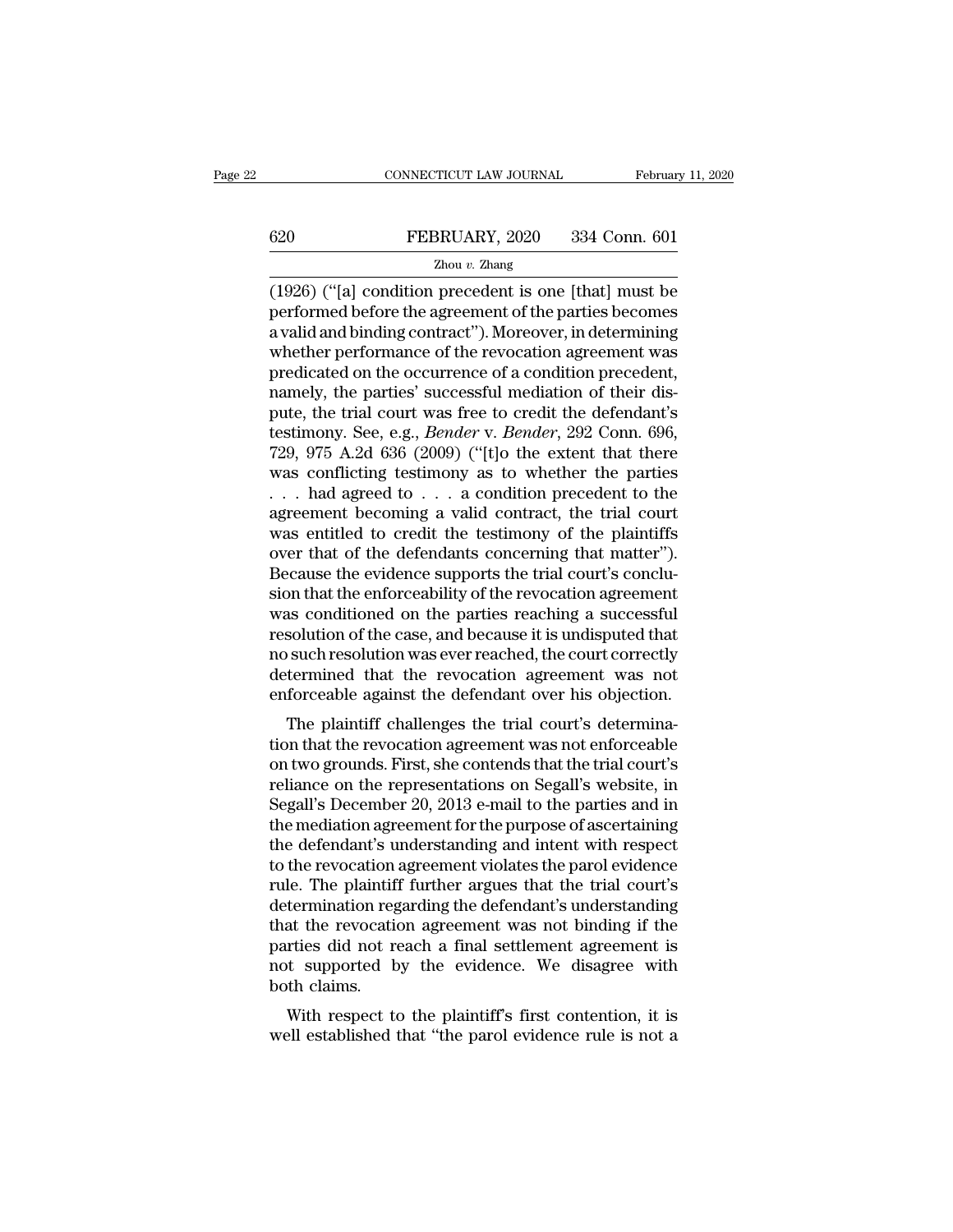rule of evidence, but a substantive rule of contract law''<br>
The use of evidence, but a substantive rule of contract law''<br>
that bars the use of extrinsic evidence to vary the terms<br>
of an otherwise plain and unambiguous co 334 Conn. 601 FEBRUARY, 2020 621<br>  $\frac{2 \text{hou } v. \text{ Zhang}}{2 \text{hou } v. \text{ Zhang}}$ <br>
That bars the use of extrinsic evidence to vary the terms<br>
of an otherwise plain and unambiguous contract. (Inter-<br>
and quotation marks omitted) *Herman* 334 Conn. 601 FEBRUARY, 2020 621<br>  $\frac{2 \text{hou } v. \text{ Zhang}}{2 \text{hou } v. \text{ Zhang}}$ <br>
Tule of evidence, but a substantive rule of contract law"<br>
that bars the use of extrinsic evidence to vary the terms<br>
of an otherwise plain and unambiguo 334 Conn. 601 FEBRUARY, 2020 621<br>
<sup>Zhou v. Zhang</sup><br>
rule of evidence, but a substantive rule of contract law"<br>
that bars the use of extrinsic evidence to vary the terms<br>
of an otherwise plain and unambiguous contract. (Inte  $\frac{251 \text{ GOL}}{2 \text{ hour } v. \text{ Zhang}}$ <br>
The v. *Zhang*<br>
That bars the use of extrinsic evidence to vary the terms<br>
of an otherwise plain and unambiguous contract. (Inter-<br>
nal quotation marks omitted.) *Heyman Associates No.*<br>
1 v. <sup>2hou v.</sup> 2hang<br>
rule of evidence, but a substantive rule of contract law"<br>
that bars the use of extrinsic evidence to vary the terms<br>
of an otherwise plain and unambiguous contract. (Inter-<br>
nal quotation marks omitted.) rule of evidence, but a substantive rule of contract law"<br>that bars the use of extrinsic evidence to vary the terms<br>of an otherwise plain and unambiguous contract. (Inter-<br>nal quotation marks omitted.) *Heyman Associates N* that bars the use of extrinsic evidence to vary the terms<br>of an otherwise plain and unambiguous contract. (Inter-<br>nal quotation marks omitted.) *Heyman Associates No.*<br>1 v. *Ins. Co. of Pennsylvania*, 231 Conn. 756, 779–8 of an otherwise plain and unambiguous contract. (Inter-<br>nal quotation marks omitted.) *Heyman Associates No.*<br>1 v. *Ins. Co. of Pennsylvania*, 231 Conn. 756, 779–80,<br>653 A.2d 122 (1995). The rule does not prohibit the use<br> real quotation marks omitted.) *Heyman Associates No.*<br>
1 v. Ins. Co. of Pennsylvania, 231 Conn. 756, 779–80,<br>
653 A.2d 122 (1995). The rule does not prohibit the use<br>
of extrinsic evidence for other purposes, however, suc 1 v. Ins. Co. of Pennsylvania, 231 Conn. 756, 779–80, 653 A.2d 122 (1995). The rule does not prohibit the use of extrinsic evidence for other purposes, however, such as to prove mistake, fraud or misrepresentation in the 653 A.2d 122 (1995). The rule does not prohibit the use<br>of extrinsic evidence for other purposes, however, such<br>as to prove mistake, fraud or misrepresentation in the<br>inducement of the contract. See, e.g., *Sims v. Honda* of extrinsic evidence for other purposes, however, such<br>as to prove mistake, fraud or misrepresentation in the<br>inducement of the contract. See, e.g., *Sims v. Honda*<br>*Motor Co.*, 225 Conn. 401, 416, 623 A.2d 995 (1993)<br>("[ as to prove mistake, fraud or misrepresentation in the<br>inducement of the contract. See, e.g., *Sims v. Honda*<br>*Motor Co.*, 225 Conn. 401, 416, 623 A.2d 995 (1993)<br>("[t]he parol evidence rule . . . is not absolute . . .<br>but inducement of the contract. See, e.g., *Sims v. Honda*<br> *Motor Co.*, 225 Conn. 401, 416, 623 A.2d 995 (1993)<br>
("[t]he parol evidence rule  $\ldots$  is not absolute  $\ldots$ <br>
but admits of various exceptions, some of which are<br>
b Motor Co., 225 Conn. 401, 416, 623 A.2d 995 (1993)<br>("[t]he parol evidence rule . . . is not absolute . . .<br>but admits of various exceptions, some of which are<br>based on equitable considerations"); *Paiva v. Vanech*<br>*Height* ("[t]he parol evidence rule . . . is not absolute . . . .<br>but admits of various exceptions, some of which are<br>based on equitable considerations"); *Paiva v. Vanech*<br>*Heights Construction Co.*, 159 Conn. 512, 521, 271 A.2d but admits of various exceptions, some of which are<br>based on equitable considerations"); *Paiva* v. *Vanech*<br>*Heights Construction Co.*, 159 Conn. 512, 521, 271 A.2d<br>69 (1970) ("[t]he parol evidence rule has no application based on equitable considerations"); *Paiva v. Vanech*<br>*Heights Construction Co.*, 159 Conn. 512, 521, 271 A.2d<br>69 (1970) ("[t]he parol evidence rule has no application<br>[when] there has been fraud in the inducement of the<br> Heights Construction Co., 159 Conn. 512, 521, 271 A.2d<br>69 (1970) ("[t]he parol evidence rule has no application<br>[when] there has been fraud in the inducement of the<br>contract, and parol evidence is ordinarily admissible<br>to 69 (1970) ("[t]he parol evidence rule has no application<br>[when] there has been fraud in the inducement of the<br>contract, and parol evidence is ordinarily admissible<br>to prove fraudulent misrepresentations"); *Warman v.<br>Dela* [when] there has been fraud in the inducement of the contract, and parol evidence is ordinarily admissible to prove fraudulent misrepresentations"); *Warman v. Delaney*, 148 Conn. 469, 474, 172 A.2d 188 (1961) (parol evide contract, and parol evidence is ordinarily admissible<br>to prove fraudulent misrepresentations"); Warman v.<br>Delaney, 148 Conn. 469, 474, 172 A.2d 188 (1961) (parol<br>evidence was properly admitted because proponent of<br>such evi to prove fraudulent misrepresentations"); Warn<br>Delaney, 148 Conn. 469, 474, 172 A.2d 188 (1961)<br>evidence was properly admitted because propor<br>such evidence was "not seeking to add to, subtrac<br>or alter the terms of the writ *Elaney*, 148 Conn. 469, 474, 172 A.2d 188 (1961) (parol<br>idence was properly admitted because proponent of<br>ch evidence was "not seeking to add to, subtract from<br>alter the terms of the written contract itself" but,<br>ther, w evidence was properly admitted because proponent of<br>such evidence was "not seeking to add to, subtract from<br>or alter the terms of the written contract itself" but,<br>rather, was seeking to establish "material misrepresen-<br>t

such evidence was "not seeking to add to, subtract from<br>or alter the terms of the written contract itself" but,<br>rather, was seeking to establish "material misrepresen-<br>tation in the inducement of the contract").<br>The rule or alter the terms of the written contract itself<sup>1</sup> but,<br>
rather, was seeking to establish "material misrepresen-<br>
tation in the inducement of the contract").<br>
The rule also does not prevent a party from using<br>
extrinsic Framer, was seeking to establish "material misrepresentation in the inducement of the contract").<br>
The rule also does not prevent a party from using<br>
extrinsic evidence to establish the existence of a condi-<br>
tion precede tation in the inducement of the contract ).<br>
The rule also does not prevent a party from using<br>
extrinsic evidence to establish the existence of a condi-<br>
tion precedent to the formation of a contract. See, e.g.,<br> *Cohn v* The rule also does not prevent a party from using<br>extrinsic evidence to establish the existence of a condi-<br>tion precedent to the formation of a contract. See, e.g.,<br>*Cohn* v. *Dunn*, 111 Conn. 342, 346, 149 A. 851 (1930) extrinsic evidence to establish the existence of a condition precedent to the formation of a contract. See, e.g., *Cohn v. Dunn*, 111 Conn. 342, 346, 149 A. 851 (1930) ("[a] collateral agreement that the writing is not to tion precedent to the formation of a contract. See, e.g.,<br> *Cohn v. Dunn*, 111 Conn. 342, 346, 149 A. 851 (1930)<br>
("[a] collateral agreement that the writing is not to take<br>
effect until the happening of some other event Cohn v. Dunn, 111 Conn. 342, 346, 149 A. 851 (1930)<br>("[a] collateral agreement that the writing is not to take<br>effect until the happening of some other event . . .<br>may . . . be proved by parol [evidence]"). As we<br>explaine ("[a] collateral agreement that the writing is not to take effect until the happening of some other event . . . may . . . be proved by parol [evidence]"). As we explained long ago, "[t]he rule . . . is, that [one] may sho effect until the happening of some other event . . . .<br>
may . . . be proved by parol [evidence]"). As we<br>
explained long ago, "[t]he rule . . . is, that [one] may<br>
show that a writing purporting to be a contract never<br>
ca may . . . be proved by parol [evidence]"). As we explained long ago, "[t]he rule . . . is, that [one] may show that a writing purporting to be a contract never came into existence as a contract, or has ceased to be a cont explained long ago, "[t]he rule . . . is, that [one] may show that a writing purporting to be a contract never came into existence as a contract, or has ceased to be a contract, and [this] may [be] show[n] . . . by eviden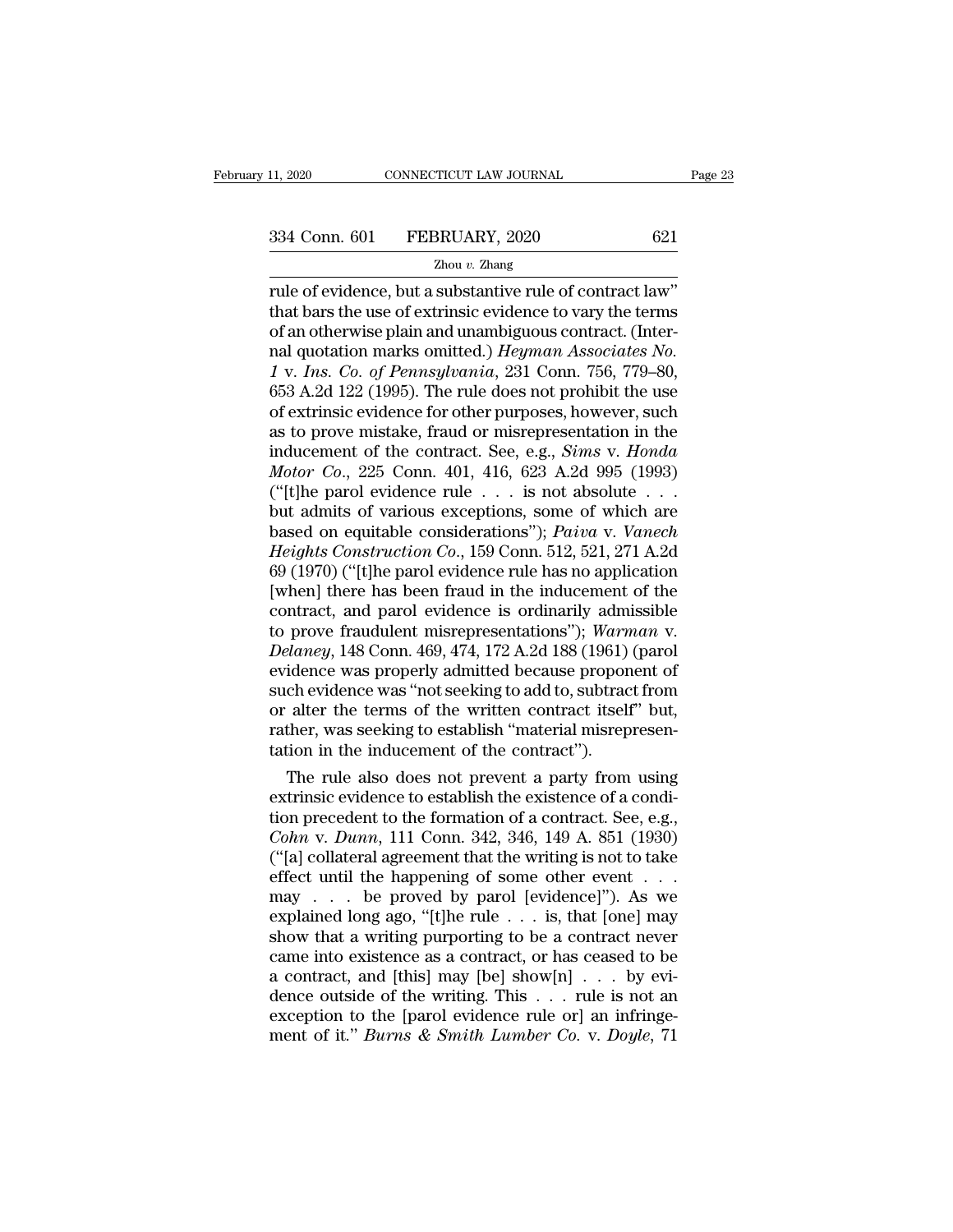# EXECUTE CONNECTICUT LAW JOURNAL February 11, 2020<br>
FEBRUARY, 2020 334 Conn. 601<br>
Zhou v. Zhang

### Zhou *v.* Zhang

CONNECTICUT LAW JOURNAL Februar<br>
FEBRUARY, 2020 334 Conn. 601<br>
Zhou v. Zhang<br>
Conn. 742, 745, 43 A. 483 (1899). "The practical distinc-<br>
tion between the two rules . . . is that evidence to<br>
vary the terms of an agroomant 622 FEBRUARY, 2020 334 Conn. 601<br>  $\frac{Z_{\text{hou }v. \text{ Zhang}}}{Z_{\text{hou }v. \text{ Zhang}}}$ <br>
Conn. 742, 745, 43 A. 483 (1899). "The practical distinction between the two rules . . . is that evidence to vary the terms of an agreement in writing EEBRUARY, 2020 334 Conn. 601<br>  $\frac{Z_{\text{hou }v. \text{ Zhang}}}{Z_{\text{Iou }v. \text{Yang}}}\$ <br>
Conn. 742, 745, 43 A. 483 (1899). "The practical distinction between the two rules . . . is that evidence to vary the terms of an agreement in writing is **EXECUARY, 2020** 334 Conn. 601<br> **EXECUARY, 2020** 334 Conn. 601<br> **EXECUARY, 2020** 334 Conn. 601<br> **EXECUARY** CONNECTED 2010 2. The practical distinction between the two rules . . . is that evidence to vary the terms of an a FERICALLY 2020 COME 031 COME 031<br>
Zhou v. Zhang<br>
Conn. 742, 745, 43 A. 483 (1899). "The practical distinc-<br>
tion between the two rules  $\ldots$  is that evidence to<br>
vary the terms of an agreement in writing is not admissible  $\frac{2 \text{hou } v. \text{ Zhang}}{\text{Conn. } 742, 745, 43 \text{ A. } 483 (1899). \text{ "The practical distinction between the two rules . . . is that evidence to vary the terms of an agreement in writing is not admissible, but evidence to show that there is not an agreement at all is admissible." (Citation omitted; internal quotation marks omitted.) Id., 745–46. Accordingly, the trial court correctly considered parol evidence to evaluate the defondant's claim that the revection agreement.$ Conn. 742, 745, 43 A. 483 (1899). "The practical distinction between the two rules  $\ldots$  is that evidence to vary the terms of an agreement in writing is not admissible, but evidence to show that there is not an agreement tion between the two rules  $\ldots$  is that evidence to<br>vary the terms of an agreement in writing is not admissi-<br>ble, but evidence to show that there is not an agreement<br>at all is admissible." (Citation omitted; internal qu wary the terms of an agreement in writing is not admissible, but evidence to show that there is not an agreement at all is admissible." (Citation omitted; internal quotation marks omitted.) Id., 745–46. Accordingly, the t agreement.<sup>11</sup> bourt correctly considered parol evidence to evaluate<br>the defendant's claim that the revocation agreement<br>as not binding in the absence of a final settlement<br>greement.<sup>11</sup><br>we note that the parol evidence rule did not bar c the defendant's claim that the revocation agreement<br>was not binding in the absence of a final settlement<br>agreement.<sup>11</sup><br> $\frac{11}{11}$  We note that the parol evidence rule did not bar consideration of extrin-<br>sic evidence fo

was not binding in the absence of a final settlement agreement.<sup>11</sup><br> $\mu$  we note that the parol evidence rule did not bar consideration of extrinsic evidence for the purpose of determining whether, as the trial court conc agreement.<sup>11</sup><br>
<sup>11</sup> We note that the parol evidence rule did not bar consideration of extrin-<br>
sic evidence for the purpose of determining whether, as the trial court<br>
concluded, Segall had "misrepresented the efficacy a  $\frac{1}{10}$  We note that the parol evidence rule did not bar consideration of extrinsic evidence for the purpose of determining whether, as the trial court concluded, Segall had "misrepresented the efficacy and use" of the were not intended to create a condition precedent to the revocation agreesic evidence for the purpose of determining whether, as the trial court concluded, Segall had "misrepresented the efficacy and use" of the revocation agreement by virtue of his failure to clarify that the representations concluded, Segall had "misrepresented the efficacy and use" of the revocation agreement by virtue of his failure to clarify that the representations on his website, in his December 20, 2013 e-mail and in the mediation agr consent to the contract was procured either by the other party's fraudulent miss website, in his December 20, 2013 e-mail and in the mediation agreement were not intended to create a condition precedent to the revocation his website, in his December 20, 2013 e-mail and in the mediation agreement's enforceability, "As a matter of common law, a party to a contract  $\ldots$  may rescind that contract and avoid liability thereunder if that party' sentations.<sup>1</sup> *Munroe Lotter 20, 2019 Chall distribute the revocation agreement's enforceability, "As a matter of common law, a party to a contract ... may rescind that contract and avoid liability thereunder if that* ment's enforceability, "As a matter of common law, a party to a contract<br>
... may rescind that contract and avoid liability thereunder if that party's<br>
consent to the contract was procured either by the other party's fraud the contract may rescind that contract and avoid liability thereunder if that party's consent to the contract was procured either by the other party's fraudulent misrepresentations, or by the other party's nonfraudulent m by the misrepresentation, or by the other party's fraudulent misrepresentations, or by the other party's nonfraudulent material misrepresentations." *Munroe* v. *Great American Ins. Co.*, 234 Conn. 182, 188 n.4, 661 A.2d emisrepresentations, or by the other party's norfraudulent material misrepresentations." *Munroe v. Great American Ins. Co.*, 234 Conn. 182, 188 n.4, 661 A.2d 581 (1995). Likewise, misrepresentations by one who is *not* a sentations." *Munroe v. Great American Ins. Co.*, 234 Conn. 182, 188 n.4, 661 A.2d 581 (1995). Likewise, misrepresentations by one who is *not* a party to the contract may also render the contract voidable by the party mis 661 A.2d 581 (1995). Likewise, misrepresentations by one who is *not* a party to the contract may also render the contract voidable by the party misled by the misrepresentation. Specifically, "[i]f a party's manifestation 661 A.2d 581 (1995). Likewise, misrepresentations by one who is *not* a party to the contract may also render the contract voidable by the party misled by the misrepresentation. Specifically, "[i]f a party's manifestation by the misrepresentation. Specifically, "[i]f a party's manifestation of assent is induced by either a fraudulent or a material misrepresentation by one who is not a party to the transaction upon which the recipient is ju Eq. and the statement (Second), the real misrepresentation by one who is not a party to the transaction upon which the recipient is justified in relying, the contract is voidable by the recipient, unless the other party t *Kenda Corp.* v. *Pot O'Gold Money Leagues, Inc.*, 329 F.3d 216, 224 (1st Cir. 2003) ("[p] principles of contract law permit resson to know of the misrepresentation either gives value or relies materially on the transactio in relying, the contract is voidable by the recipient, unless the other party<br>to the transaction in good faith and without reason to know of the misrepre-<br>sentation either gives value or relies materially on the transacti in Figures at the transaction in good faith and without reason to know of the misrepresentation either gives value or relies materially on the transaction." 1 Restatement (Second), Contracts § 164 (2), p. 445 (1981); see sentation either gives value or relies materially on the transaction." 1<br>Restatement (Second), Contracts § 164 (2), p. 445 (1981); see also, e.g.,<br> $Kenda\; Corp. v. Pot\; O'Gold\; Money\; League, Inc., 329\; F.3d\; 216, 224$  (1st Cir.<br>2003) ("[p]rincip Existement (Second), Contracts § 164 (2), p. 445 (1981); see also, e.g., *Kenda Corp.* v. *Pot O'Gold Money Leagues*, *Inc.*, 329 F.3d 216, 224 (1st Cir. 2003) ("[p]rinciples of contract law permit rescission of a contrac *Kenda Corp.* v. Pot O'Gold Money Leagues, Inc., 329 F.3d 216, 224 (1st Cir. 2003) ("[p]rinciples of contract law permit rescission of a contract even when the misrepresentations at issue were made by a [nonparty] to the 2003) ("[p]rinciples of contract law permit rescission of a contract even<br>when the misrepresentations at issue were made by a [nonparty] to the<br>contract"). In the present case, there is no evidence that the plaintiff gave<br> when the misrepresentations at issue were made by a [nonparty] to the contract"). In the present case, there is no evidence that the plaintiff gave anything of value in exchange for the defendant's agreement to revoke the contract"). In the present case, there is no evidence that the plaintiff gave contract"). In the present case, there is no evidence that the plaintiff gave anything of value in exchange for the defendant's agreement to rev anything of value in exchange for the defendant's agreement to revoke the postnuptial agreement. Indeed, the plaintiff herself testified that no new promises, undertakings or consideration was exchanged in connection with distribute the particular and the plaintiff herself testified that no new promises, undertakings or consideration was exchanged in connection with the agreement. There also is no evidence that the plaintiff materially chan promises, undertakings or consideration was exchanged in connection with<br>the agreement. There also is no evidence that the plaintiff materially changed<br>her position in reliance on the agreement, which, by her own admission the agreement. There also is no evidence that the plaintiff materially changed her position in reliance on the agreement, which, by her own admission,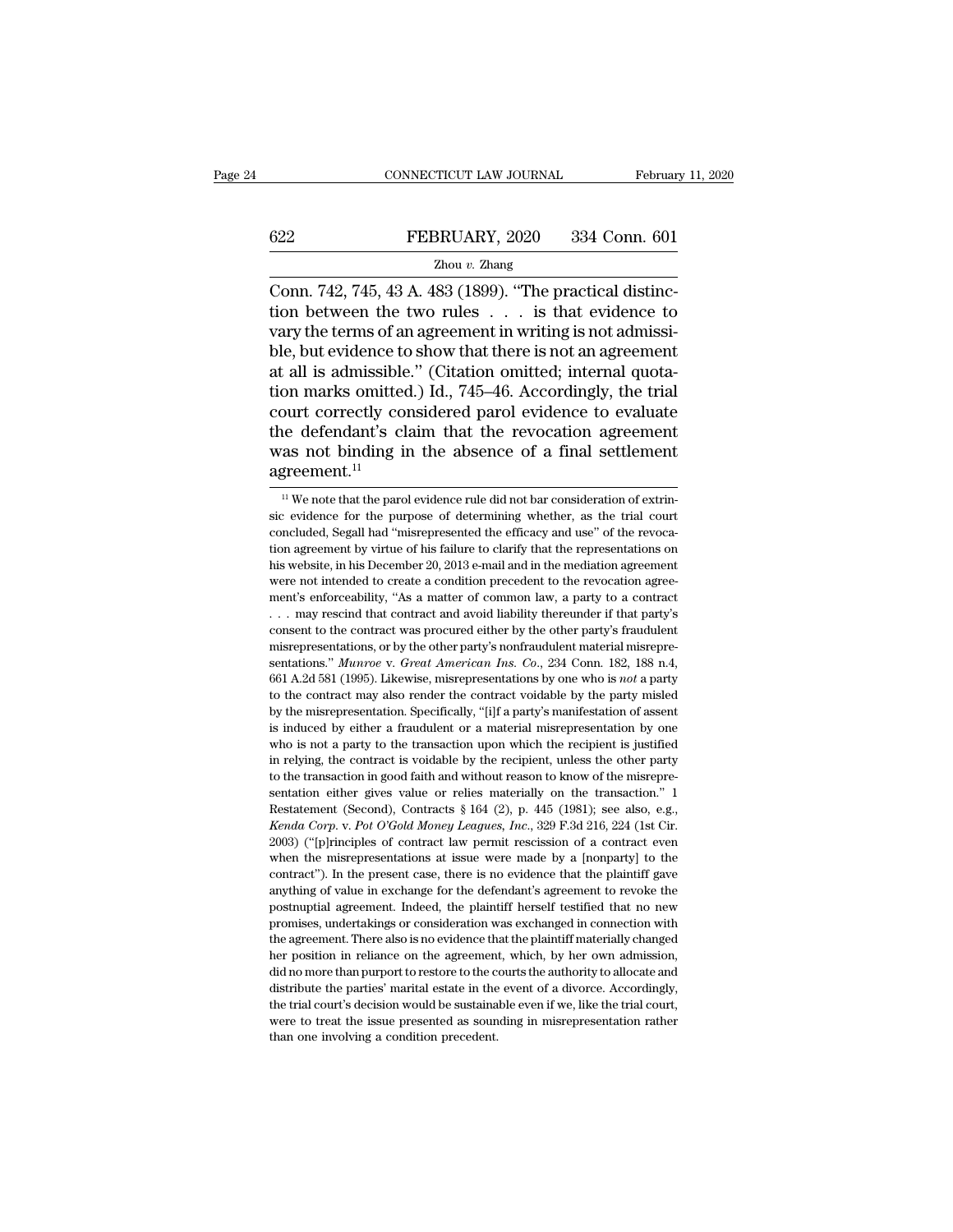CONNECTICUT LAW JOURNAL Page 25<br>
4 Conn. 601 FEBRUARY, 2020 623<br>
Zhou v. Zhang<br>
Nor do we agree with the plaintiff that the trial court's<br>
terpretation of that evidence and its finding that the<br>
fordant police on it were i 334 Conn. 601 FEBRUARY, 2020 623<br>  $\frac{2 \text{hou } v. \text{ Zhang}}{2 \text{hou } v. \text{ Zhang}}$ <br>
Nor do we agree with the plaintiff that the trial court's<br>
interpretation of that evidence and its finding that the<br>
defendant relied on it were incorrec  $\begin{array}{r} \text{334 Conn. 601} \quad \text{FEBRUARY, 2020} \quad \text{623} \ \text{2000} \quad \text{2010} \quad \text{2020} \quad \text{623} \ \text{2010} \quad \text{211} \quad \text{221} \quad \text{222} \quad \text{233} \quad \text{244} \quad \text{254} \quad \text{264} \quad \text{274} \quad \text{285} \quad \text{286} \quad \text{296} \quad \text{207} \quad \text{208} \quad \text{218} \quad$ 334 Conn. 601 FEBRUARY, 2020 623<br>  $\frac{Zhou v. Zhang}{Zhou v. Zhang}$ <br>
Nor do we agree with the plaintiff that the trial court's<br>
interpretation of that evidence and its finding that the<br>
defendant relied on it were incorrect as a matter o  $\frac{Zhou v. Zhang}{Zhou v. Zhang}$ <br>
Nor do we agree with the plaintiff that the trial court's<br>
interpretation of that evidence and its finding that the<br>
defendant relied on it were incorrect as a matter of<br>
law. As we previously explained Nor do we agree with the plaintiff that the trial court's<br>interpretation of that evidence and its finding that the<br>defendant relied on it were incorrect as a matter of<br>law. As we previously explained, Segall's website cha Nor do we agree with the plaintiff that the trial court's<br>interpretation of that evidence and its finding that the<br>defendant relied on it were incorrect as a matter of<br>law. As we previously explained, Segall's website char Interpretation of that evidence and its inding that the<br>defendant relied on it were incorrect as a matter of<br>law. As we previously explained, Segall's website char-<br>acterized mediation as "entirely voluntary"; (emphasis<br>om derendant relied on it were incorrect as a matter of<br>law. As we previously explained, Segall's website char-<br>acterized mediation as "entirely voluntary"; (emphasis<br>omitted); and stated further that either party "can leave<br> he could also website characterized mediation as "entirely voluntary"; (emphasis omitted); and stated further that either party "can leave mediation at any time, *without sacrificing any of [his or her] rights.*" (Emphasis acterized mediation as "entirely voluntary"; (emphasis<br>omitted); and stated further that either party "can leave<br>mediation at any time, *without sacrificing any of [his*<br>or her] rights." (Emphasis added.) In his December 2 omitted); and stated rurther that either party "can leave<br>mediation at any time, *without sacrificing any of [his*<br>or her] rights." (Emphasis added.) In his December 20,<br>2013 e-mail to the parties, Segall stated that, even mediation at any time, *without sacrificing any of*  $[ns]$  *or her] rights.*" (Emphasis added.) In his December 20, 2013 e-mail to the parties, Segall stated that, even though he could and would draft a revocation agreement or ner] rights." (Emphasis added.) in his December 20,<br>2013 e-mail to the parties, Segall stated that, even<br>though he could and would draft a revocation agree-<br>ment at the parties' request, such an agreement was<br>not necess 2013 e-mail to the parties, Segall stated that, even<br>though he could and would draft a revocation agree-<br>ment at the parties' request, such an agreement was<br>not necessary because the parties' mediated resolution<br>of the ca particular methods and would draft a revocation agreement at the parties' request, such an agreement was not necessary because the parties' mediated resolution of the case would "effectively override" the postnuptial agree ment at the parties' request, such an agreement was<br>not necessary because the parties' mediated resolution<br>of the case would "effectively override" the postnuptial<br>agreement. Although this statement is explicit as to why<br>a not necessary because the parties' mediated resolution<br>of the case would "effectively override" the postnuptial<br>agreement. Although this statement is explicit as to why<br>a revocation agreement would be unnecessary if the<br>p or the case would "effectively override" the posthuptial<br>agreement. Although this statement is explicit as to why<br>a revocation agreement would be unnecessary if the<br>parties *were* to reach a mediated settlement of their<br>ca agreement. Although this statement is explicit as to why<br>a revocation agreement would be unnecessary if the<br>parties *were* to reach a mediated settlement of their<br>case, Segall's failure to explain that such an agreement<br>w a revocation agreement would be unnecessary if the<br>parties *were* to reach a mediated settlement of their<br>case, Segall's failure to explain that such an agreement<br>would have materially affected the parties' financial<br>relat parties *were* to reach a mediated settlement of their<br>case, Segall's failure to explain that such an agreement<br>would have materially affected the parties' financial<br>relationship in the event that they *failed* to resolve case, segall s ralliure to explain that such an agreement<br>would have materially affected the parties' financial<br>relationship in the event that they *failed* to resolve the<br>case strongly suggests that Segall himself unders would have materially affected the parties' financial<br>relationship in the event that they *failed* to resolve the<br>case strongly suggests that Segall himself understood<br>that the agreement also would not be binding if the<br>p relationship in the event that they *jaued* to resolve the<br>case strongly suggests that Segall himself understood<br>that the agreement also would not be binding if the<br>parties did not reach a settlement. Finally, the mediatio case strongly suggests that Segall himself understood<br>that the agreement also would not be binding if the<br>parties did not reach a settlement. Finally, the mediation<br>agreement expressly provided that the parties could<br>termi that the agreement also would not be binding if the<br>parties did not reach a settlement. Finally, the mediation<br>agreement expressly provided that the parties could<br>terminate mediation "at any time" and that both sides<br>"agr parties did not reach a settlement. Finally, the mediation<br>agreement expressly provided that the parties could<br>terminate mediation "at any time" and that both sides<br>"agree to keep confidential all statements made during<br>t agreement expressly provided that the parties could<br>terminate mediation "at any time" and that both sides<br>"agree to keep confidential all statements made during<br>the mediation, as well as all written, photographic, elec-<br>tr *i*<br>*increase to keep confidential all statements made during***<br>***increase to keep confidential all statements made during***<br>the mediation, as well as all written, photographic, electronic or printed material and documents p** <sup>r</sup>agree to keep connominal all statements made during<br>the mediation, as well as all written, photographic, elec-<br>tronic or printed material and documents prepared . . .<br>during the mediation . . . . This agreement regardin the mediation, as well as all written, photographic, electronic or printed material and documents prepared . . .<br>during the mediation . . . . This agreement regarding<br>confidentiality *shall pertain to all circumstances*,<br> tronic or printed material and documents prepared  $\ldots$ <br>during the mediation  $\ldots$ . This agreement regarding<br>confidentiality *shall pertain to all circumstances*,<br>*including but not limited to any civil and criminal*<br>*pro* during the mediation . . . . . This agreement regarding<br>confidentiality *shall pertain to all circumstances*,<br>*including but not limited to any civil and criminal*<br>*proceedings.*" (Emphasis added.) The plaintiff's con-<br>ten confidentially *shall pertain to all circumstances*,<br>including but not limited to any civil and criminal<br>proceedings." (Emphasis added.) The plaintiff's con-<br>tention to the contrary notwithstanding, we agree with<br>the trial proceedings." (Emphasis added.) The plaintiff's contention to the contrary notwithstanding, we agree with the trial court's interpretation of this evidence as entiting the defendant, irrespective of the existence of the re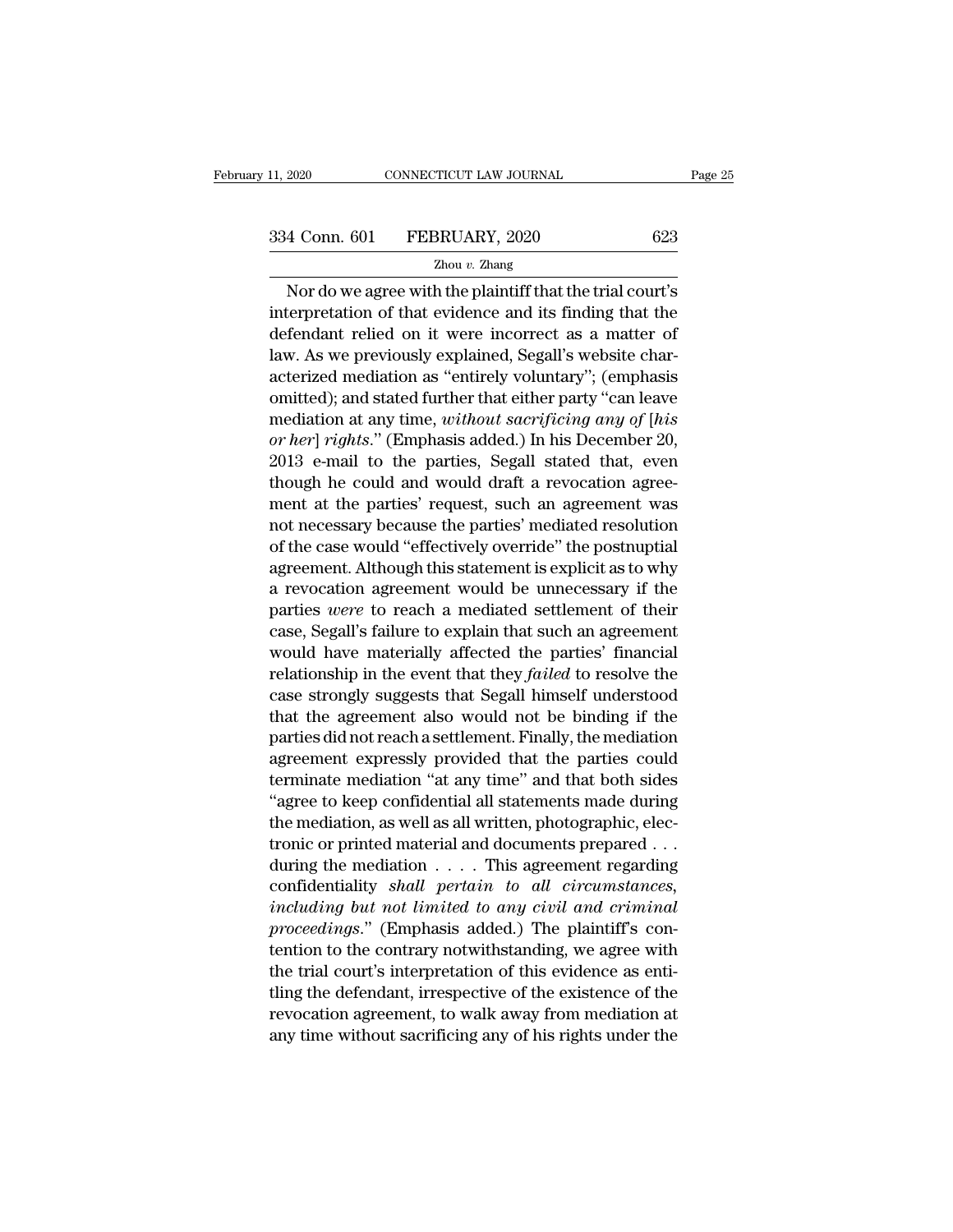|     | CONNECTICUT LAW JOURNAL | February 11, 2020 |
|-----|-------------------------|-------------------|
|     |                         |                   |
| 624 | FEBRUARY, 2020          | 334 Conn. 601     |
|     | Zhou $v$ . Zhang        |                   |

CONNECTICUT LAW JOURNAL February 11, 2020<br>
FEBRUARY, 2020 334 Conn. 601<br>
Zhou v. Zhang<br>
postnuptial agreement.<sup>12</sup> Furthermore, as we previously<br>
indicated, the trial court had every right to credit the<br>
defendent's testim EXEMPLARY, 2020 334 Conn. 601<br>
Zhou v. Zhang<br>
postnuptial agreement.<sup>12</sup> Furthermore, as we previously<br>
indicated, the trial court had every right to credit the<br>
defendant's testimony that he understood and relied<br>
on the FEBRUARY, 2020 334 Conn. 601<br>  $\frac{Z_{\text{hou }v. \text{ Zhang}}}{Z_{\text{hou }v. \text{Zhang}}}$ <br>
postnuptial agreement.<sup>12</sup> Furthermore, as we previously<br>
indicated, the trial court had every right to credit the<br>
defendant's testimony that he understo **EXECUARY, 2020** 334 Conn. 601<br> **EXECUARY, 2020** 334 Conn. 601<br> **EXECUARY, 2020** 334 Conn. 601<br> **EXECUARY**, 2020 334 Conn. 601<br> **EXECUARY** and EXECUARY<br> **EXECUARY** into the previously<br>
indicated, the trial court had every  $\frac{Zhou v. Zhang}{Zhou v. Zhang}$ <br>postnuptial agreement.<sup>12</sup> Furthermore, as we previously indicated, the trial court had every right to credit the defendant's testimony that he understood and relied on these representations in deciding postnuptial agreement.<sup>12</sup> Furthermore, as we previously indicated, the trial court had every right to credit the defendant's testimony that he understood and relied on these representations in deciding to enter into the postnuptial agreement.<sup>12</sup> Furthermore, as we previously indicated, the trial court had every right to credit the defendant's testimony that he understood and relied on these representations in deciding to enter into the r indicated, the trial court had every right to credit the defendant's testimony that he understood and relied on these representations in deciding to enter into the revocation agreement. Accordingly, we agree with the defe reduced and that the revocation agreement was unen-<br>recable once he elected to terminate mediation with-<br>reaching a resolution of the parties' dispute.<sup>13</sup><br> $\hfill \text{II}$ <br>We next address the plaintiff's claim that the trial<br>u

II

detendant that the revocation agreement was unen-<br>forceable once he elected to terminate mediation with-<br>out reaching a resolution of the parties' dispute.<sup>13</sup><br>II<br>We next address the plaintiff's claim that the trial<br>court forceable once ne elected to terminate mediation with-<br>out reaching a resolution of the parties' dispute.<sup>13</sup><br>II<br>We next address the plaintiff's claim that the trial<br>court incorrectly determined that the parties' postnupout reaching a resolution of the parties' dispute."<br>
II<br>
We next address the plaintiff's claim that the trial<br>
court incorrectly determined that the parties' postnup-<br>
tial agreement was enforceable because it was fair and II<br>we next address the plaintiff's claim that the trial<br>court incorrectly determined that the parties' postnup-<br>tial agreement was enforceable because it was fair and<br>equitable at the time of execution and not unconscion-<br> We next address the plaintiff's claim that the trial<br>court incorrectly determined that the parties' postnup-<br>tial agreement was enforceable because it was fair and<br>equitable at the time of execution and not unconscion-<br>ab court incorrectly determined that the parties' postnuptial agreement was enforceable because it was fair and equitable at the time of execution and not unconscionable at the time of dissolution, as required by *Bedrick*. I tial agreement was enforceable because it was fair and<br>equitable at the time of execution and not unconscion-<br>able at the time of dissolution, as required by *Bedrick*.<br>In support of her contention, the plaintiff maintain In support of her contention, the plaintiff maintains, contrary to the determination of the trial court, that the agreement was not fair and equitable at the time of execution, primarily because (1) she signed it under  $\$ contrary to the determination of the trial court, that<br>the agreement was not fair and equitable at the time<br>of execution, primarily because (1) she signed it under<br> $\frac{12}{12}$  The plaintiff also asserts that the trial cou

the agreement was not fair and equitable at the time<br>of execution, primarily because (1) she signed it under<br> $\frac{12}{\text{m}}$  The plaintiff also asserts that the trial court's findings concerning the<br>defendant's understandin of execution, primarily because (1) she signed it under<br>
<sup>12</sup> The plaintiff also asserts that the trial court's findings concerning the<br>
defendant's understanding as to the unenforceability of the revocation agreement are  $\frac{12}{12}$  The plaintiff also asserts that the trial court's findings concerning the defendant's understanding as to the unenforceability of the revocation agreement are clearly erroneous because, soon after mediation br <sup>12</sup> The plaintiff also asserts that the trial court's findings concerning the defendant's understanding as to the unenforceability of the revocation agreement are clearly erroneous because, soon after mediation broke dow defendant's understanding as to the unenforceability of the revocation agreement are clearly erroneous because, soon after mediation broke down, the defendant filed a motion to amend the proposed parenting agreement that S ment are clearly erroneous because, soon after mediation broke down, the defendant filed a motion to amend the proposed parenting agreement that Segall had drafted for the parties to file with the court in order to meet a field a motion to amend the proposed parenting agreement that Segall had drafted for the parties to file with the court in order to meet a case management deadline. The plaintiff argues that, if the defendant had truly bel Segall had drafted for the parties to file with the court in order to meet a case management deadline. The plaintiff argues that, if the defendant had truly believed that agreements reached during mediation were binding on exase management deadline. The plaintiff argues that, if the defendant had truly believed that agreements reached during mediation were binding only if the parties reached a final settlement, "there would be no point in mo truly believed that agreements reached during mediation were binding only if the parties reached a final settlement, "there would be no point in modifying the proposed parenting plan after the mediation concluded." To the and the parties reached a final settlement, "there would be no point in modifying the proposed parenting plan after the mediation concluded." To the contrary, the defendant may have filed the motion to amend the proposed p mediation and the proposed parenting plan after the mediation concluded." To the contrary, the defendant may have filed the motion to amend the proposed parenting plan simply to obtain a more suitable plan in light of the contrary, the defendant may have filed the motion to amend the proposed parenting plan simply to obtain a more suitable plan in light of the parties' changed circumstances, which included, among other things, the defendant parenting plan simply to obtain a more suitable plan in light of the parties' changed circumstances, which included, among other things, the defendant's decision to move out of the marital home following the termination of planting planting, which included, among other things, the defendant's decision to move out of the marital home following the termination of mediation and the plaintiff's simultaneous decision to return to school as a full revocation and the plaintiff's simultaneous decision to return to school as a full-time student. In any event, the trial court was not required to infer that the defendant believed that he was bound by the revocation agree

settlement agreement, we need not address whether the additional reasonal methan the defendant believed that he was bound by the revocation agreement merely because he filed the motion to amend the proposed parenting plan. concluded that the agreement was bound by the revocation agreement merely because he filed the motion to amend the proposed parenting plan.<sup>13</sup> Because we conclude that the trial court correctly determined that the revocat that the defendant believed that he was bound by the revocation agreement<br>merely because he filed the motion to amend the proposed parenting plan.<br><sup>13</sup> Because we conclude that the trial court correctly determined that the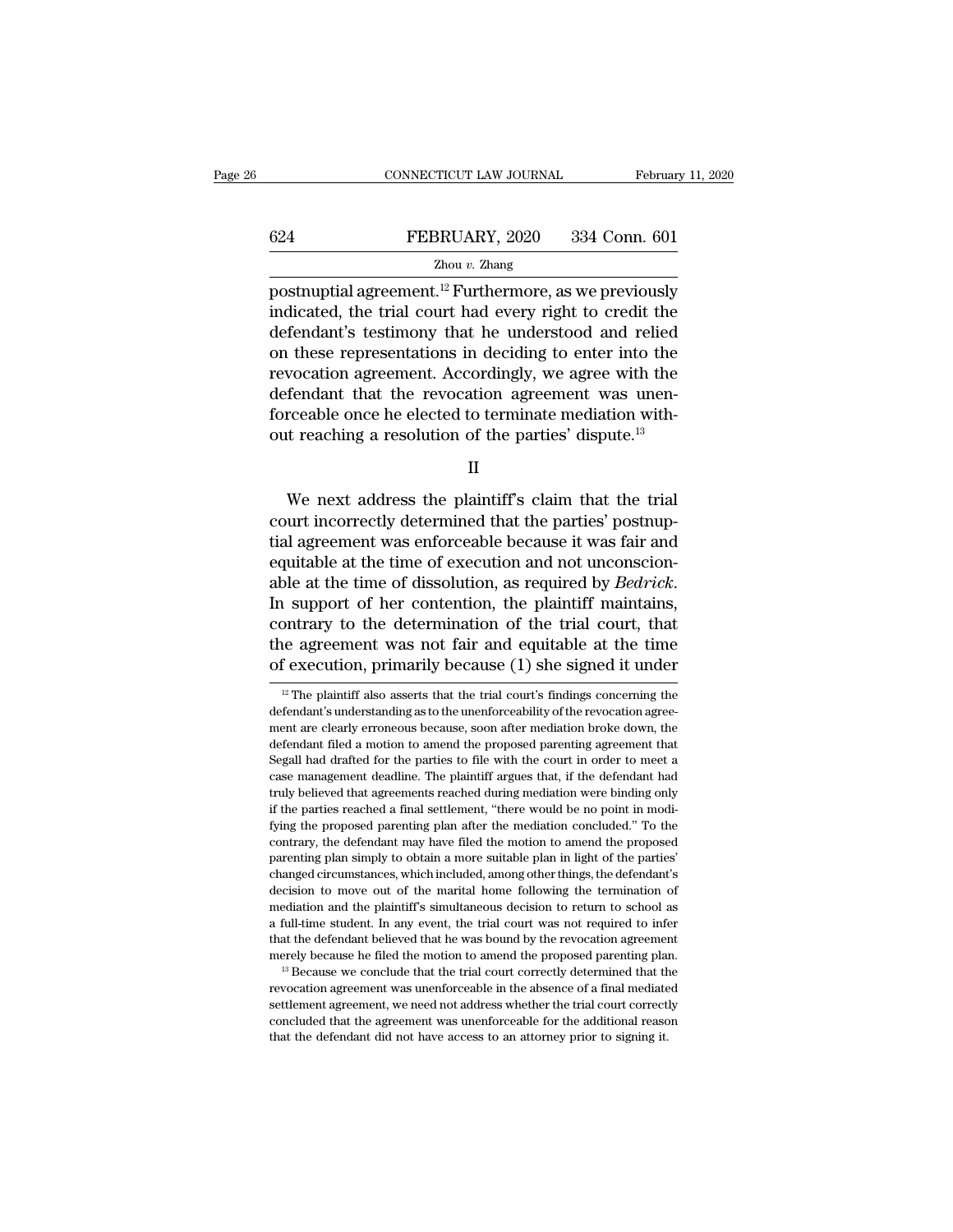11, 2020 CONNECTICUT LAW JOURNAL Page 27<br>
334 Conn. 601 FEBRUARY, 2020 625<br>
2hou v. Zhang<br>
duress, after the defendant threatened to divorce her<br>
if she refused to do so, and (2) the agreement's terms<br>
are both complex and 334 Conn. 601 FEBRUARY, 2020 625<br>  $\frac{2 \text{hou } v. \text{ Zhang}}{2 \text{hou } v. \text{ Zhang}}$ <br>
duress, after the defendant threatened to divorce her<br>
if she refused to do so, and (2) the agreement's terms<br>
are both complex and prolix. The plaintiff 334 Conn. 601 FEBRUARY, 2020 625<br>  $\frac{2 \text{hou } v. \text{ Zhang}}{\text{duress, after the defendant threatened to diverse her if she refused to do so, and (2) the agreement's terms are both complex and prolix. The plaintiff further contents that enforcement of the agreement would be unconscionsble because the share of the merital estate.$ 334 Conn. 601 FEBRUARY, 2020 625<br>  $\frac{2 \text{hou } v. \text{ Zhang}}{\text{duress, after the defendant threatened to divorce her}}$ <br>
if she refused to do so, and (2) the agreement's terms<br>
are both complex and prolix. The plaintiff further con-<br>
tends that enforcement of the agreemen  $\frac{Zhou v. Zhang}{Zhou v. Zhang}$ <br>
duress, after the defendant threatened to divorce her<br>
if she refused to do so, and (2) the agreement's terms<br>
are both complex and prolix. The plaintiff further con-<br>
tends that enforcement of the agre  $\frac{21000 \text{ } v. \text{ Zhang}}{v}$ <br>duress, after the defendant threatened to divorce her<br>if she refused to do so, and (2) the agreement's terms<br>are both complex and prolix. The plaintiff further con-<br>tends that enforcement of the a duress, after the defendant threatened to divorce her<br>if she refused to do so, and (2) the agreement's terms<br>are both complex and prolix. The plaintiff further con-<br>tends that enforcement of the agreement would be<br>unconsci if she refused to do so, and (2) the agreement's terms<br>are both complex and prolix. The plaintiff further con-<br>tends that enforcement of the agreement would be<br>unconscionable because the share of the marital estate<br>alloca are both complex an<br>tends that enforcem<br>unconscionable beca<br>allocated to the de<br>"grossly disproportic<br>wise would be awa<br>these claims.<sup>14</sup><br>As we previously ir As we previously indicated, the trial court, in concluded to the defendant under the agreement is<br>rossly disproportionate" to what the plaintiff other-<br>se would be awarded. We are not persuaded by<br>ese claims.<sup>14</sup><br>As we pr allocated to the defendant under the agreement is<br>
"grossly disproportionate" to what the plaintiff other-<br>
wise would be awarded. We are not persuaded by<br>
these claims.<sup>14</sup><br>
As we previously indicated, the trial court, i

"grossly disproportionate" to what the plaintiff otherwise would be awarded. We are not persuaded by these claims.<sup>14</sup><br>As we previously indicated, the trial court, in conclud-<br>ing that the postnuptial agreement was fair a wise would be awarded. We are not persuaded by<br>these claims.<sup>14</sup><br>As we previously indicated, the trial court, in conclud-<br>ing that the postnuptial agreement was fair and equita-<br>ble, expressly found that there was no "und these claims.<sup>14</sup><br>
As we previously indicated, the trial court, in conclud-<br>
ing that the postnuptial agreement was fair and equita-<br>
ble, expressly found that there was no "undue influence,<br>
fraud, coercion, duress or si As we previously indicated, the trial court, in conclud-<br>ing that the postnuptial agreement was fair and equita-<br>ble, expressly found that there was no "undue influence,<br>fraud, coercion, duress or similar defect" concernin As we previously indicated, the trial court, in concluding that the postnuptial agreement was fair and equita-<br>ble, expressly found that there was no "undue influence,<br>fraud, coercion, duress or similar defect" concerning<br> ing that the postnuptial agreement was fair and equita-<br>ble, expressly found that there was no "undue influence,<br>fraud, coercion, duress or similar defect" concerning<br>the execution of the agreement. The plaintiff disputes<br> ble, expressly found that there was no "undue influence,<br>fraud, coercion, duress or similar defect" concerning<br>the execution of the agreement. The plaintiff disputes<br>this finding, arguing that it is unsupported in light of fraud, coercion, duress or similar defect" concerning<br>the execution of the agreement. The plaintiff disputes<br>this finding, arguing that it is unsupported in light of<br>what she characterizes as her uncontradicted testi-<br>mony the execution of the agreement. The plaintiff disputes<br>this finding, arguing that it is unsupported in light of<br>what she characterizes as her uncontradicted testi-<br>mony that she signed the postnuptial agreement under<br>dures this finding, arguing that it is unsupported in light of<br>what she characterizes as her uncontradicted testi-<br>mony that she signed the postnuptial agreement under<br>duress. Even if we were to agree with the plaintiff that<br>the what she characterizes as her uncontradicted testi-<br>mony that she signed the postnuptial agreement under<br>duress. Even if we were to agree with the plaintiff that<br>the defendant failed to adduce evidence directly contra-<br>dic mony that she signed the postnuptial agreement under<br>duress. Even if we were to agree with the plaintiff that<br>the defendant failed to adduce evidence directly contra-<br>dicting her testimony in this regard, the trial court w duress. Even if we were to agree with the plaintiff that<br>the defendant failed to adduce evidence directly contra-<br>dicting her testimony in this regard, the trial court was<br>not bound to accept that testimony as true. As thi the defendant failed to adduce evidence directly contradicting her testimony in this regard, the trial court was<br>not bound to accept that testimony as true. As this<br>court previously has explained, "[i]n evaluating [uncon-<br> dicting her testimony in this regard, the trial court was<br>not bound to accept that testimony as true. As this<br>court previously has explained, "[i]n evaluating [uncon-<br>tradicted] testimony, the trial court must assess the<br>c not bound to accept that testimony as true. As this<br>court previously has explained, "[i]n evaluating [uncon-<br>tradicted] testimony, the trial court must assess the<br>credibility of the testifying witness and consider the<br>pres court previously has explained, "[i]n evaluating [uncontradicted] testimony, the trial court must assess the credibility of the testifying witness and consider the presence or absence of corroborating evidence. Since the t tradicted] testimony, the trial court must assess the credibility of the testifying witness and consider the presence or absence of corroborating evidence. Since the trial court as the finder of fact is uniquely competent 14 We note, preliminarily, that "we generally review a trial court's ecision to accept or reject the [witness'] uncontraction to accept or reject the [witness'] uncontrative was trial court's discre-<br><sup>14</sup> We note, prelimi to determine the credibility and weight to be accorded<br>to evidence, the scope of our review of the trial court's<br>decision to accept or reject the [witness'] uncontra-<br><sup>14</sup> We note, preliminarily, that "we generally review

to evidence, the scope of our review of the trial court's decision to accept or reject the [witness'] uncontra-<br> $\frac{14}{14}$ We note, preliminarily, that "we generally review a trial court's discretionary decision in a dome decision to accept or reject the [witness'] uncontra-<br>
<sup>14</sup> We note, preliminarily, that "we generally review a trial court's discretionary decision in a domestic relations case using the clearly erroneous standard of rev  $\frac{14}{14}$  We note, preliminarily, that "we generally review a trial court's discretionary decision in a domestic relations case using the clearly erroneous standard of review . . . . [I]n the present case, [however] we <sup>14</sup> We note, preliminarily, that "we generally review a trial court's discretionary decision in a domestic relations case using the clearly erroneous standard of review  $\ldots$ . [I]n the present case, [however] we must app tionary decision in a domestic relations case using the clearly erroneous standard of review . . . . [I]n the present case, [however] we must apply the legal standards described [herein], namely, whether the terms of the because of review..... [I]n the present case, [however] we must apply<br>the legal standards described [herein], namely, whether the terms of the<br>agreement were fair and equitable at the time of execution and not uncon-<br>scion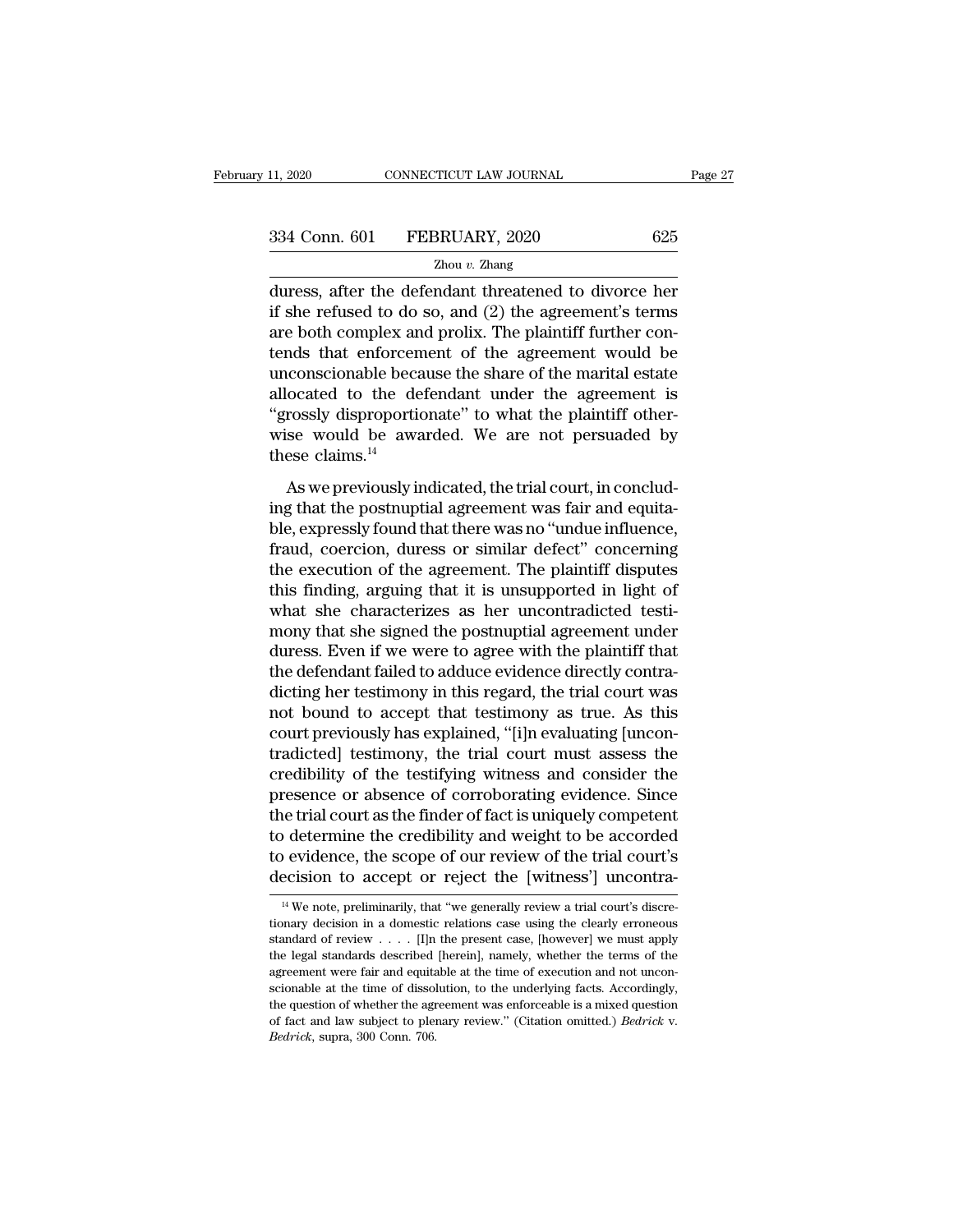# EXECUTE CONNECTICUT LAW JOURNAL February 11, 2020<br>
FEBRUARY, 2020 334 Conn. 601<br>
Zhou v. Zhang

### Zhou *v.* Zhang

CONNECTICUT LAW JOURNAL Februar<br>
626 FEBRUARY, 2020 334 Conn. 601<br>
<sup>Zhou v.</sup> Zhang<br>
dicted testimony is limited. After considering the total-<br>
ity of the record in the light most favorable to sustaining<br>
the trial court's  $\begin{array}{r} \text{626} & \text{FEBRUARY, 2020} & \text{334 Conn. 601} \\ \text{2hou } v. \text{ Zhang} \end{array}$ <br>dicted testimony is limited. After considering the totality of the record in the light most favorable to sustaining the trial court's factual conclusions, w  $\begin{tabular}{ll} \multicolumn{1}{l}{{\bf \textcolor{red}{\bf SEBRUARY, 2020}}} & \multicolumn{1}{l}{334}\>\n \, & \multicolumn{1}{l}{\bf \textcolor{red}{\bf \textcolor{red}{\bf \textcolor{red}{\bf \textcolor{red}{\bf \textcolor{red}{\bf \textcolor{red}{\bf \textcolor{red}{\bf \textcolor{red}{\bf \textcolor{red}{\bf \textcolor{red}{\bf \textcolor{red}{\bf \textcolor{red}{\bf \textcolor{red}{\bf \textcolor{red}{\bf \textcolor{red}{\bf \textcolor{red}{\bf \textcolor{red}{\bf \textcolor{red}{\bf \textcolor{red}{$ FEBRUARY, 2020 334 Conn. 601<br>  $\frac{Z_{\text{hou }v. \text{ Zhang}}}{Z_{\text{hou }v. \text{Zhang}}}$ <br>
dicted testimony is limited. After considering the total-<br>
ity of the record in the light most favorable to sustaining<br>
the trial court's factual conclusi zhou *v. Zhang*<br>Zhou *v. Zhang*<br>dicted testimony is limited. After considering the total-<br>ity of the record in the light most favorable to sustaining<br>the trial court's factual conclusions, we will disturb the<br>trial court's  $\frac{2 \text{hou } v. \text{ Zhang}}{\text{dicted testimony is limited. After considering the total-  
ity of the record in the light most favorable to sustainability  
the trial court's factual conclusions, we will disturb the  
trial court's findings only if we determine that they are  
clearly erroneous." *Bieluch* v. *Bieluch*, 199 Conn. 550,  
555–56, 509 A.2d 8 (1986). The plaintiff has failed to  
make such a showing. Because the trial court was able  
to assess the plaintiff's, credibility, firsthand, and$ dicted testimony is limited. After considering the totality of the record in the light most favorable to sustaining the trial court's factual conclusions, we will disturb the trial court's findings only if we determine tha ity of the record in the light most favorable to sustaining<br>the trial court's factual conclusions, we will disturb the<br>trial court's findings only if we determine that they are<br>clearly erroneous." *Bieluch* v. *Bieluch*, 1 the trial court's factual conclusions, we will disturb the<br>trial court's findings only if we determine that they are<br>clearly erroneous." *Bieluch* v. *Bieluch*, 199 Conn. 550,<br>555–56, 509 A.2d 8 (1986). The plaintiff has f trial court's findings only if we determine that they are clearly erroneous." *Bieluch* v. *Bieluch*, 199 Conn. 550, 555–56, 509 A.2d 8 (1986). The plaintiff has failed to make such a showing. Because the trial court was a clearly erroneous." *Bieluch* v. *Bieluch*, 199 Conn. 550, 555–56, 509 A.2d 8 (1986). The plaintiff has failed to make such a showing. Because the trial court was able to assess the plaintiff's credibility firsthand—and ex 555–56, 509 A.2d 8 (1986). The plaintiff has<br>make such a showing. Because the trial cour<br>to assess the plaintiff's credibility firsth<br>expressly found her credibility to be lacking-<br>no reason to question the trial court's f The same start a showing. Because the that court was able<br>assess the plaintiff's credibility firsthand—and<br>pressly found her credibility to be lacking—we have<br>reason to question the trial court's finding that,<br>spite her te to assess the plantin's credibility to be lacking—we have<br>no reason to question the trial court's finding that,<br>despite her testimony to the contrary, the plaintiff<br>entered into the agreement voluntarily.<br>It bears emphasis

expressly found fier credibility to be facking—we have<br>no reason to question the trial court's finding that,<br>despite her testimony to the contrary, the plaintiff<br>entered into the agreement voluntarily.<br>It bears emphasis, m agreement to the same of the contrary, the plaintiff<br>antered into the agreement voluntarily.<br>It bears emphasis, moreover, that the plaintiff's testi-<br>mony claiming duress did not go unchallenged by the<br>defendant. For examp despite that estimoly to the contrary, the plaintiff<br>entered into the agreement voluntarily.<br>It bears emphasis, moreover, that the plaintiff's testi-<br>mony claiming duress did not go unchallenged by the<br>defendant. For examp entered into the agreement voluntarily.<br>It bears emphasis, moreover, that the plaintiff's testi-<br>mony claiming duress did not go unchallenged by the<br>defendant. For example, article XVIII of the postnuptial<br>agreement expres It bears emphasis, moreover, that the plaintiff's testi-<br>mony claiming duress did not go unchallenged by the<br>defendant. For example, article XVIII of the postnuptial<br>agreement expressly provides that "[t]he [plaintiff]<br>ack mony claiming duress did not go unchallenged by the defendant. For example, article XVIII of the postnuptial agreement expressly provides that "[t]he [plaintiff] acknowledges that she has carefully read this [a]greement, t defendant. For example, article XVIII of the postnuptial<br>agreement expressly provides that "[t]he [plaintiff]<br>acknowledges that she has carefully read this [a]gree-<br>ment, that she has given due consideration to the<br>[a]gree agreement expressly provides that "[t]he [plaintiff] acknowledges that she has carefully read this [a]greement, that she has given due consideration to the [a]greement and that [the] [a]greement is in all respects fair and acknowledges that she has carefully read this [a]greement, that she has given due consideration to the [a]greement and that [the] [a]greement is in all respects fair and equitable, that it is being entered into voluntarily ment, that she has given due consideration to the [a]greement and that [the] [a]greement is in all respects fair and equitable, that it is being entered into voluntarily, and that it is not the result of any duress or und [a]greement and that [the] [a]greement is in all respects<br>fair and equitable, that it is being entered into volunta-<br>rily, and that it is not the result of any duress or undue<br>influence exercised by either party on the oth fair and equitable, that it is being entered into volunta-<br>rily, and that it is not the result of any duress or undue<br>influence exercised by either party on the other.  $\dots$ <br>The [plaintiff] further acknowledges that this [ rily, and that it is not the result of any duress or undue<br>influence exercised by either party on the other. . . .<br>The [plaintiff] further acknowledges that this [a]gree-<br>ment was prepared at her instigation and signed as influence exercised by either party on the other.  $\dots$ <br>The [plaintiff] further acknowledges that this [a]greement was prepared at her instigation and signed as a<br>result of her insistence." Considering the entirety of<br>the ret plainting further acknowledges that this [a]gree-<br>ent was prepared at her instigation and signed as a<br>sult of her insistence." Considering the entirety of<br>e evidence, the trial court reasonably concluded that<br>e plainti ment was prepared at her insugation and signed as a<br>result of her insistence." Considering the entirety of<br>the evidence, the trial court reasonably concluded that<br>the plaintiff's decision to enter into the postnuptial<br>agre

result of her insistence. Considering the entirety of<br>the evidence, the trial court reasonably concluded that<br>the plaintiff's decision to enter into the postnuptial<br>agreement was voluntary and not the product of duress.<br>We the evidence, the that court reasonably concluded that<br>the plaintiff's decision to enter into the postnuptial<br>agreement was voluntary and not the product of duress.<br>We also reject the plaintiff's contention that the agreethe plaintin's decision to enter into the postudpual<br>agreement was voluntary and not the product of duress.<br>We also reject the plaintiff's contention that the agree-<br>ment was unfair and inequitable at the time of execution agreement was voluntary and not the product of duress.<br>We also reject the plaintiff's contention that the agreement was unfair and inequitable at the time of execution<br>because it is complicated and spans thirty-five pages. We also reject the plaintiff's contention that the agreement was unfair and inequitable at the time of execution<br>because it is complicated and spans thirty-five pages.<br>Although the length and complexity of a postnuptial<br>ag ment was unfair and inequitable at the time of execution<br>because it is complicated and spans thirty-five pages.<br>Although the length and complexity of a postnuptial<br>agreement comprise one of many factors courts may<br>consider because it is complicated and spans thirty-five pages.<br>Although the length and complexity of a postnuptial<br>agreement comprise one of many factors courts may<br>consider in evaluating the enforceability of such an<br>agreement;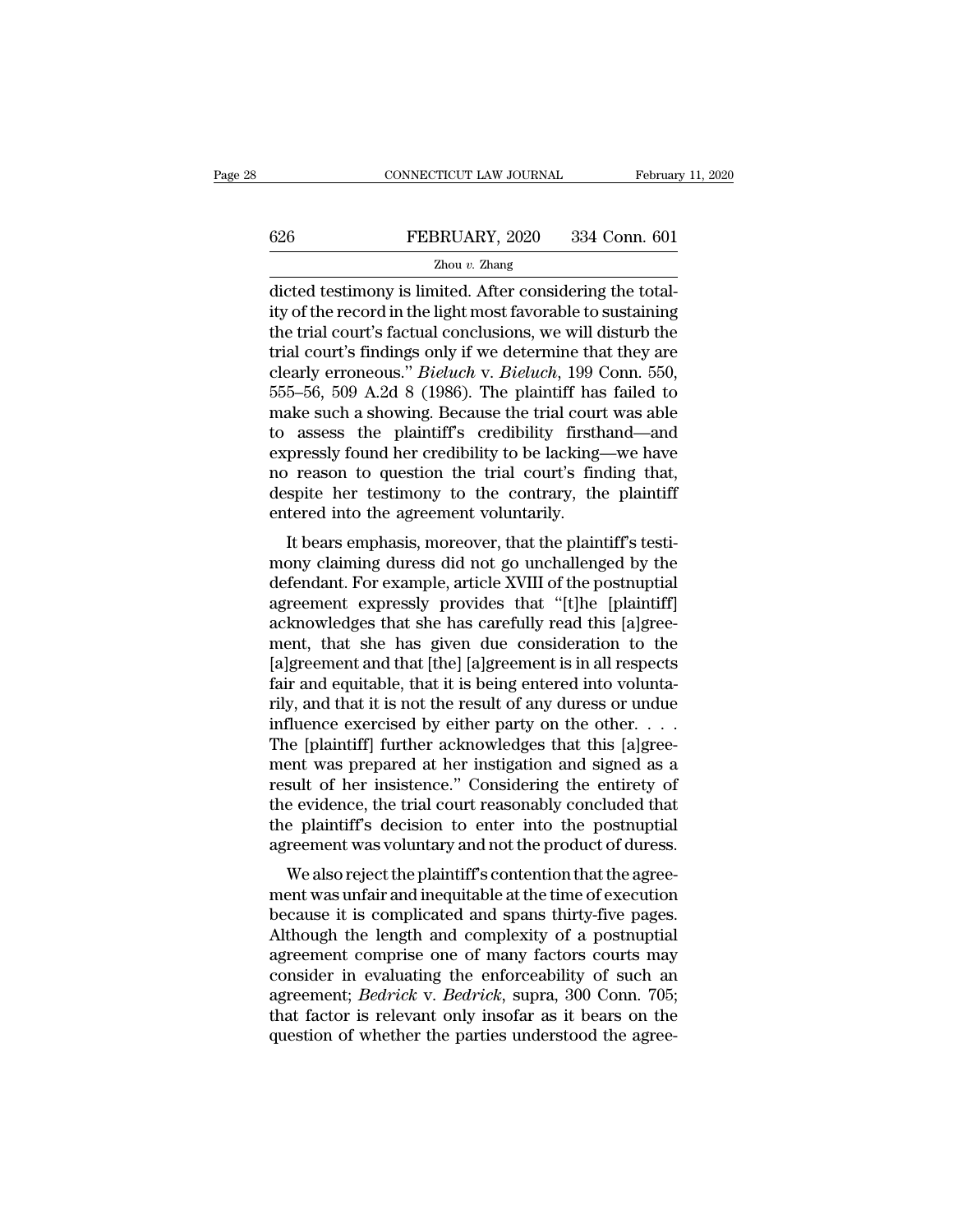EXERCT MANU THE SERIE OF THE SERIE OF THE SAME CONNECTICUT LAW JOURNAL THE SAME OF THE SAME OF THE SAME OF EXAMPLE THE SAME OF EXECUTION. In the present case, the evidence fully supports the trial court's finding that the case, the evidence fully supports the trial court's finding  $\frac{334 \text{ Conn. } 601 \qquad \text{FEBRUARY, } 2020 \qquad \qquad 627 \qquad \qquad \frac{7 \text{hou } v. \text{ Zhang}}{\text{ment's terms at the time of execution. In the present case, the evidence fully supports the trial court's finding that the plaintiff understood her rights and obligations under the agreement not withstanding its length and complexity. The plaintiff like the department is highly.$  $\frac{334 \text{ Conn. } 601 \qquad \text{FEBRUARY, } 2020 \qquad \qquad 627 \qquad \qquad \text{Zhou } v. \text{ Zhang}$ <br>
ment's terms at the time of execution. In the present case, the evidence fully supports the trial court's finding that the plaintiff understood her rights  $\frac{Zhou v. Zhang}{Zhou v. Zhang}$ <br>
ment's terms at the time of execution. In the present<br>
case, the evidence fully supports the trial court's finding<br>
that the plaintiff understood her rights and obligations<br>
under the agreement notwiths <sup>2hou v.</sup> 2hang<br>
ment's terms at the time of execution. In the present<br>
case, the evidence fully supports the trial court's finding<br>
that the plaintiff understood her rights and obligations<br>
under the agreement notwithstan ment's terms at the time of execution. In the present case, the evidence fully supports the trial court's finding that the plaintiff understood her rights and obligations under the agreement notwithstanding its length and case, the evidence fully supports the trial court's finding<br>that the plaintiff understood her rights and obligations<br>under the agreement notwithstanding its length and<br>complexity. The plaintiff, like the defendant, is high that the plaintiff understood her rights and obligations<br>under the agreement notwithstanding its length and<br>complexity. The plaintiff, like the defendant, is highly<br>educated, and holds a PhD in mechanical and nuclear<br>engin under the agreement notwithstanding its length and<br>complexity. The plaintiff, like the defendant, is highly<br>educated, and holds a PhD in mechanical and nuclear<br>engineering from the University of California, Berkeley.<br>In ad complexity. The plaintiff, like the defendant, is highly<br>educated, and holds a PhD in mechanical and nuclear<br>engineering from the University of California, Berkeley.<br>In addition, the plaintiff had independent legal counsel educated, and holds a PhD in mechanical and nuclear<br>engineering from the University of California, Berkeley.<br>In addition, the plaintiff had independent legal counsel<br>to advise her during the negotiation and execution of<br>th engineering from the University of California, Berkeley.<br>
In addition, the plaintiff had independent legal counsel<br>
to advise her during the negotiation and execution of<br>
the postnuptial agreement. Finally, the agreement i In addition, the plaintiff had independent legal counsel<br>to advise her during the negotiation and execution of<br>the postnuptial agreement. Finally, the agreement itself<br>provides that "[t]his [a]greement was drafted cooperato advise her during the negotiation and execution of<br>the postnuptial agreement. Finally, the agreement itself<br>provides that "[t]his [a]greement was drafted coopera-<br>tively by the parties' counsel (in consultation with the the postnuptial agreement. Finally, the agreement itself<br>provides that "[t]his [a]greement was drafted coopera-<br>tively by the parties' counsel (in consultation with the<br>parties)" and that "both [parties] and their respecti provides that "[t]his [a]greement was drafted cooperatively by the parties' counsel (in consultation with the parties)" and that "both [parties] and their respective counsel have had a full and fair opportunity to negotiat tively by the parties' counsel (in consultation with the parties)" and that "both [parties] and their respective counsel have had a full and fair opportunity to negotiate and review the terms [of the agreement] and to cont parties)" and that "both [parties] and their respective<br>counsel have had a full and fair opportunity to negotiate<br>and review the terms [of the agreement] and to contrib-<br>ute to the substance and form of this [a]greement."<br> counsel have had a full and fair opportunity to negotiate<br>and review the terms [of the agreement] and to contrib-<br>ute to the substance and form of this [a]greement."<br>Finally, the agreement provides that "[b]oth parties<br>her and review the terms [of the agreement] and to contribute to the substance and form of this [a]greement."<br>Finally, the agreement provides that "[b]oth parties<br>hereby jointly and severally acknowledge their com-<br>plete under ute to the substance and form of this [a]greement."<br>Finally, the agreement provides that "[b]oth parties<br>hereby jointly and severally acknowledge their com-<br>plete understanding of [the] legal and other effects of<br>this [a]g many, are agreement provides and a plyon parties<br>reby jointly and severally acknowledge their com-<br>ete understanding of [the] legal and other effects of<br>is [a]greement." The plaintiff has provided no expla-<br>tion as to why, rectely jointly and severally achitometige their complete understanding of [the] legal and other effects of this [a]greement." The plaintiff has provided no explanation as to why, in light of these facts, the trial court's

place and stading of [die] legal and other effects of<br>this [a]greement." The plaintiff has provided no expla-<br>nation as to why, in light of these facts, the trial court's<br>finding should be disturbed, and we are aware of no ration as to why, in light of these facts, the trial court's<br>finding should be disturbed, and we are aware of none.<br>We also disagree with the plaintiff that the trial court<br>incorrectly determined that the postnuptial agree that that is to write, in fight of these races, the that courts<br>finding should be disturbed, and we are aware of none.<br>We also disagree with the plaintiff that the trial court<br>incorrectly determined that the postnuptial ag We also disagree with the plaintiff that the trial court<br>incorrectly determined that the postnuptial agreement<br>was not unconscionable at the time of dissolution. The<br>plaintiff's claim of unconscionability is predicated on<br> We also disagree with the plaintiff that the trial court<br>incorrectly determined that the postnuptial agreement<br>was not unconscionable at the time of dissolution. The<br>plaintiff's claim of unconscionability is predicated on<br> incorrectly determined that the postnuptial agreement<br>was not unconscionable at the time of dissolution. The<br>plaintiff's claim of unconscionability is predicated on<br>the fact that the postnuptial agreement excluded from<br>the was not unconscionable at the time of dissolution. The<br>plaintiff's claim of unconscionability is predicated on<br>the fact that the postnuptial agreement excluded from<br>the definition of "joint property" any interest the parti plaintiff's claim of unconscionability is predicated on<br>the fact that the postnuptial agreement excluded from<br>the definition of "joint property" any interest the parties<br>had "in any deferred, defined contribution, defined the fact that the postnuptial agreement excluded from<br>the definition of "joint property" any interest the parties<br>had "in any deferred, defined contribution, defined ben-<br>efit or other pension, retirement or profit sharing the definition of "joint property" any interest the parties<br>had "in any deferred, defined contribution, defined ben-<br>efit or other pension, retirement or profit sharing plan,"<br>as well as certain other employment related as had "in any deferred, defined contribution, defined ben-<br>efit or other pension, retirement or profit sharing plan,"<br>as well as certain other employment related assets that<br>had not yet vested and/or were subject to forfeitu had not yet vested and/or were subject to forfeiture or clawback.<sup>15</sup> The plaintiff contends that, if these assets had been included as joint property under the agreement, her share of the marital estate would have been had been included as joint property under the agree-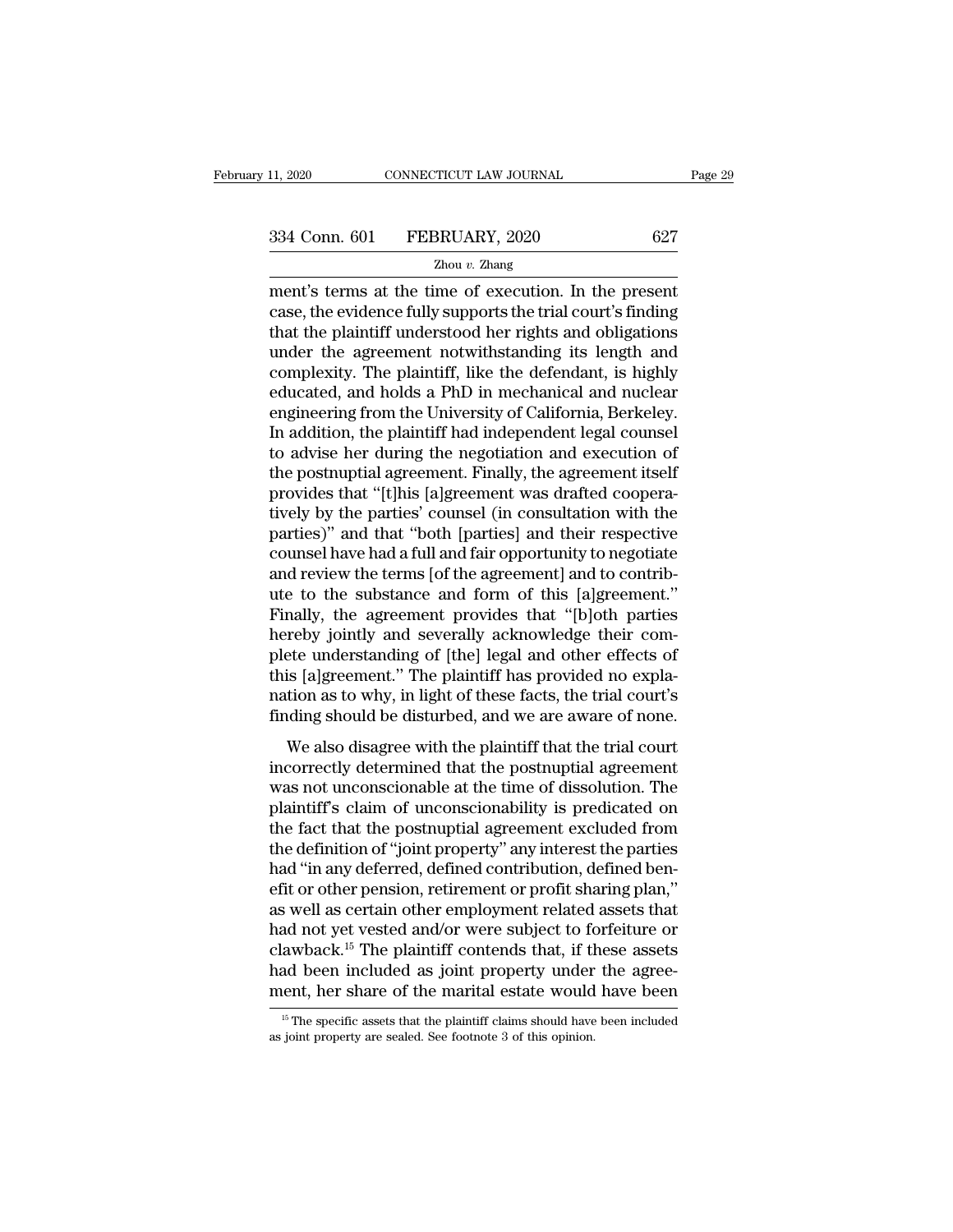# EXECUTE CONNECTICUT LAW JOURNAL February 11, 2020<br>
FEBRUARY, 2020 334 Conn. 601<br>
Zhou v. Zhang

### Zhou *v.* Zhang

CONNECTICUT LAW JOURNAL Februar<br>
SUBSERVERT 2020 334 Conn. 601<br>
Thou v. Zhang<br>
Substantially more than \$1,326,849, the amount she ulti-<br>
Than the amount she ulti-<br>
Substantially more than \$1,326,849, the amount she ulti-<br> 628 FEBRUARY, 2020 334 Conn. 601<br>  $\frac{Z_{\text{hou }v. \text{ Zhang}}}{Z_{\text{hou }v. \text{Zhang}}}$ <br>
substantially more than \$1,326,849, the amount she ultimately was awarded. As we have explained, however,<br>
"[u]nfairness or inequality alone does not  $\begin{array}{r} \n 628 \quad \text{FEBRUARY, } 2020 \quad 334 \text{ Conn. } 601 \n \hline \n \text{Zhou } v. \text{ Zhang} \n \end{array}$ <br>
substantially more than \$1,326,849, the amount she ultimately was awarded. As we have explained, however, "[u]nfairness or inequality alone does FEBRUARY, 2020 334 Conn. 601<br>  $\frac{Z_{\text{hou } v. \text{ Zhang}}}{Z_{\text{hou } v. \text{Zhang}}}$ <br>
substantially more than \$1,326,849, the amount she ulti-<br>
mately was awarded. As we have explained, however,<br>
"[u]nfairness or inequality alone does not r  $\frac{Zhouv. Zhang}{Zhouv. Zhang}$ <br>
substantially more than \$1,326,849, the amount she ulti-<br>
mately was awarded. As we have explained, however,<br>
"[u]nfairness or inequality alone does not render a post-<br>
nuptial agreement unconscionable;  $\frac{2 \text{hou } v. \text{ Zhang}}{\text{substantially more than $1,326,849, the amount she ultimately was awarded. As we have explained, however, "[u]nfairness or inequality alone does not render a post-nuptial agreement unconscionale; spouses may agree on an unequal distribution of assets at dissolution. [T]he mere fact that hindsight may indicate [that] the provisions of the agreement were improvement does not render the agreement were improved. Instead, the effect is not necessary to be a more accurate in the next case, and the effect is not necessary.$ substantially more than \$1,326,849, the amount she ultimately was awarded. As we have explained, however, "[u]nfairness or inequality alone does not render a post-<br>nuptial agreement unconscionable; spouses may agree on an mately was awarded. As we have explained, however,<br>"[u]nfairness or inequality alone does not render a post-<br>nuptial agreement unconscionable; spouses may agree<br>on an unequal distribution of assets at dissolution. [T]he<br>me "[u]nfairness or inequality alone does not render a post-<br>nuptial agreement unconscionable; spouses may agree<br>on an unequal distribution of assets at dissolution. [T]he<br>mere fact that hindsight may indicate [that] the pro nuptial agreement unconscionable; spouses may agree<br>on an unequal distribution of assets at dissolution. [T]he<br>mere fact that hindsight may indicate [that] the provi-<br>sions of the agreement were improvident does not ren-<br>d on an unequal distribution of assets at dissolution. [T]he<br>mere fact that hindsight may indicate [that] the provi-<br>sions of the agreement were improvident does not ren-<br>der the agreement unconscionable.... Instead, the<br>que mere fact that hindsight may indicate [that] the provisions of the agreement were improvident does not render the agreement unconscionable. . . . Instead, the question of whether enforcement of an agreement would be uncons sions of the agreement were improvident does not render the agreement unconscionable. . . . Instead, the question of whether enforcement of an agreement would work an injustice. . . . Marriage, by its very nature, is subj der the agreement unconscionable. . . . . Instead, the<br>question of whether enforcement of an agreement<br>would be unconscionable is analogous to determining<br>whether enforcement of an agreement would work an<br>injustice. . . . question of whether enforcement of an agreement<br>would be unconscionable is analogous to determining<br>whether enforcement of an agreement would work an<br>injustice.... Marriage, by its very nature, is subject<br>to unforeseeable would be unconscionable is analogous to determining<br>whether enforcement of an agreement would work an<br>injustice.... Marriage, by its very nature, is subject<br>to unforeseeable developments, and no agreement can<br>possibly ant whether enforcement of an agreement would work an injustice.... Marriage, by its very nature, is subject<br>to unforeseeable developments, and no agreement can<br>possibly anticipate all future events. Unforeseen<br>changes in the injustice. . . . . Marriage, by its very nature, is subject<br>to unforeseeable developments, and no agreement can<br>possibly anticipate all future events. Unforeseen<br>changes in the relationship, such as having a child, loss<br>of to unforeseeable developments, and no agreement can<br>possibly anticipate all future events. Unforeseen<br>changes in the relationship, such as having a child, loss<br>of employment or moving to another state, may render<br>enforceme possibly anticipate all future events. Unforeseen<br>changes in the relationship, such as having a child, loss<br>of employment or moving to another state, may render<br>enforcement of the agreement unconscionable." (Cita-<br>tions om changes in the relationship, such as having a child, loss<br>of employment or moving to another state, may render<br>enforcement of the agreement unconscionable." (Cita-<br>tions omitted; internal quotation marks omitted.)<br>Bedrick of employment or moving to another state, may render<br>enforcement of the agreement unconscionable." (Cita-<br>tions omitted; internal quotation marks omitted.)<br>Bedrick v. Bedrick, supra, 300 Conn. 705–706. The plain-<br>tiff, how enforcement of the agreement unconscionable." (Citations omitted; internal quotation marks omitted.)<br>Bedrick v. Bedrick, supra, 300 Conn. 705–706. The plain-<br>tiff, however, has not identified a single change of cir-<br>cumsta tions omitted; internal quotation marks omitted.)<br> *Bedrick* v. *Bedrick*, supra, 300 Conn. 705–706. The plain-<br>
tiff, however, has not identified a single change of cir-<br>
cumstance—in her life, in the defendant's life or *Bedrick* v. *Bedrick*, supra, 300 Conn. 705–706. The plaintiff, however, has not identified a single change of circumstance—in her life, in the defendant's life or in the lives of their children—that would warrant the con tiff, however, has not identified a single change of circumstance—in her life, in the defendant's life or in the lives of their children—that would warrant the conclusion that enforcement of the parties' postnuptial agreem cumstance—in her life, in the defendant's life or in the<br>lives of their children—that would warrant the conclu-<br>sion that enforcement of the parties' postnuptial agreement<br>would be unconscionable. But cf. id., 707<br>(enforce lives of their children—that would warrant the conclusion that enforcement of the parties' postnuptial agreement<br>ment would be unconscionable. But cf. id., 707<br>(enforcement of postnuptial agreement was unconscionable becau sion that enforcement of the parties' postnuptial agreement would be unconscionable. But cf. id., 707 (enforcement of postnuptial agreement was unconscionable because economic circumstances of parties had changed dramatica ment would be unconscionable. But cf. id., 707<br>(enforcement of postnuptial agreement was unconscio-<br>nable because economic circumstances of parties had<br>changed dramatically since execution of agreement<br>eighteen years earli lution. Fighteen years earlier). We therefore conclude that the<br>al-court-correctly determined that the postnuptial<br>reement was not unconscionable at the time of disso-<br>tion.<br>III<br>The plaintiff finally claims that the trial court im

### III

trial court correctly determined that the postnuptial<br>agreement was not unconscionable at the time of disso-<br>lution.<br>III<br>The plaintiff finally claims that the trial court improp-<br>erly based its custody orders on the testim agreement was not unconscionable at the time of dissolution.<br>
III<br>
The plaintiff finally claims that the trial court improperly<br>
based its custody orders on the testimony of<br>
Amendola, the guardian ad litem for the parties III<br>III<br>The plaintiff finally claims that the trial court improp-<br>erly based its custody orders on the testimony of<br>Amendola, the guardian ad litem for the parties' chil-<br>dren. The plaintiff contends that the trial court s III<br>The plaintiff finally claims that the trial court improp-<br>erly based its custody orders on the testimony of<br>Amendola, the guardian ad litem for the parties' chil-<br>dren. The plaintiff contends that the trial court shoul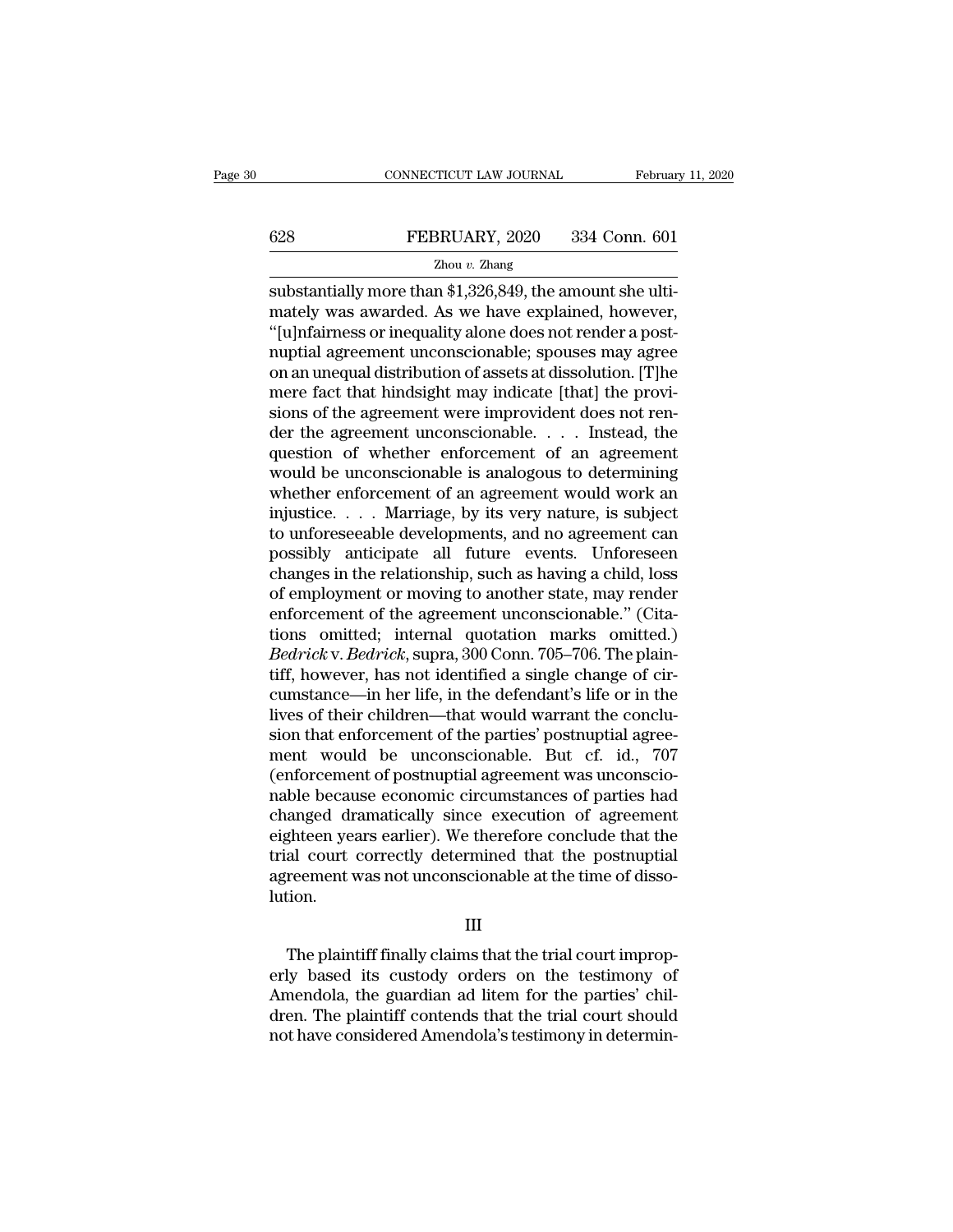11, 2020 CONNECTICUT LAW JOURNAL Page<br>  $\frac{334 \text{ Conn. } 601 \qquad \text{FEBRUARY, } 2020}{\text{Zhou } v. \text{ Zhang}}$ <br>  $\frac{204 \text{ in the best interests of the children because, at trial, } }{\text{Amendola stated that she had not seen the children in}}$  $\frac{334 \text{ Conn. } 601 \qquad \text{FEBRUARY, } 2020 \qquad \qquad 629}$ <br>  $\frac{2 \text{hou } v. \text{ Zhang}}{2 \text{hou } v. \text{ Zhang}}$ <br>
Amendola stated that she had not seen the children in<br>
two years. The defendant responds that it is clear from<br>
the record that the trial c 334 Conn. 601 FEBRUARY, 2020 629<br>  $\frac{Z_{\text{hou } v. Z_{\text{hang}}}{Z_{\text{hou } v. Z_{\text{hang}}}}$ <br>
ing the best interests of the children because, at trial,<br>
Amendola stated that she had not seen the children in<br>
two years. The defendant respond 334 Conn. 601 FEBRUARY, 2020 629<br>  $\frac{2 \text{hou } v. \text{ Zhang}}{2 \text{hou } v. \text{ Zhang}}$ <br>
ing the best interests of the children because, at trial,<br>
Amendola stated that she had not seen the children in<br>
two years. The defendant responds that Zhou *v*. Zhang<br>
Zhou *v*. Zhang<br>
Ing the best interests of the children because, at trial,<br>
Amendola stated that she had not seen the children in<br>
two years. The defendant responds that it is clear from<br>
the record that <sup>2hou v.</sup> <sup>2hou v. 2hang<br>
ing the best interests of the children because, at trial,<br>
Amendola stated that she had not seen the children in<br>
two years. The defendant responds that it is clear from<br>
the record that the tria</sup> ing the best interests of the children because, at trial,<br>Amendola stated that she had not seen the children in<br>two years. The defendant responds that it is clear from<br>the record that the trial court based its custody orde Amendola stated that she had not seen the children in<br>two years. The defendant responds that it is clear from<br>the record that the trial court based its custody orders<br>on a careful evaluation of the all of the evidence and<br> two years. The defendant responds that it is clear from<br>the record that the trial court based its custody orders<br>on a careful evaluation of the all of the evidence and<br>in consideration of the various relevant factors set in consideration of the various relevant factors set forth<br>in General Statutes § 46b-56 (c).<sup>16</sup> The defendant further<br>contends that there is nothing in the record to indicate<br>that the trial court based its custody orders in General Statutes § 46b-56 (c).<sup>16</sup> The defendant further contends that there is nothing in the record to indicate that the trial court based its custody orders on Amendo-<br><sup>16</sup> General Statutes § 46b-56 (c) provides: "I

contends that there is nothing in the record to indicate that the trial court based its custody orders on Amendo-<br><sup>16</sup> General Statutes  $\frac{8}{6}$  46b-56 (c) provides: "In making or modifying any order as provided in subse that the trial court based its custody orders on Amendo-<br>
<sup>16</sup> General Statutes § 46b-56 (c) provides: "In making or modifying any<br>
order as provided in subsections (a) and (b) of this section, the court shall<br>
consider t <sup>16</sup> General Statutes § 46b-56 (c) provides: "In making or modifying any order as provided in subsections (a) and (b) of this section, the court shall consider the best interests of the child, and in doing so may consider <sup>16</sup> General Statutes § 46b-56 (c) provides: "In making or modifying any order as provided in subsections (a) and (b) of this section, the court shall consider the best interests of the child, and in doing so may consider order as provided in subsections (a) and (b) of this section, the court shall consider the best interests of the child, and in doing so may consider, but shall not be limited to, one or more of the following factors: (1) consider the best interests of the child, and in doing so may consider, but shall not be limited to, one or more of the following factors: (1) The temperament and developmental needs of the child; (2) the capacity and the but shall not be limited to, one or more of the following factors: (1) The temperament and developmental needs of the child; (2) the capacity and the disposition of the parents to understand and meet the needs of the chil child with each parent, the child with each parent and developmental needs of the child; (2) the capacity and the disposition of the parents to understand and meet the needs of the child; (3) any relevant and material inf the disposition of the parents to understand and meet the needs of the child; (3) any relevant and material information obtained from the child, including the informed preferences of the child; (4) the wishes of the child (3) any relevant and material information obtained from the child, including the informed preferences of the child; (4) the wishes of the child's parents as to custody; (5) the past and current interaction and relationshi (b) any control are interested on the child; (4) the wishes of the child's parents as to custody; (5) the past and current interaction and relationship of the child with each parent, the child's siblings and any other per as to custody; (5) the past and current interaction and relationship of the child with each parent, the child's siblings and any other person who may significantly affect the best interests of the child; (6) the willingne coercive behavior of the parents in an effort to involve the child with each parent, the child's siblings and any other person who may significantly affect the best interests of the child; (6) the willingness and ability o estignificantly affect the best interests of the child; (6) the willingness and ability of each parent to facilitate and encourage such continuing parent-child relationship between the child and the other parent as is app ability of each parent to facilitate and encourage such continuing parent-<br>child relationship between the child and the other parent as is appropriate,<br>including compliance with any court orders; (7) any manipulation by o child relationship between the child and the other parent as is appropriate, including compliance with any court orders; (7) any manipulation by or coercive behavior of the parents in an effort to involve the child in the including compliance with any court orders;  $(7)$  any manipulation by or coercive behavior of the parents in an effort to involve the child in the parents' dispute;  $(8)$  the ability of each parent to be actively involved coercive behavior of the parents in an effort to involve the child in the parents' dispute; (8) the ability of each parent to be actively involved in the parents' dispute; (8) the child's adjustment to his or her home, sc parents' dispute; (8) the ability of each parent to be actively involved in the life of the child; (9) the child's adjustment to his or her home, school and community environments; (10) the length of time that the child h Further and the child's adjustment to his or her home, school and community environments; (10) the length of time that the child has lived in a stable and satisfactory environment and the desirability of maintaining conti community environments; (10) the length of time that the child has lived<br>in a stable and satisfactory environment and the desirability of maintaining<br>continuity in such environment, provided the court may consider favorabl in a stable and satisfactory environment and the desirability of maintaining continuity in such environment, provided the court may consider favorably a parent who voluntarily leaves the child's family home pendente lite mortinuity in such environment, provided the court may consider favorably<br>a parent who voluntarily leaves the child's family home pendente lite in<br>order to alleviate stress in the household; (11) the stability of the child a parent who voluntarily leaves the child's family home pendente lite in order to alleviate stress in the household; (11) the stability of the child's existing or proposed residences, or both; (12) the mental and physical order to alleviate stress in the household; (11) the stability of the child's existing or proposed residences, or both; (12) the mental and physical health of all individuals involved, except that a disability of a propose existing or proposed residences, or both; (12) the mental and physical health of all individuals involved, except that a disability of a proposed custodial parent or other party, in and of itself, shall not be determinati or all individuals involved, except that a disability of a proposed custodial parent or other party, in and of itself, shall not be determinative of custody unless the proposed custodial arrangement is not in the best int parent or other party, in and of itself, shall not be determinative of custody unless the proposed custodial arrangement is not in the best interests of the child; (13) the child's cultural background; (14) the effect on pulless the proposed custodial arrangement is not in the best interests of the child; (13) the child's cultural background; (14) the effect on the child of the actions of an abuser, if any domestic violence has occurred be the child; (13) the child's cultural background; (14) the effect on the child<br>of the actions of an abuser, if any domestic violence has occurred between<br>the parents or between a parent and another individual or the child; and the actions of an abuser, if any domestic violence has occurred between the parents or between a parent and another individual or the child; (15) whether the child or a sibling of the child has been abused or neglecte of the actions of an abuser, if any domestic violence has occurred between the parents or between a parent and another individual or the child; (15) whether the child or a sibling of the child has been abused or neglected whether the child or a sibling of the child has been abused or neglected,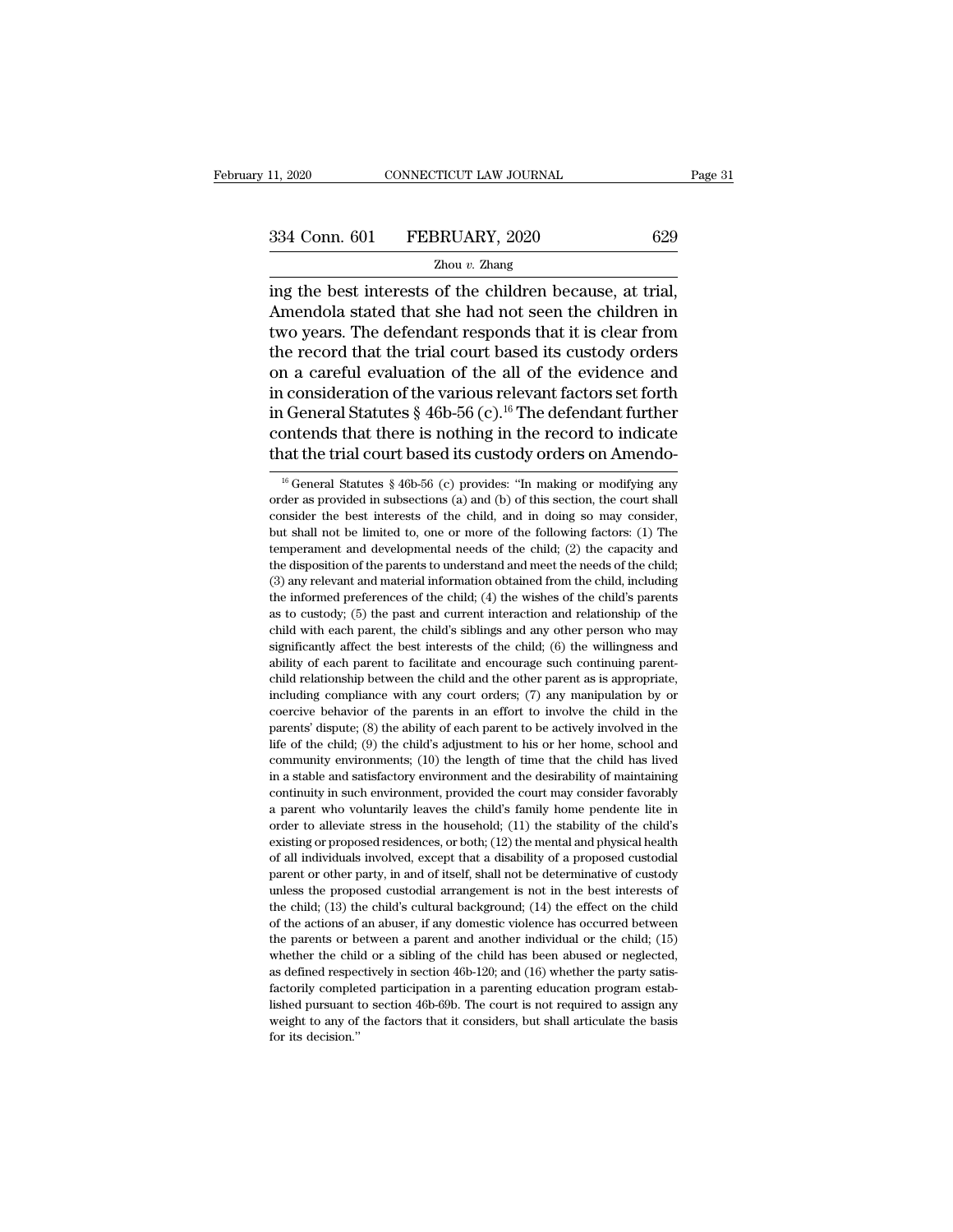|     | CONNECTICUT LAW JOURNAL | February 11, 2020 |
|-----|-------------------------|-------------------|
|     |                         |                   |
| 630 | FEBRUARY, 2020          | 334 Conn. 601     |
|     | Zhou $v$ . Zhang        |                   |

CONNECTICUT LAW JOURNAL February 11, 2020<br>
FEBRUARY, 2020 334 Conn. 601<br>
Zhou v. Zhang<br>
Ia's testimony but that, even if it did, it was well within<br>
the court's discretion to do so. We agree with the the court's discretion to do so. We agree with the defendant. defendant. The FEBRUARY, 2020 334 Conn. 601<br>  $\frac{Z_{\text{hou }v. \text{ Zhang}}}{Z_{\text{hou }v. \text{Zhang}}}$ <br>
s testimony but that, even if it did, it was well within<br>
e court's discretion to do so. We agree with the<br>
fendant.<br>
The following additional facts a

 $\frac{Z_{\text{hou } v. Z_{\text{hang}}}{Z_{\text{hou } v. Z_{\text{hang}}}}$ <br>
Ia's testimony but that, even if it did, it was well within<br>
the court's discretion to do so. We agree with the<br>
defendant.<br>
The following additional facts are relevant to our<br>
res la's testimony but that, even if it did, it was well within<br>the court's discretion to do so. We agree with the<br>defendant.<br>The following additional facts are relevant to our<br>resolution of this claim. In September, 2014, the the court's discretion to do so. We agree with the<br>defendant.<br>The following additional facts are relevant to our<br>resolution of this claim. In September, 2014, the court<br>appointed Amendola as guardian ad litem for the par-<br> the court's uscretion to too so. We agree with the defendant.<br>The following additional facts are relevant to our resolution of this claim. In September, 2014, the court<br>appointed Amendola as guardian ad litem for the par-<br> The following additional facts are relevant to our<br>resolution of this claim. In September, 2014, the court<br>appointed Amendola as guardian ad litem for the par-<br>ties' children, who were eight and six years old at the<br>time. The following additional facts are relevant to our<br>resolution of this claim. In September, 2014, the court<br>appointed Amendola as guardian ad litem for the par-<br>ties' children, who were eight and six years old at the<br>time. resolution of this claim. In September, 2014, the court<br>appointed Amendola as guardian ad litem for the par-<br>ties' children, who were eight and six years old at the<br>time. Amendola met with the children only once, shortly<br>a appointed Amendola as guardian ad litem for the parties' children, who were eight and six years old at the time. Amendola met with the children only once, shortly after her appointment. At trial two years later, she recomm ties' children, who were eight and six years old at the<br>time. Amendola met with the children only once, shortly<br>after her appointment. At trial two years later, she rec-<br>ommended that the parties share joint legal and phys time. Amendola met with the children only once, shortly<br>after her appointment. At trial two years later, she rec-<br>ommended that the parties share joint legal and physi-<br>cal custody of the children with the defendant having after her appointment. At trial two years later, she rec-<br>ommended that the parties share joint legal and physi-<br>cal custody of the children with the defendant having<br>final decision-making authority. Amendola's recom-<br>mend ommended that the parties share joint legal and physical custody of the children with the defendant having<br>final decision-making authority. Amendola's recom-<br>mendation was founded on her frequent and ongoing<br>phone and e-ma cal custody of the children with the defendant having<br>final decision-making authority. Amendola's recom-<br>mendation was founded on her frequent and ongoing<br>phone and e-mail correspondence with the parties; her<br>review of the final decision-making authority. Amendola's recommendation was founded on her frequent and ongoing<br>phone and e-mail correspondence with the parties; her<br>review of the relevant pleadings, court transcripts, and<br>corresponden mendation was founded on her frequent and ongoing<br>phone and e-mail correspondence with the parties; her<br>review of the relevant pleadings, court transcripts, and<br>correspondence between the parties; her attendance at<br>deposit phone and e-mail correspondence with the parties; her<br>review of the relevant pleadings, court transcripts, and<br>correspondence between the parties; her attendance at<br>depositions and court proceedings; her conversations<br>with review of the relevant pleadings, court transcripts, and<br>correspondence between the parties; her attendance at<br>depositions and court proceedings; her conversations<br>with and review of reports prepared by Adamakos, the<br>court correspondence between the parties; her attendance at depositions and court proceedings; her conversations with and review of reports prepared by Adamakos, the court-appointed psychologist who performed the forensic custod depositions and court proceedings; her conversations<br>with and review of reports prepared by Adamakos, the<br>court-appointed psychologist who performed the foren-<br>sic custody evaluation; and information obtained from<br>the chil with and review of reports prepared by Adamakos, the<br>court-appointed psychologist who performed the foren-<br>sic custody evaluation; and information obtained from<br>the children's schools. Amendola further testified that,<br>alth court-appointed psychologist who performed the foren-<br>sic custody evaluation; and information obtained from<br>the children's schools. Amendola further testified that,<br>although she was in frequent contact with the plaintiff<br>a sic custody evaluation; and information obtained from<br>the children's schools. Amendola further testified that,<br>although she was in frequent contact with the plaintiff<br>and the defendant, she chose to meet with the children<br> the children's schools. Amendola further testified that, although she was in frequent contact with the plaintiff<br>and the defendant, she chose to meet with the children<br>themselves only once due to their tender years and to<br> although she was in frequent contact with the plaintiff<br>and the defendant, she chose to meet with the children<br>themselves only once due to their tender years and to<br>keep them as far removed from their parents' marital<br>conf of the detendant, she chose to meet with the children<br>emselves only once due to their tender years and to<br>ep them as far removed from their parents' marital<br>nflicts as possible. Amendola explained that she<br>lied on Adamakos themselves only once due to their tender years and to<br>keep them as far removed from their parents' marital<br>conflicts as possible. Amendola explained that she<br>relied on Adamakos to keep her apprised of the chil-<br>dren's prog

Reep them as far removed from their parents marked conflicts as possible. Amendola explained that she relied on Adamakos to keep her apprised of the children's progress rather than meet with them directly.<br>The record revea columets as possible. Altentional explained that she<br>relied on Adamakos to keep her apprised of the chil-<br>dren's progress rather than meet with them directly.<br>The record reveals that Adamakos met with each of<br>the children rened on Adamakos to keep ner apprised or the children's progress rather than meet with them directly.<br>The record reveals that Adamakos met with each of<br>the children individually for a period of one hour on<br>November 25, 20 The record reveals that Adamakos met with each of<br>the children individually for a period of one hour on<br>November 25, 2015, December 9, 2015, June 6, 2016,<br>and June 23, 2016. He also conducted home visits during<br>which he ob The record reveals that Adamakos met with each of<br>the children individually for a period of one hour on<br>November 25, 2015, December 9, 2015, June 6, 2016,<br>and June 23, 2016. He also conducted home visits during<br>which he ob the children individually for a period of one hour on<br>November 25, 2015, December 9, 2015, June 6, 2016,<br>and June 23, 2016. He also conducted home visits during<br>which he observed the children's interaction with their<br>paren November 25, 2015, December 9, 2015, June 6, 2016, and June 23, 2016. He also conducted home visits during which he observed the children's interaction with their parents. On the basis of these visits and observations, Ada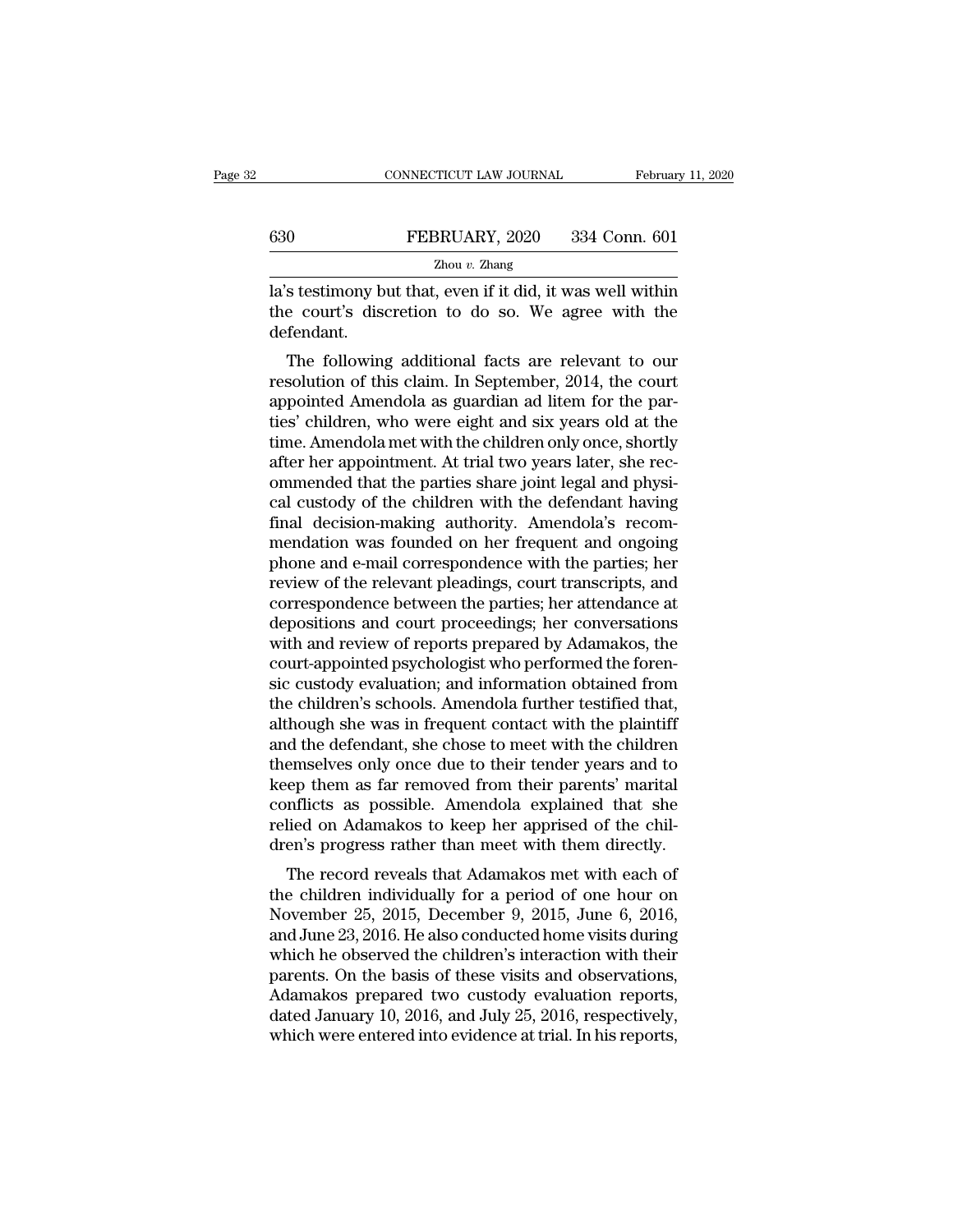EXERCTRED AN INTERNATION CONNECTICUT LAW JOURNAL<br>
The children as extremely well-<br>
Adamakos described the children as extremely well-<br>
Adamakos described the children as extremely well-<br>
adjusted and noted that they appear 334 Conn. 601 FEBRUARY, 2020 631<br>
<sup>2hou v. Zhang</sup><br>
Adamakos described the children as extremely well-<br>
adjusted and noted that they appeared to enjoy an<br>
equally close and loving relationship with each of<br>
their paramets  $\begin{tabular}{ll} \multicolumn{1}{l}{{334}\,\,Conn.\,\,601} & FEBRUARY,\,2020 & \hspace{1.5cm}631 \\ \hline \multicolumn{1}{l}{Zhou\,v.\,\,Zhang} \\ \hline \multicolumn{1}{l}{Adamakos described the children as extremely well-adjusted and noted that they appeared to enjoy an equally close and loving relationship with each of their parents.} \end{tabular}$ 334 Conn. 601<br>
<br>
Adamakos describ<br>
adjusted and note<br>
equally close and<br>
their parents.<br>
At trial, Adama  $\frac{Z_{\text{hou } v. \text{ Zhang}}}{Z_{\text{H}}Z_{\text{H}}Z}$ <br>
At trial, and noted that they appeared to enjoy and ually close and loving relationship with each of<br>
eir parents.<br>
At trial, Adamakos recommended that the parties<br>
are joint legal cu Adamakos described the children as extremely well-<br>adjusted and noted that they appeared to enjoy an<br>equally close and loving relationship with each of<br>their parents.<br>At trial, Adamakos recommended that the parties<br>share j

Zhou *v.* Zhang

redating the children as extremely were<br>adjusted and noted that they appeared to enjoy an<br>equally close and loving relationship with each of<br>their parents.<br>At trial, Adamakos recommended that the parties<br>share joint legal from Thursday and Doving relationship with each of<br>their parents.<br>At trial, Adamakos recommended that the parties<br>share joint legal custody and that the children primarily<br>reside with the plaintiff and spend alternating we definity close and formy relationship with each of<br>their parents.<br>At trial, Adamakos recommended that the parties<br>share joint legal custody and that the children primarily<br>reside with the plaintiff and spend alternating we At trial, Adamakos recommended that the parties<br>share joint legal custody and that the children primarily<br>reside with the plaintiff and spend alternating weekends<br>from Thursday evening to Sunday evening with the<br>defendant, At trial, Adamakos recommended that the parties<br>share joint legal custody and that the children primarily<br>reside with the plaintiff and spend alternating weekends<br>from Thursday evening to Sunday evening with the<br>defendant, share joint legal custody and that the children primarily<br>reside with the plaintiff and spend alternating weekends<br>from Thursday evening to Sunday evening with the<br>defendant, as well as Thursday after school until Friday<br>m reside with the plaintiff and spend alternating weekends<br>from Thursday evening to Sunday evening with the<br>defendant, as well as Thursday after school until Friday<br>morning during weeks that the children would not be<br>spendin from Thursday evening to Sunday evening with the defendant, as well as Thursday after school until Friday morning during weeks that the children would not be spending the upcoming weekend with the defendant. He also recom defendant, as well as Thursday after school until Friday<br>morning during weeks that the children would not be<br>spending the upcoming weekend with the defendant.<br>He also recommended that the parents engage the ser-<br>vices of a morning during weeks that the children would not be<br>spending the upcoming weekend with the defendant.<br>He also recommended that the parents engage the ser-<br>vices of a coparent coordinator "to help [them] make<br>decisions [an spending the upcoming weekend with the defendant.<br>He also recommended that the parents engage the services of a coparent coordinator "to help [them] make<br>decisions [and] break a deadlock, if you will . . . ."<br>When asked wh He also recommended that the parents engage the services of a coparent coordinator "to help [them] make decisions [and] break a deadlock, if you will  $\ldots$ ."<br>When asked whether he was aware that the defendant had arranged vices of a coparent coordinator "to help [them] make<br>decisions [and] break a deadlock, if you will  $\ldots$ ."<br>When asked whether he was aware that the defendant<br>had arranged with his employer to adjust his work<br>schedule so h decisions [and] break a deadlock, if you will . . . ."<br>When asked whether he was aware that the defendant<br>had arranged with his employer to adjust his work<br>schedule so he could be more available for the children,<br>Adamakos When asked whether he was aware that the defendant<br>had arranged with his employer to adjust his work<br>schedule so he could be more available for the children,<br>Adamakos testified that, "if [the defendant is] more<br>available, had arranged with his employer to adjust his work<br>schedule so he could be more available for the children,<br>Adamakos testified that, "if [the defendant is] more<br>available, he's certainly a capable parent, and children<br>benef schedule so he could be more available for the children,<br>Adamakos testified that, "if [the defendant is] more<br>available, he's certainly a capable parent, and children<br>benefit from both parents, so I would think that maybe<br> Adamakos testified that, "if [the defendant is] more<br>available, he's certainly a capable parent, and children<br>benefit from both parents, so I would think that maybe<br>more time than I recommended would be appropriate."<br>With available, he's certainly a capable parent, and children<br>benefit from both parents, so I would think that maybe<br>more time than I recommended would be appropriate."<br>With respect to the parties' ability to coparent, Ada-<br>mak benefit from both parents, so I would think that maybe<br>more time than I recommended would be appropriate."<br>With respect to the parties' ability to coparent, Ada-<br>makos agreed with Amendola's assessment that "it's<br>difficult more time than I recommended would be appropriate."<br>With respect to the parties' ability to coparent, Adamakos agreed with Amendola's assessment that "it's<br>difficult for the plaintiff to consider [the defendant's]<br>perspect With respect to the parties' ability to coparent, Adamakos agreed with Amendola's assessment that "it's difficult for the plaintiff to consider [the defendant's] perspective" and "that anger and resentment have compromised makos agreed with Amendola's assessment that "it's<br>difficult for the plaintiff to consider [the defendant's]<br>perspective" and "that anger and resentment have com-<br>promised [the plaintiff's] ability to empathize with [the<br>d difficult for the plaintiff to consider [the defendant's]<br>perspective" and "that anger and resentment have com-<br>promised [the plaintiff's] ability to empathize with [the<br>defendant]" in matters pertaining to the children. A perspective" and "that anger and resentment have compromised [the plaintiff's] ability to empathize with [the defendant]" in matters pertaining to the children. Adamakos further testified that the plaintiff, whom he descri promised [the plaintiff's] ability to empathize with [the defendant]" in matters pertaining to the children. Adamakos further testified that the plaintiff, whom he described as "controlling" and "rigid," "does not want to defendant]" in matters pertaining to the children. Adamakos further testified that the plaintiff, whom he described as "controlling" and "rigid," "does not want to have to negotiate with the defendant over anything that ha makos further testified that the plaintiff, whom he<br>described as "controlling" and "rigid," "does not want<br>to have to negotiate with the defendant over anything<br>that has to do with parenting," that she has "egocentric<br>qual described as "controlling" and "rigid," "does not want<br>to have to negotiate with the defendant over anything<br>that has to do with parenting," that she has "egocentric<br>qualities about how she makes decisions," which have<br>"ma to have to negotiate with the defendant over anything<br>that has to do with parenting," that she has "egocentric<br>qualities about how she makes decisions," which have<br>"marginalized" the defendant, that there are times<br>"when that has to do with parenting," that she has "egocentric qualities about how she makes decisions," which have "marginalized" the defendant, that there are times "when the plaintiff  $\ldots$  intentionally interferes with [the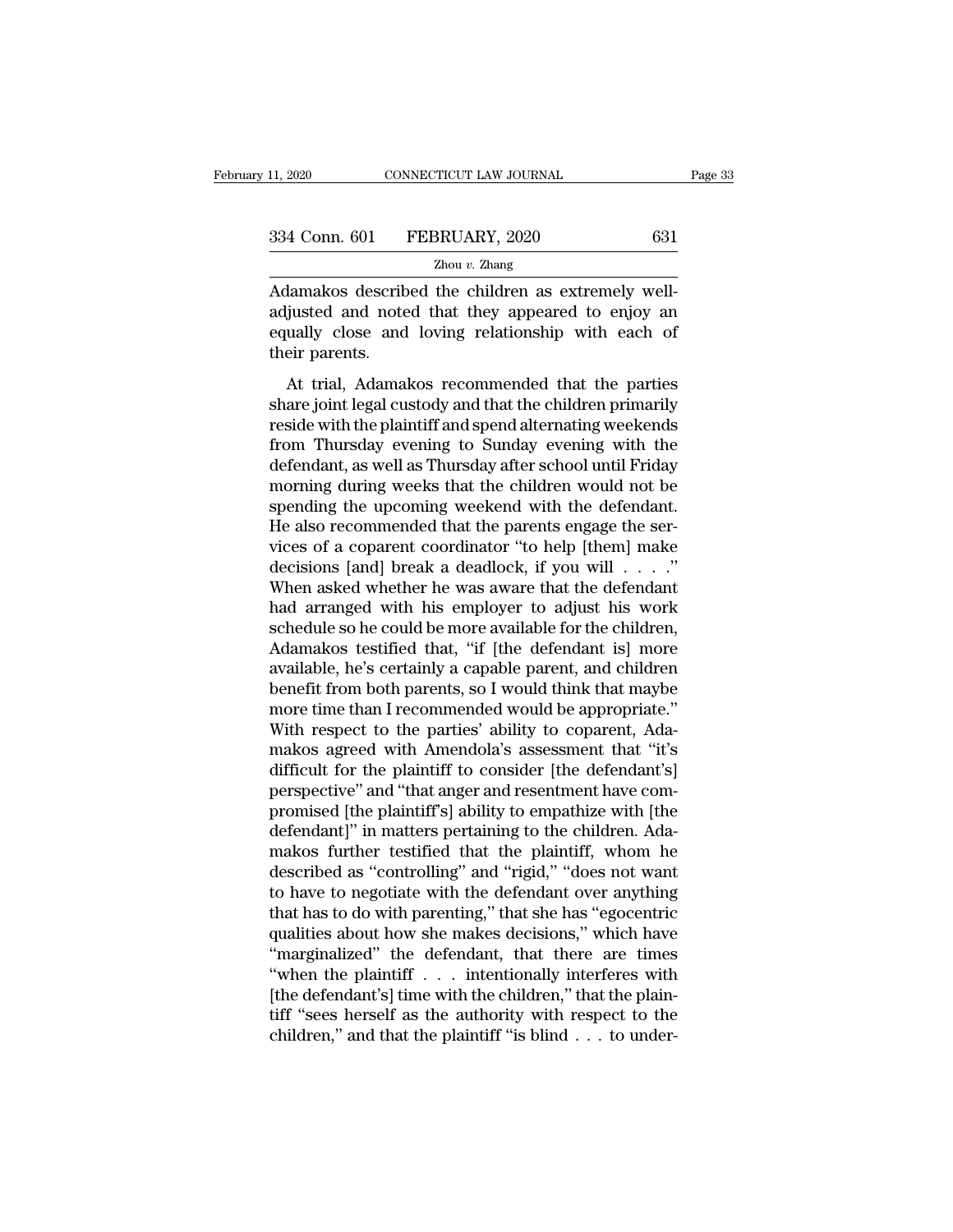|     | CONNECTICUT LAW JOURNAL | February 11, 2020 |
|-----|-------------------------|-------------------|
|     |                         |                   |
| 632 | FEBRUARY, 2020          | 334 Conn. 601     |
|     | Zhou $v$ . Zhang        |                   |

standing the downside, the negative consequences of FEBRUA<br>
Zhou a<br>
standing the downside, the<br>
[her behavior] . . . ."<br>
On the basis of this and

PEBRUARY, 2020 334 Conn. 601<br>
Zhou v. Zhang<br>
anding the downside, the negative consequences of<br>
er behavior] . . . ."<br>
On the basis of this and other testimony, the trial<br>
urt awarded the parties joint legal and physical EEBRUARY, 2020 334 Conn. 601<br>  $\frac{Z_{\text{hou }v. \text{ Zhang}}}{Z_{\text{hou }v. \text{Zhang}}}$ <br>
standing the downside, the negative consequences of<br>
[her behavior] . . . ."<br>
On the basis of this and other testimony, the trial<br>
court awarded the parti  $Z$ hou  $v$ . Zhang<br>
standing the downside, the negative consequences of<br>
[her behavior]  $\ldots$ ."<br>
On the basis of this and other testimony, the trial<br>
court awarded the parties joint legal and physical cus-<br>
tody of their c standing the downside, the negative consequences of<br>
[her behavior]  $\ldots$ ."<br>
On the basis of this and other testimony, the trial<br>
court awarded the parties joint legal and physical cus-<br>
tody of their children, with the d From the basis of this and other testimony, the trial<br>court awarded the parties joint legal and physical cus-<br>tody of their children, with the defendant having final<br>decision-making authority. In support of its decision,<br> On the basis of this and other testimony, the trial<br>court awarded the parties joint legal and physical cus-<br>tody of their children, with the defendant having final<br>decision-making authority. In support of its decision,<br>th On the basis of this and other testimony, the trial<br>court awarded the parties joint legal and physical cus-<br>tody of their children, with the defendant having final<br>decision-making authority. In support of its decision,<br>the court awarded the parties joint legal and physical custody of their children, with the defendant having final<br>decision-making authority. In support of its decision,<br>the court found, among other things, that, although both<br> tody of their children, with the defendant having final<br>decision-making authority. In support of its decision,<br>the court found, among other things, that, although both<br>the plaintiff and the defendant are good parents, the<br> decision-making authority. In support of its decision,<br>the court found, among other things, that, although both<br>the plaintiff and the defendant are good parents, the<br>defendant has "more insight into the children's developweek. Fendant has "more insight into the children's develop-<br>
ental needs, activities, education and environment,"<br>
d has structured his work schedule so that he has<br>
ditional time off to be with the children during the<br>
eek.<br> decreasing and the right and end end of the rights,<br>and has structured his work schedule so that he has<br>additional time off to be with the children during the<br>week.<br>"This court has consistently held in matters involving<br>ch

desired in the parents must be considered in the children during the week.<br>
"This court has consistently held in matters involving<br>
child custody . . . that while the rights, wishes and<br>
desires of the parents must be cons and has satured his work senerate so that he has<br>additional time off to be with the children during the<br>week.<br>"This court has consistently held in matters involving<br>child custody . . . that while the rights, wishes and<br>de week.<br>
"This court has consistently held in matters involving<br>
child custody . . . that while the rights, wishes and<br>
desires of the parents must be considered it is neverthe-<br>
less the ultimate welfare of the child [that "This court has consistently held in matters involving<br>child custody . . . that while the rights, wishes and<br>desires of the parents must be considered it is neverthe-<br>less the ultimate welfare of the child [that] must con "This court has consistently held in matters involving<br>child custody . . . that while the rights, wishes and<br>desires of the parents must be considered it is neverthe-<br>less the ultimate welfare of the child [that] must con child custody . . . that while the rights, wishes and<br>desires of the parents must be considered it is neverthe-<br>less the ultimate welfare of the child [that] must control<br>the decision of the court. . . . In making this de desires of the parents must be considered it is nevertheless the ultimate welfare of the child [that] must control<br>the decision of the court.... In making this determi-<br>nation, the trial court is vested with broad discret less the ultimate welfare of the child [that] must control<br>the decision of the court. . . . In making this determi-<br>nation, the trial court is vested with broad discretion<br>which can . . . be interfered with [only] upon a c the decision of the court. . . . In making this determination, the trial court is vested with broad discretion which can . . . be interfered with [only] upon a clear showing that that discretion was abused." (Citations om nation, the trial court is vested with broad discretion<br>
which can  $\ldots$  be interfered with [only] upon a clear<br>
showing that that discretion was abused." (Citations<br>
omitted; internal quotation marks omitted.)  $Ridgeway$ <br>
v. which can . . . be interfered with [only] upon a clear<br>showing that that discretion was abused." (Citations<br>omitted; internal quotation marks omitted.) *Ridgeway*<br>v. *Ridgeway*, 180 Conn. 533, 541, 429 A.2d 801 (1980).<br>Th showing that that discretion was abused." (Citations<br>omitted; internal quotation marks omitted.) *Ridgeway*<br>v. *Ridgeway*, 180 Conn. 533, 541, 429 A.2d 801 (1980).<br>Thus, a trial court's decision regarding child custody<br>"mu omitted; internal quotation marks omitted.) *Ridgeway*<br>v. *Ridgeway*, 180 Conn. 533, 541, 429 A.2d 801 (1980).<br>Thus, a trial court's decision regarding child custody<br>"must be allowed to stand if it is reasonably supported<br> v. *Ridgeway*, 180 Conn. 533, 541, 429 A.2d 801 (1980).<br>Thus, a trial court's decision regarding child custody<br>"must be allowed to stand if it is reasonably supported<br>by the relevant subordinate facts found and does not<br>v Thus, a trial court's decision regarding child custody<br>
"must be allowed to stand if it is reasonably supported<br>
by the relevant subordinate facts found and does not<br>
violate law, logic or reason." (Internal quotation mar "must be allowed to stand if it is reasonably supported<br>by the relevant subordinate facts found and does not<br>violate law, logic or reason." (Internal quotation marks<br>omitted.) *Gallo* v. *Gallo*, 184 Conn. 36, 44, 440 A.2 by the relevant subordinate facts found and does not<br>violate law, logic or reason." (Internal quotation marks<br>omitted.) *Gallo* v. *Gallo*, 184 Conn. 36, 44, 440 A.2d 782<br>(1981). Under § 46b-56 (c), the court, in determini provision. (1811). Under § 46b-56 (c), the court, in determining<br>stody, must consider the best interests of the child<br>d, in doing so, may consider, among other factors,<br>e or more of the sixteen factors enumerated in the<br>ovision.<br>"[T (1601). Chack  $\frac{1}{3}$  165 56 (c), are court, in determining<br>custody, must consider the best interests of the child<br>and, in doing so, may consider, among other factors,<br>one or more of the sixteen factors enumerated in th calcody, mast consider are seen interests of the emiderated and, in doing so, may consider, among other factors, one or more of the sixteen factors enumerated in the provision.<br>"[T]he authority to exercise the judicial di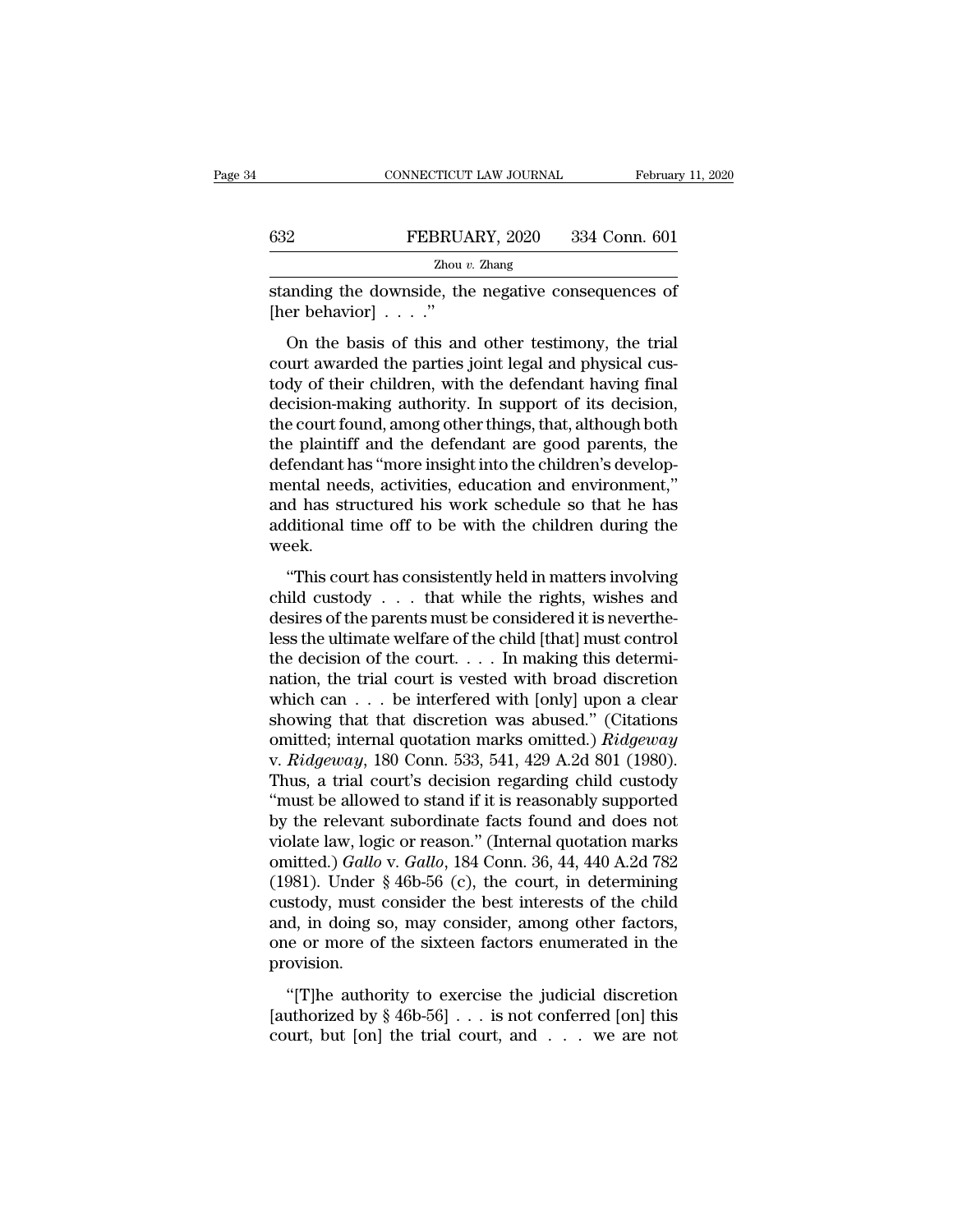privileged to usurp that authority or to substitute our-<br>grade to usurp that authority or to substitute our-<br>selves for the trial court.... A mere difference of<br>enjoined or judgment cannot justify our intervation  $\begin{array}{r} \text{334 Conn. 601} \quad \text{FEBRUARY, 2020} \quad \text{633} \ \text{2hou } v. \text{ Zhang} \ \text{2.21} \quad \text{2.22} \quad \text{2.33} \end{array}$ 334 Conn. 601 FEBRUARY, 2020 633<br>  $\frac{Zhou v. Zhang}{Zhou v. Zhang}$ <br>
privileged to usurp that authority or to substitute our-<br>
selves for the trial court.... A mere difference of<br>
opinion or judgment cannot justify our intervention.<br>
Not  $334$  Conn. 601 FEBRUARY, 2020 633<br>  $\frac{2 \text{hou } v. \text{ Zhang}}{2 \text{hou } v. \text{Zhang}}$ <br>
privileged to usurp that authority or to substitute our-<br>
selves for the trial court. . . . . A mere difference of<br>
opinion or judgment cannot justify  $\frac{Zhou v. Zhang}{2hou v. Zhang}$ <br>
privileged to usurp that authority or to substitute our-<br>
selves for the trial court.... A mere difference of<br>
opinion or judgment cannot justify our intervention.<br>
Nothing short of a conviction that th 2hou v. Zhang<br>
privileged to usurp that authority or to substitute our-<br>
selves for the trial court.... A mere difference of<br>
opinion or judgment cannot justify our intervention.<br>
Nothing short of a conviction that the ac privileged to usurp that authority or to substitute our-<br>selves for the trial court. . . . . A mere difference of<br>opinion or judgment cannot justify our intervention.<br>Nothing short of a conviction that the action of the tr selves for the trial court. . . . A mere difference of<br>opinion or judgment cannot justify our intervention.<br>Nothing short of a conviction that the action of the trial<br>court is one [that] discloses a clear abuse of discre-<br> opinion or judgment cannot justify our intervention.<br>Nothing short of a conviction that the action of the trial<br>court is one [that] discloses a clear abuse of discre-<br>tion can warrant our interference." (Internal quotation Nothing short of a conviction that the action of the trial<br>court is one [that] discloses a clear abuse of discre-<br>tion can warrant our interference." (Internal quotation<br>marks omitted.) *Gallo* v. *Gallo*, supra, 184 Conn. court is one [that] discloses a clear abuse of discretion can warrant our interference." (Internal quotation marks omitted.) *Gallo* v. *Gallo*, supra, 184 Conn. 44–45; see also *Yontef* v. *Yontef*, 185 Conn. 275, 279, 44 In Carl warrant our interference. (internal quotation<br>arks omitted.) Gallo v. Gallo, supra, 184 Conn. 44–45;<br>e also *Yontef* v. *Yontef*, 185 Conn. 275, 279, 440 A.2d<br>9 (1981) ("[i]t is a rare case in which a disappointed<br> marks onlined.) Gallo v. Gallo, supra, 184 Collii. 44–45,<br>see also *Yontef* v. *Yontef*, 185 Conn. 275, 279, 440 A.2d<br>899 (1981) ("[i]t is a rare case in which a disappointed<br>litigant will be able to demonstrate abuse of

see also Tomey v. Tomey, 165 Coluit. 275, 279, 440 A.2d<br>899 (1981) ("[i]t is a rare case in which a disappointed<br>litigant will be able to demonstrate abuse of a trial<br>court's broad discretion in [child custody] matters").<br>  $\frac{1}{100}$  ( $\frac{1}{100}$  is a rate case in which a disappointed litigant will be able to demonstrate abuse of a trial court's broad discretion in [child custody] matters").<br>The plaintiff's sole contention with respect to Integant will be able to definitiate abuse of a trial<br>court's broad discretion in [child custody] matters").<br>The plaintiff's sole contention with respect to the<br>custody orders is that, "[b]ecause [Amendola] did not<br>have fr The plaintiff's sole contention with respect to the<br>custody orders is that, "[b]ecause [Amendola] did not<br>have frequent or recent contact with the children and<br>because she did not do an investigation into the chil-<br>dren's The plaintiff's sole contention with respect to the<br>custody orders is that, "[b]ecause [Amendola] did not<br>have frequent or recent contact with the children and<br>because she did not do an investigation into the chil-<br>dren's custody orders is that, "[b]ecause [Amendola] did not<br>have frequent or recent contact with the children and<br>because she did not do an investigation into the chil-<br>dren's best interest[s], the trial court should not have<br>ad have frequent or recent contact with the children and<br>because she did not do an investigation into the chil-<br>dren's best interest[s], the trial court should not have<br>adopted her recommendations." To be sure, Amendola<br>had m because she did not do an investigation into the children's best interest[s], the trial court should not have adopted her recommendations." To be sure, Amendola had minimal personal contact with the children during the pen dren's best interest[s], the trial court should not have<br>adopted her recommendations." To be sure, Amendola<br>had minimal personal contact with the children during<br>the pendency of the dissolution action, which she appar-<br>ent adopted her recommendations." To be sure, Amendola<br>had minimal personal contact with the children during<br>the pendency of the dissolution action, which she appar-<br>ently believed was in their best interests. There is noth-<br>i had minimal personal contact with the children during<br>the pendency of the dissolution action, which she appar-<br>ently believed was in their best interests. There is noth-<br>ing in the record to suggest, however, that she did<br> the pendency of the dissolution action, which she apparently believed was in their best interests. There is nothing in the record to suggest, however, that she did not conduct an investigation into the children's best inte ently believed was in their best interests. There is nothing in the record to suggest, however, that she did<br>not conduct an investigation into the children's best<br>interests. To the contrary, as we previously noted,<br>Amendol ing in the record to suggest, however, that she did<br>not conduct an investigation into the children's best<br>interests. To the contrary, as we previously noted,<br>Amendola testified that, from the time of her appoint-<br>ment as g not conduct an investigation into the children's best<br>interests. To the contrary, as we previously noted,<br>Amendola testified that, from the time of her appoint-<br>ment as guardian ad litem until the time of trial, she<br>was in interests. To the contrary, as we previously noted,<br>Amendola testified that, from the time of her appoint-<br>ment as guardian ad litem until the time of trial, she<br>was in regular communication with the parties, she read<br>Adam Amendola testified that, from the time of her appoint-<br>ment as guardian ad litem until the time of trial, she<br>was in regular communication with the parties, she read<br>Adamakos' reports and consulted with him about his<br>findi ment as guardian a<br>was in regular comn<br>Adamakos' reports<br>findings, and she a<br>depositions. In light<br>assertion that Amer<br>without merit.<br>The plaintiff co as in regular communication with the parties, she read<br>lamakos' reports and consulted with him about his<br>idings, and she attended all court proceedings and<br>positions. In light of the foregoing, the plaintiff's<br>sertion that Adamakos Teports and consulted with film about his<br>findings, and she attended all court proceedings and<br>depositions. In light of the foregoing, the plaintiff's<br>assertion that Amendola conducted no investigation is<br>without

recommendations in light of the foregoing, the plaintiff's<br>assertion that Amendola conducted no investigation is<br>without merit.<br>The plaintiff contends, nonetheless, that it was<br>improper for the trial court even to conside depositions. In fight of the foregoing, the plaintin's<br>assertion that Amendola conducted no investigation is<br>without merit.<br>The plaintiff contends, nonetheless, that it was<br>improper for the trial court even to consider Ame identical claim in *Blake* v. *Blake*, 207 Conn. 217, 541<br>A.2d 1201 (1988), and our reason for consider Amendola's<br>recommendations in light of her testimony that she had<br>not seen the children in two years. We rejected a ne The plaintiff contends, nonetheless, that it was<br>improper for the trial court even to consider Amendola's<br>recommendations in light of her testimony that she had<br>not seen the children in two years. We rejected a nearly<br>iden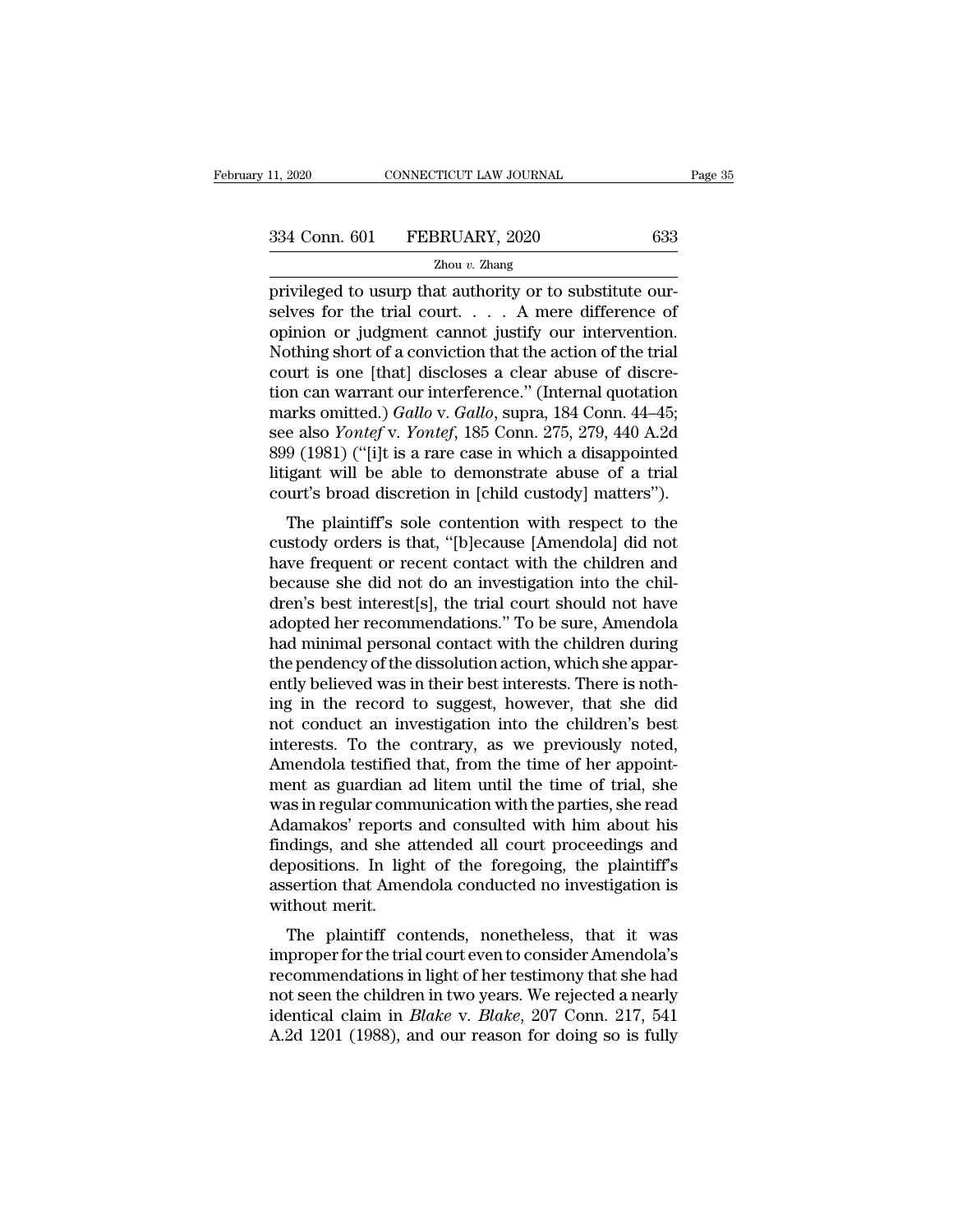# EXECUTE CONNECTICUT LAW JOURNAL February 11, 2020<br>
FEBRUARY, 2020 334 Conn. 601<br>
Zhou v. Zhang

### Zhou *v.* Zhang

CONNECTICUT LAW JOURNAL February 11, 20<br>
FEBRUARY, 2020 334 Conn. 601<br>
Zhou v. Zhang<br>
applicable to the present case. In *Blake*, the defendant,<br>
Benson P. Blake, claimed that the trial court, in deciding<br>
custody in that  $\begin{array}{r} \text{634} & \text{FEBRUARY, 2020} & \text{334 Conn. 601} \\ \text{2hou } v. \text{ Zhang} \end{array}$ <br>applicable to the present case. In *Blake*, the defendant, Benson P. Blake, claimed that the trial court, in deciding custody in that case, improperly had c EXERUARY, 2020 334 Conn. 601<br>
<u>Zhou v. Zhang</u><br>
applicable to the present case. In *Blake*, the defendant,<br>
Benson P. Blake, claimed that the trial court, in deciding<br>
custody in that case, improperly had considered the<br>
e EXPED SALE FOR THE CONFIDENT OF THE CONFIDENT OF THE ANDREW THE APPOINT OF THE APPROXIMATE COURT APPROXIMATE CUSTOM CONTRACT OF THE COURT OF THE COURT OF THE COURT OF THE COURT OF THE COURT OF THE COURT OF THE COURT OF TH  $\frac{Z_{\text{hou }v. \text{ Zhang}}}{Z_{\text{hou }v. \text{ Zhang}}}$ <br>
applicable to the present case. In *Blake*, the defendant,<br>
Benson P. Blake, claimed that the trial court, in deciding<br>
custody in that case, improperly had considered the<br>
expert opini  $Zhou v. Zhang$ <br>
applicable to the present case. In *Blake*, the defendant,<br>
Benson P. Blake, claimed that the trial court, in deciding<br>
custody in that case, improperly had considered the<br>
expert opinions of the court-appointed applicable to the present case. In *Blake*, the defendant,<br>Benson P. Blake, claimed that the trial court, in deciding<br>custody in that case, improperly had considered the<br>expert opinions of the court-appointed custody evalu Benson P. Blake, claimed that the trial court, in deciding<br>custody in that case, improperly had considered the<br>expert opinions of the court-appointed custody evalua-<br>tor and a family relations officer, whose views were<br>bas custody in that case, improperly had considered the<br>expert opinions of the court-appointed custody evalua-<br>tor and a family relations officer, whose views were<br>based on information they had obtained between eight<br>and sixte expert opinions of the court-appointed custody evaluator and a family relations officer, whose views were based on information they had obtained between eight and sixteen months before the custody hearing. See id., 224. In tor and a family relations officer, whose views were<br>based on information they had obtained between eight<br>and sixteen months before the custody hearing. See id.,<br>224. In rejecting Blake's claim, we acknowledged that<br>a tria based on information they had obtained between eight<br>and sixteen months before the custody hearing. See id.,<br>224. In rejecting Blake's claim, we acknowledged that<br>a trial court, in making a custody determination, is<br>bound and sixteen months before the custody hearing. See id.,<br>224. In rejecting Blake's claim, we acknowledged that<br>a trial court, in making a custody determination, is<br>bound to consider "the *present* best interests of the<br>chil 224. In rejecting Blake's claim, we acknowledged that<br>a trial court, in making a custody determination, is<br>bound to consider "the *present* best interests of the<br>child at the time of the custody determination."<br>(Emphasis i a trial court, in making a custody determination, is<br>bound to consider "the *present* best interests of the<br>child at the time of the custody determination."<br>(Emphasis in original; internal quotation marks omit-<br>ted.) Id. W bound to consider "the *present* best interests of the child at the time of the custody determination."<br>(Emphasis in original; internal quotation marks omitted.) Id. We explained, however, that "[t]he delay between [the wi child at the time of the custody determination."<br>
(Emphasis in original; internal quotation marks omit-<br>
ted.) Id. We explained, however, that "[t]he delay<br>
between [the witnesses'] examination of each child and<br>
their tes (Emphasis in original; internal quotation marks omitted.) Id. We explained, however, that "[t]he delay between [the witnesses'] examination of each child and their testimony at the custody hearing simply affects the weight ted.) Id. We explained, however, that "[t]he delay<br>between [the witnesses'] examination of each child and<br>their testimony at the custody hearing simply affects<br>the weight of their testimony rather than its admissibil-<br>ity between [the witnesses'] examination of each child and<br>their testimony at the custody hearing simply affects<br>the weight of their testimony rather than its admissibil-<br>ity.'' Id., 225. We further explained that the "standar their testimony at the custody hearing simply affects<br>the weight of their testimony rather than its admissibil-<br>ity." Id., 225. We further explained that the "standard<br>of review in domestic relations cases is a very narrow the weight of their testimony rather than its admissibility." Id., 225. We further explained that the "standard of review in domestic relations cases is a very narrow one. We will not reverse a trial court's rulings with r ity." Id., 225. We further explained that the "standard<br>of review in domestic relations cases is a very narrow<br>one. We will not reverse a trial court's rulings with<br>regard to custody . . . unless the court incorrectly<br>appl of review in domestic relations cases is a very narrow<br>one. We will not reverse a trial court's rulings with<br>regard to custody  $\ldots$  unless the court incorrectly<br>applied the law or could not reasonably have concluded<br>as i one. We will not reverse a trial court's rulings with<br>regard to custody  $\ldots$  unless the court incorrectly<br>applied the law or could not reasonably have concluded<br>as it did." Id. Finally, we observed that Blake "had a<br>full regard to custody . . . . unless the court incorrectly<br>applied the law or could not reasonably have concluded<br>as it did." Id. Finally, we observed that Blake "had a<br>full opportunity at the custody hearing to point out any<br> applied the law or could not reasonably have concluded<br>as it did." Id. Finally, we observed that Blake "had a<br>full opportunity at the custody hearing to point out any<br>deficiencies concerning [the witnesses'] examination<br>of as it did." Id. Finally, we obset<br>full opportunity at the custody  $\theta$ <br>deficiencies concerning [the word the children, and ha[d] faile<br>substantial prejudice as a result<br>the time [they] interviewed ead<br>tody was determined. Il opportunity at the custody hearing to point out any<br>ficiencies concerning [the witnesses'] examination<br>the children, and ha[d] failed to demonstrate any<br>bstantial prejudice as a result of the delay between<br>e time [they] deficiencies concerning [the witnesses'] examination<br>of the children, and ha[d] failed to demonstrate any<br>substantial prejudice as a result of the delay between<br>the time [they] interviewed each child and when cus-<br>tody wa

of the children, and ha[d] failed to demonstrate any<br>substantial prejudice as a result of the delay between<br>the time [they] interviewed each child and when cus-<br>tody was determined." Id.<br>As in *Blake*, the plaintiff in th substantial prejudice as a result of the delay between<br>the time [they] interviewed each child and when cus-<br>tody was determined." Id.<br>As in *Blake*, the plaintiff in the present case had a<br>full and fair opportunity to cro the time [they] interviewed each child and when custody was determined." Id.<br>
As in *Blake*, the plaintiff in the present case had a<br>
full and fair opportunity to cross-examine Amendola<br>
about any possible deficiencies co tody was determined." Id.<br>
As in *Blake*, the plaintiff in the present case had a<br>
full and fair opportunity to cross-examine Amendola<br>
about any possible deficiencies concerning the time she<br>
had spent with the children boot any possible deficiencies concerning the time she<br>ad spent with the children and how, if at all, any such<br>eficiencies impaired her ability to form a legitimate<br>pinion as to their best interests.<sup>17</sup> The plaintiff has

had spent with the children and how, if at all, any such deficiencies impaired her ability to form a legitimate opinion as to their best interests.<sup>17</sup> The plaintiff has also  $\frac{17}{17}$  In support of her claim that the tr (1988). In *O'Neil*, however, the Appellate Court ordered a new custody hearing on because the trial court abused its discretion in considering Amendola's testimony, the plaintiff relies on *O'Neill* v. *O'Neill*, 13 Conn. <sup>17</sup> In support of her claim that the trial court abused its discretion in considering Amendola's testimony, the plaintiff relies on  $O'Neill$ ,  $O'Neill$ ,  $13$  Conn. App. 300, 536 A.2d 978, cert. denied, 207 Conn. 806, 540 A.2d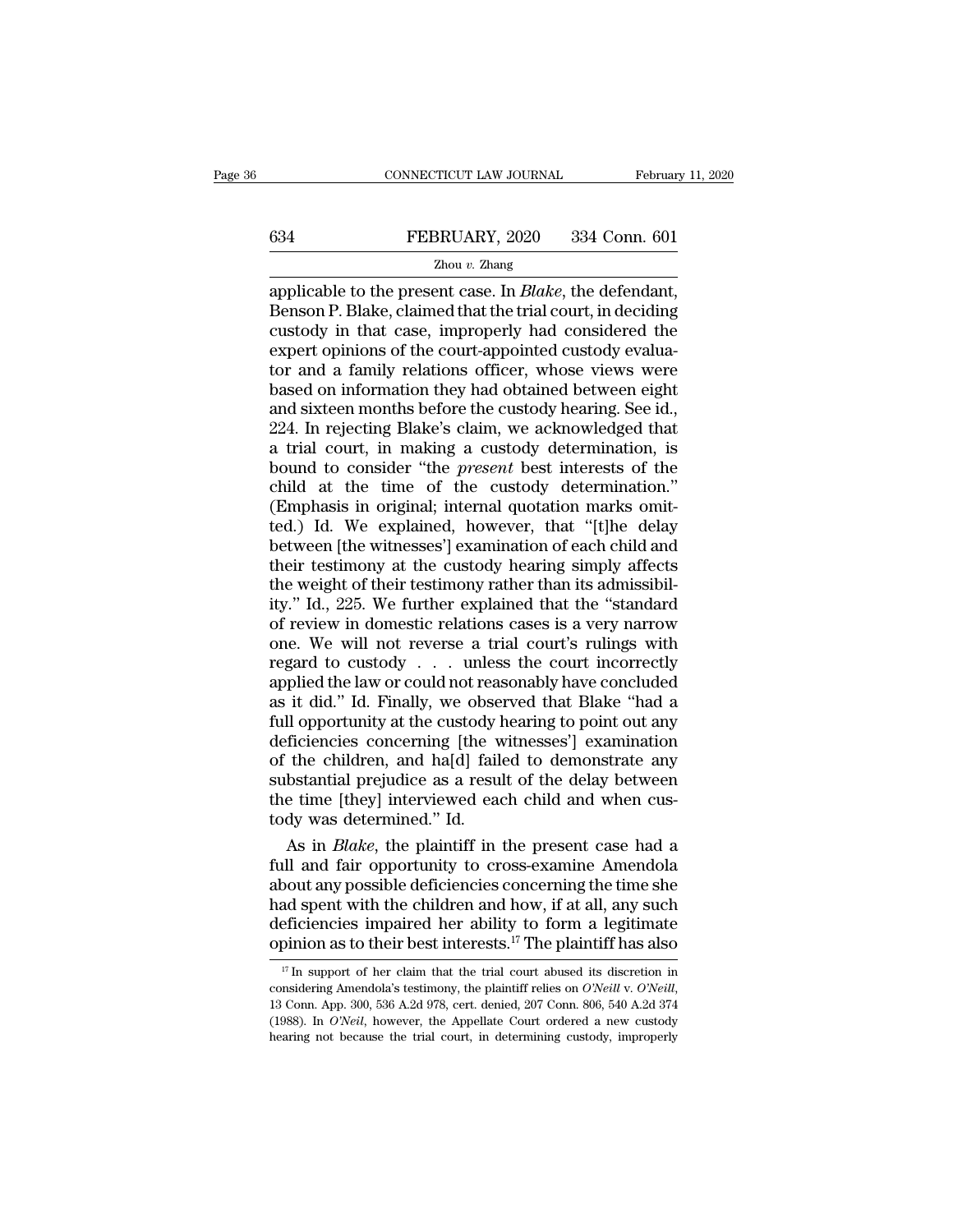Fage 3<br>
Failed to demonstrate that Amendola's limited contact<br>
Failed to demonstrate that Amendola's limited contact<br>
with the children prejudiced the plaintiff in any way.<br>
Fadeed Ademaluse who smant for more time with th  $334$  Conn. 601 FEBRUARY, 2020 635<br>  $\frac{Z_{\text{hou }v. \text{ Zhang}}}{Z_{\text{hou }v. \text{Zhang}}}$ <br>
failed to demonstrate that Amendola's limited contact<br>
with the children prejudiced the plaintiff in any way.<br>
Indeed, Adamakos, who spent far more  $\frac{334 \text{ Conn. } 601 \qquad \text{FEBRUARY, } 2020 \qquad \qquad 635}$ <br>  $\frac{7 \text{hou } v. \text{ Zhang}}{1 \text{ failed to demonstrate that Amendola's limited contact}}$ <br>
with the children prejudiced the plaintiff in any way.<br>
Indeed, Adamakos, who spent far more time with the children, largely agreed with  $\frac{334 \text{ Conn. } 601 \qquad \text{FEBRUARY, } 2020 \qquad \qquad 635 \qquad \qquad \text{Zhou } v. \text{ Zhang}}$ <br>
failed to demonstrate that Amendola's limited contact<br>
with the children prejudiced the plaintiff in any way.<br>
Indeed, Adamakos, who spent far more time wi  $Zhou$   $v$ . Zhang<br>
failed to demonstrate that Amendola's limited contact<br>
with the children prejudiced the plaintiff in any way.<br>
Indeed, Adamakos, who spent far more time with the<br>
children, largely agreed with Amendola's Exide to demonstrate that Amendola's limited contact<br>with the children prejudiced the plaintiff in any way.<br>Indeed, Adamakos, who spent far more time with the<br>children, largely agreed with Amendola's recommenda-<br>tions. Spe failed to demonstrate that Amendola's limited contact<br>with the children prejudiced the plaintiff in any way.<br>Indeed, Adamakos, who spent far more time with the<br>children, largely agreed with Amendola's recommenda-<br>tions. Sp with the children prejudiced the plaintiff in any way.<br>Indeed, Adamakos, who spent far more time with the<br>children, largely agreed with Amendola's recommenda-<br>tions. Specifically, Adamakos agreed with Amendola<br>that both of Indeed, Adamakos, who spent far more time with the<br>children, largely agreed with Amendola's recommenda-<br>tions. Specifically, Adamakos agreed with Amendola<br>that both of the parties were exceedingly capable and<br>loving parent children, largely agreed with Amendola's recommendations. Specifically, Adamakos agreed with Amendola<br>that both of the parties were exceedingly capable and<br>loving parents and should have joint legal custody of the<br>children tions. Specifically, Adamakos agreed with Amendola<br>that both of the parties were exceedingly capable and<br>loving parents and should have joint legal custody of the<br>children. Although he recommended that the children<br>reside that both of the parties were exceedingly capable and<br>loving parents and should have joint legal custody of the<br>children. Although he recommended that the children<br>reside primarily with the plaintiff, it appears that that<br> loving parents and should have joint legal custody of the<br>children. Although he recommended that the children<br>reside primarily with the plaintiff, it appears that that<br>recommendation was based on his perception that the<br>de children. Although he recommended that the children<br>reside primarily with the plaintiff, it appears that that<br>recommendation was based on his perception that the<br>defendant's work schedule prevented him from spend-<br>ing as m reside primarily with the plaintiff, it appears that that<br>recommendation was based on his perception that the<br>defendant's work schedule prevented him from spend-<br>ing as much time with the children as the plaintiff. When<br>i recommendation was based on his perception that the<br>defendant's work schedule prevented him from spend-<br>ing as much time with the children as the plaintiff. When<br>informed that the defendant had arranged with his<br>employer t defendant's work schedule prevented him from spending as much time with the children as the plaintiff. When<br>informed that the defendant had arranged with his<br>employer to be more available to the children, Ada-<br>makos respon ing as much time with the children as the plaintiff. When<br>informed that the defendant had arranged with his<br>employer to be more available to the children, Ada-<br>makos responded that the defendant is "certainly a<br>capable par informed that the defendant had arranged with his<br>employer to be more available to the children, Ada-<br>makos responded that the defendant is "certainly a<br>capable parent . . . so I would think that maybe more<br>time than I rec employer to be more available to the children, Adamakos responded that the defendant is "certainly a capable parent  $\dots$  so I would think that maybe more time than I recommended would be appropriate."<br>Finally, Adamakos ag makos responded that the defendant is "certainly a<br>capable parent  $\dots$  so I would think that maybe more<br>time than I recommended would be appropriate."<br>Finally, Adamakos agreed with Amendola that the plain-<br>tiff's controll capable parent  $\dots$  so I would think that maybe more<br>time than I recommended would be appropriate."<br>Finally, Adamakos agreed with Amendola that the plain-<br>tiff's controlling nature and refusal to involve the defen-<br>dant i time than I recommended would be appropriate."<br>Finally, Adamakos agreed with Amendola that the plain-<br>tiff's controlling nature and refusal to involve the defen-<br>dant in decisions affecting the children were highly<br>detrime Finally, Adamakos agreed with Amendola that the plaintiff's controlling nature and refusal to involve the defendant in decisions affecting the children were highly detrimental to the defendant's relationship with the child tiff's controlling nature and refusal to involve the defendant in decisions affecting the children were highly detrimental to the defendant's relationship with the children. Whereas Amendola recommended that the defendant dant in decisions affecting the children were highly<br>detrimental to the defendant's relationship with the chil-<br>dren. Whereas Amendola recommended that the defen-<br>dant be given final decision-making authority over the<br>chil dant be given final decision-making authority over the children, Adamakos recommended that that authority be given to a court-appointed "coparent coordinator." Thus, in the end, the trial court's custody determination cons children, Adamakos recommended that that authority<br>be given to a court-appointed "coparent coordinator."<br>Thus, in the end, the trial court's custody determination<br>considered the testimony of a particular witness but, rathe

be given to a court-appointed "coparent coordinator."<br>Thus, in the end, the trial court's custody determination<br>considered the testimony of a particular witness but, rather, because the<br>court had relied entirely on a thirt Thus, in the end, the trial court's custody determination<br>considered the testimony of a particular witness but, rather, because the<br>court had relied entirely on a thirteen month old family relations officer's<br>report notwit and security had changed since his report.'' If the best interest is reported the testimony of a particular witness but, rather, because the court had relied entirely on a thirteen month old family relations officer's repo considered the testimony of a particular witness but, rather, because the court had relied entirely on a thirteen month old family relations officer's report notwithstanding the officer's testimony "that due to the passage court had relied entirely on a thirteen month old family relations officer's report notwithstanding the officer's testimony "that due to the passage of time he could not competently testify as to whether the parties' stabi report notwithstanding the officer's testimony "that due to the passage of time he could not competently testify as to whether the parties' stability and security had changed since his report." Id., 303. The Appellate Cour Figure 1. The could not competently testify as to whether the parties' stability and security had changed since his report." Id., 303. The Appellate Court explained that the report was not probative of the best interests and security had changed since his report." Id., 303. The Appellate Court explained that the report was not probative of the best interests of the child at the time of the custody determination; see id.; and that, "[t]o c explained that the report was not probative of the best interests of the child<br>at the time of the custody determination; see id.; and that, "[t]o compound<br>its error in relying on outdated evidence [that was] not probative at the time of the custody determination; see id.; and that, "[t]o compound its error in relying on outdated evidence [that was] not probative of present parenting abilities, the trial court admitted that it placed great its error in relying on outdated evidence [that was] not probative of present parenting abilities, the trial court admitted that it placed great weight on the [outdated] written report  $\dots$ ." Id. In contrast to  $O'Neill$ , th